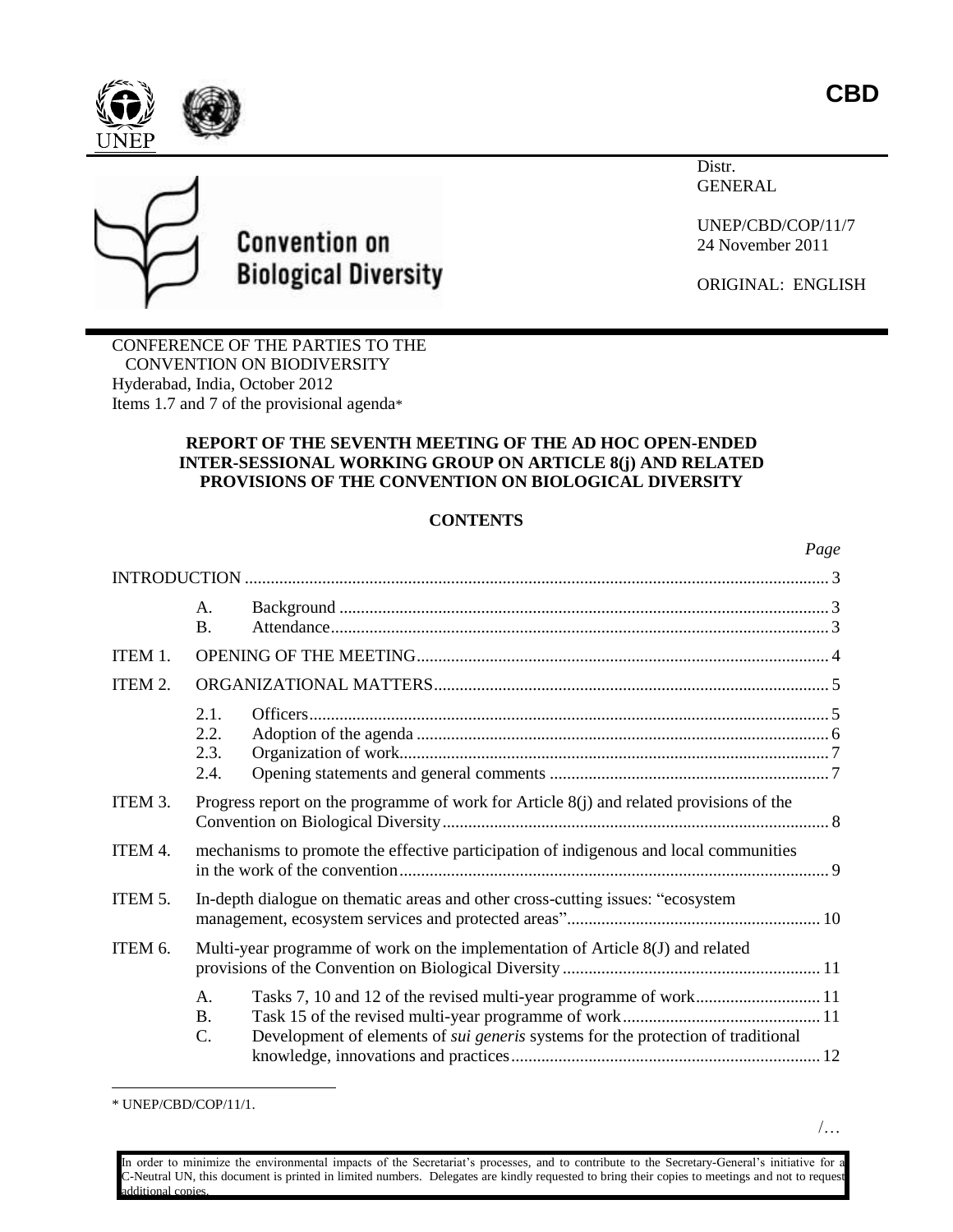|         | A new major component on Article 10 with a focus on Article $10(c)$ in the revised<br>D. |  |
|---------|------------------------------------------------------------------------------------------|--|
|         | Development of indicators relevant for traditional knowledge and customary<br>E.         |  |
| ITEM 7. | RECOMMENDATIONS FROM THE UNITED NATIONS PERMANENT FORUM                                  |  |
|         |                                                                                          |  |
|         |                                                                                          |  |
|         |                                                                                          |  |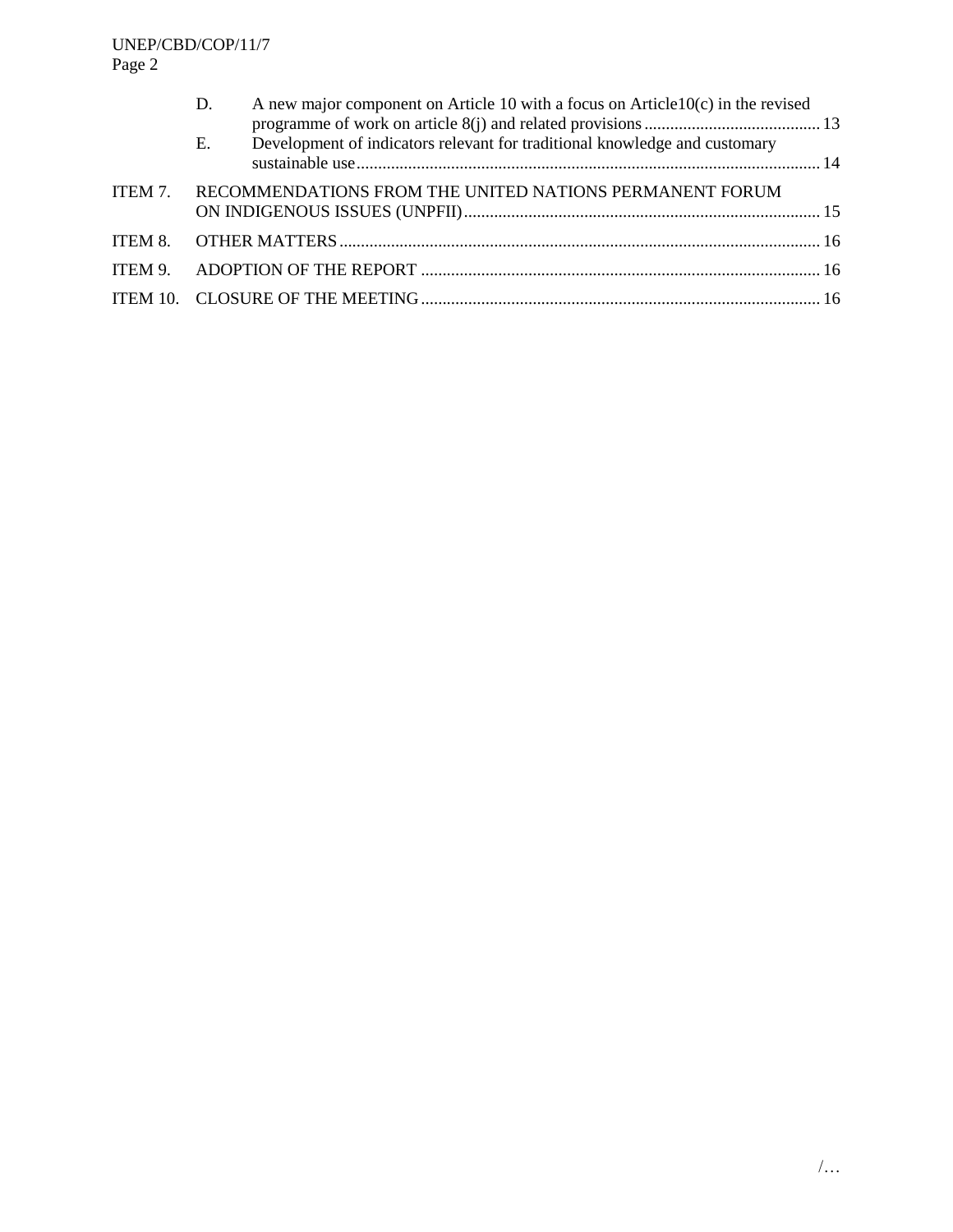#### **INTRODUCTION**

#### *A. Background*

<span id="page-2-1"></span><span id="page-2-0"></span>1. The Ad Hoc Open-ended Inter-Sessional Working Group on Article 8(j) and Related Provisions of the Convention on Biological Diversity (the Working Group) was established by decision IV/9 of the Conference of the Parties. It held its first meeting in Seville, Spain, from 27 to 31 March 2000, and its second and third meetings in Montreal, from 4 to 8 February 2002, and from 8 to 12 December 2003, respectively. The fourth meeting was held in Granada, Spain, at the kind invitation of the Government of the Kingdom of Spain, from 23 to 27 January 2006, while the fifth and sixth meetings were held in Montreal, from 15 to 19 October 2008, and from 2 to 6 November 2009, respectively. In its decision X/43, the Conference of the Parties revised the programme of work of the Working Group and decided that the seventh meeting was to be organized prior to the eleventh meeting of the Conference of the Parties to further advance the implementation of the work programme. Accordingly, the seventh meeting of the Working Group was held from 31 October to 4 November 2011, in Montreal, at the headquarters of the International Civil Aviation Organization (ICAO), back-to-back with the fifteenth meeting of the Subsidiary Body on Scientific, Technical and Technological Advice.

# *B. Attendance*

<span id="page-2-2"></span>2. The meeting was attended by representatives of the following Parties and other Governments: Angola, Antigua and Barbuda, Argentina, Australia, Azerbaijan, Bangladesh, Barbados, Belarus, Belgium, Benin, Bhutan, Bosnia and Herzegovina, Botswana, Brazil, Burkina Faso, Cambodia, Cameroon, Canada, Central African Republic, Chad, China, Colombia, Comoros, Congo, Costa Rica, Côte d'Ivoire, Cuba, Democratic Republic of the Congo, Denmark, Dominica, Dominican Republic, Ecuador, Ethiopia, European Union, Finland, France, Georgia, Germany, Ghana, Grenada, Guatemala, Guinea, Guinea-Bissau, Honduras, India, Iraq, Japan, Jordan, Kiribati, Kuwait, Kyrgyzstan, Lao People's Democratic Republic, Lebanon, Liberia, Madagascar, Malawi, Malaysia, Mali, Mauritania, Mauritius, Mexico, Morocco, Mozambique, Myanmar, Namibia, Nepal, Netherlands, New Zealand, Niger, Norway, Philippines, Poland, Republic of Korea, Republic of Moldova, Rwanda, Saint Lucia, Saint Vincent and the Grenadines, Samoa, Sao Tome and Principe, Saudi Arabia, Senegal, Serbia, Solomon Islands, South Africa, Spain, Sri Lanka, Sudan, Suriname, Swaziland, Sweden, Syrian Arab Republic, Thailand, the former Yugoslav Republic of Macedonia, Timor-Leste, Trinidad and Tobago, Tunisia, Tuvalu, Uganda, Ukraine, United Republic of Tanzania, United States of America, Uruguay, Yemen, Zambia.

3. Observers from the following United Nations bodies, specialized agencies and other bodies also attended: International Treaty on Plant Genetic Resources for Food and Agriculture, United Nations Environment Programme, World Intellectual Property Organization.

4. The following organizations were also represented by observers:

| Chibememe Earth Healing Association             |
|-------------------------------------------------|
| Communautés Locales, riveraines de la Forêt     |
| Marécageuse Hlanzoun de Koussoukpa              |
| Consejo Autonomo Aymara                         |
| Coordinator of Indigenous Organizations of the  |
| Amazon Basin $-$ (COICA)                        |
| <b>ECOROPA</b>                                  |
| <b>ETC</b> Group                                |
| <b>Federation of German Scientists</b>          |
| <b>First Peoples Human Rights Coalition</b>     |
| <b>Forest Peoples Programme</b>                 |
| German International Cooperation/Deutsche       |
| Gesellschaft für Internationale                 |
| Zusammenarbeit (GIZ) GmbH                       |
| <b>Global Biodiversity Information Facility</b> |
|                                                 |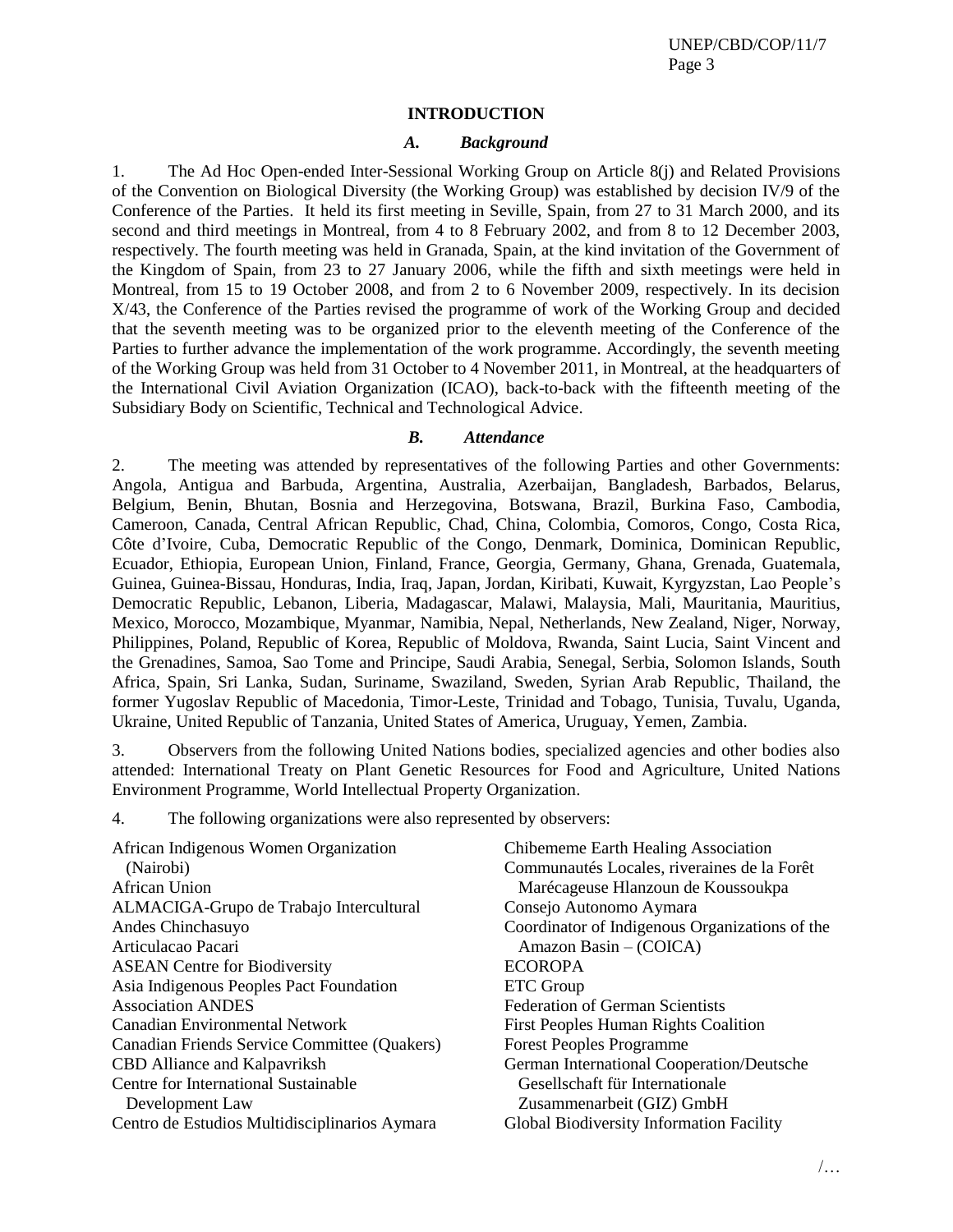Grand Council of the Crees (Eeyou Istchee) IKANAWTIKET, Maritime Aboriginal Peoples Council Indigenous Network on Economies and Trade Indigenous Peoples of Africa Co-ordinating Committee Indigenous Region of Avjovárri Indigenous World Association IUCN - International Union for Conservation of Nature Japan Bioindustry Association Japan Committee for IUCN McGill School of Environment McGill University Metis National Council Municipality of Guovdageainnu/Kautokeino (Indigigenous Region of Avjovárri) Natural Justice (Lawyers for Communities and the Environment) Nepal Indigenous Nationalities Preservation Association (NINPA)

Red de Cooperacion Amazonica Red de Mujeres Indigenas sobre biodiversidad Russian Association of Indigenous Peoples of the North (RAIPON) Saami Council Saami Hunting and Capture Organisation Seneca International SOTZIL (Centro para la Investigación y Planificación del Desarrollo Maya-SOTZ'IL) South Asia Co-operative Environment Programme South Central Peoples Development Association Tebtebba Indigenous Peoples' International Centre for Policy Research & Education The Nature Conservation Society of Japan Tulalip Tribes Union of Indigenous Nomadic Tribes of Iran University of Goettingen University of Montreal - Faculty of Sciences Waikiki Hawaiian Civic Club (WHCC) Watego Legal and Consulting Pty Ltd

# **ITEM 1. OPENING OF THE MEETING**

<span id="page-3-0"></span>5. The meeting was opened at 10.15 a.m. on Monday, 31 October 2011, by Mr. Kazuaki Hoshino, the representative of the President of the Conference of the Parties to the Convention on Biological Diversity, who invited Mr. Kenneth Deer and Mr. Charlie Patton, Elders from the Mohawk Community from Kahnawake, to perform a ceremonial prayer of welcome during which Mr. Patton spoke "the words that come before all things".

6. Mr. Hoshino then welcomed participants and thanked the leaders of the Mohawk community for their ceremonial opening and prayer. He said that the presence on the podium of the Minister of the Environment of Iraq, Mr. Sargon Lazar Slewa, was evidence of the country's determination to protect its important biodiversity, and he invited the Minister to address the meeting.

7. Opening statements were made by the Minister of Environment of Iraq, Mr. Sargon Lazar Slewa, Mr. Kazuaki Hoshino, and Mr. Ahmed Djoghlaf, Executive Secretary of the Convention on Biological Diversity.

8. Mr. Sargon Lazar Slewa said that Iraq's aim was to strengthen its links with the Convention on Biological Diversity and that Iraq intended to repair the damage that had been done by war and to protect its biodiversity for the sake of humanity and for future generations. Iraq had completed its national report within six months of acceding to the Convention on Biological Diversity and had developed its national strategy on biodiversity. Iraq was also undertaking public consultations on the protection of biodiversity and was working with others to update its biodiversity database. However, Iraq needed additional technical support to fulfil its commitments for the implementation of 2011-2012 targets. In closing he presented the Executive Secretary, Mr. Ahmed Djoghlaf, with a model of the shield of Iraq's Ministry of Environment.

9. Mr. Hoshino thanked Minister of the Environment of Iraq, for his statement and wished Iraq every success in the future. He also reminded the Working Group that among its recent achievements was its contribution to the adoption by the tenth meeting of the Conference of the Parties of the Tkarihwaié:ri Code of Ethical Conduct to Ensure Respect for Cultural and Intellectual Heritage of Indigenous and Local Communities. The Working Group had also contributed in a significant way to the successful conclusion of the Nagoya Protocol on Access and Benefit-sharing. The Working Group was now moving to a new phase in its work, namely the incorporation of a new major component of the programme of work dealing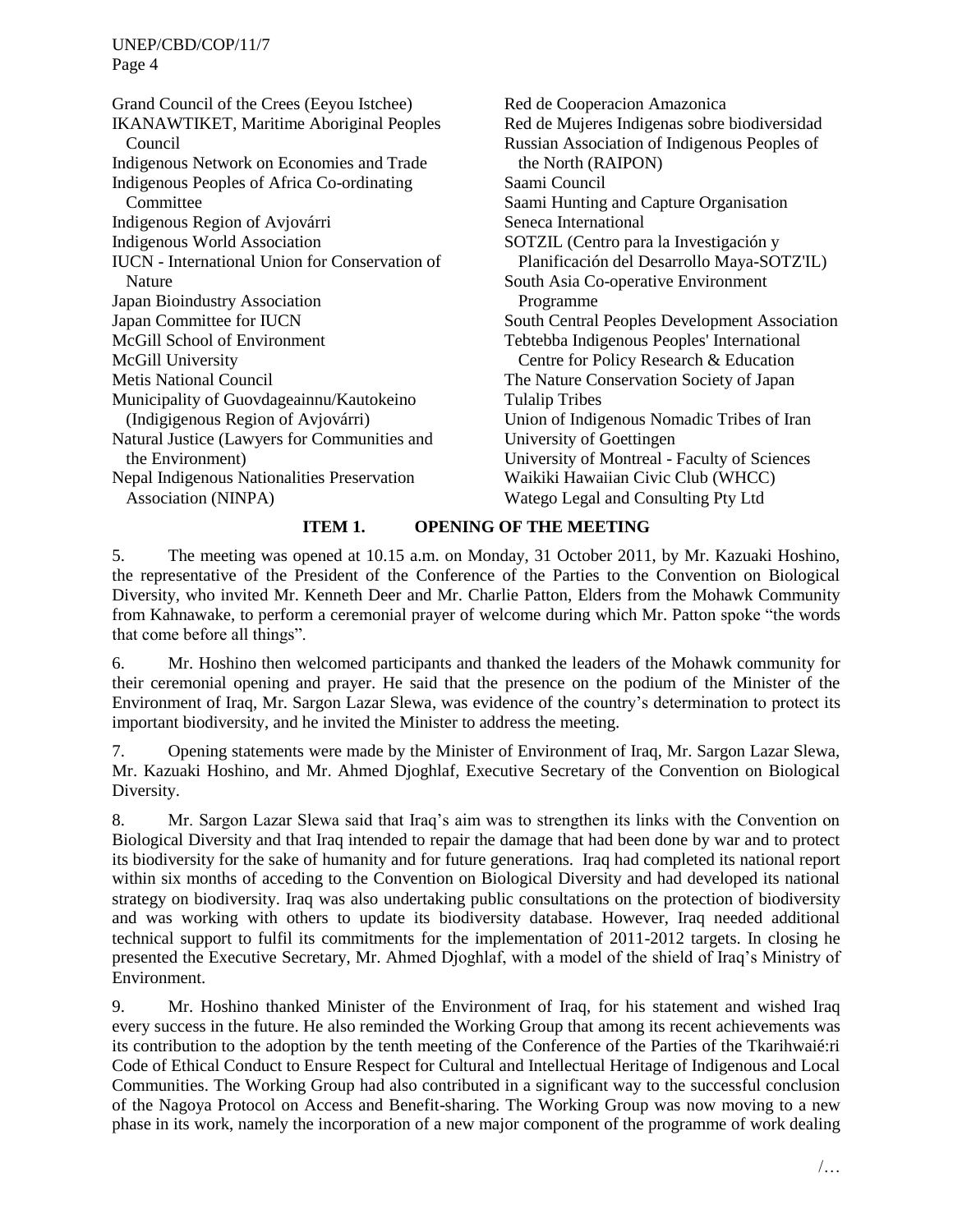with Article 10(c) on customary use of biological resources in accordance with traditional practices compatible with sustainable use of biodiversity. The Working Group would also initiate work on several other tasks of the programme of work, namely tasks 7, 10, 12 and 15, as decided in Nagoya. The present meeting was taking place in the early stages of the United Nations Decade on Biodiversity, and indigenous and local communities could make a key contribution to the objectives of the Convention and to the achievement of the Aichi Biodiversity Targets.

10. Mr. Djoghlaf, welcomed participants and in particular, Mr. Sargon Lazar Slewa, the Minister of Environment of Iraq, whose presence was a vibrant testimony of the determination of the people of Iraq to protect their rich biodiversity and their commitment to achieving the objectives of the Strategic Plan for Biodiversity 2011-2020 and its Aichi Biodiversity Targets. The current meeting had a major contribution to make in ensuring the effective implementation of the Nagoya Biodiversity Outcomes, particularly Target 18, which provided that by 2020, traditional knowledge was respected and fully integrated and reflected in the implementation of the Convention with the full and effective participation of indigenous and local communities. He expressed his heartfelt thanks to the representatives of the Mohawk community and through them to all indigenous communities for reminding participants, through the welcoming ceremony, of the intrinsic link between culture and nature and the unique contribution of indigenous peoples and local communities in protecting life on Earth.

11. He thanked the Governments of Spain and Sweden who had provided the funds for the facilitation of the meeting and the participation of developing and least developed country delegates, as well as the Governments of Australia, Finland, Germany, Japan and Norway, who had provided resources to ensure that 20 participants from indigenous and local communities could be funded to attend the meeting. He also expressed gratitude to Japan, which despite the economic downturn and the catastrophic tsunami that had struck the country earlier in the year had maintained its strong commitment to the Convention through the Japan Fund.

12. He emphasized that the Working Group on Article 8(j) and Related Provisions was a living example of the unique partnership between indigenous and local communities and the Parties to the Convention. At the current meeting, it was called upon to establish a new major component of work on customary sustainable use of biodiversity, as well as a number of tasks that would contribute to the effective implementation of the Nagoya Protocol on Access and Benefit-sharing. Addressing customary sustainable use was essential to the achievement of all three goals of the Convention. The Working Group had great potential to ensure that lessons learned from customary sustainable use could be applied to sustainable use in general. It could also assist in ensuring that traditional knowledge was more fully taken into account in an increased focus on implementing the ecosystem approach, which was very much aligned with both Article  $8(i)$  and Article 10(c), and, in doing so, contribute to shaping the outcome of the eleventh meeting of the Conference of the Parties, which would provide the first opportunity to assess initial progress and put in place further measures to implement the Strategic Plan and the Aichi Biodiversity Targets.

# **ITEM 2. ORGANIZATIONAL MATTERS**

# *2.1. Officers*

<span id="page-4-0"></span>13. In accordance with established practice, the Bureau of the Conference of the Parties acted as the Bureau of the Working Group.

14. On the proposal of the Bureau, Ms. Snežana Prokić (Serbia) served as Rapporteur.

15. In keeping with past practice, indigenous and local community representatives were also invited to designate seven "Friends of the Bureau" to participate in Bureau meetings as well as to act as co-chairs of possible contact groups. On the proposal of the International Indigenous Forum on Biodiversity, the following were elected by acclamation as "Friends of the Bureau":

# **Arctic:**

Ms. Gunn-Britt Retter (Saami, Norway);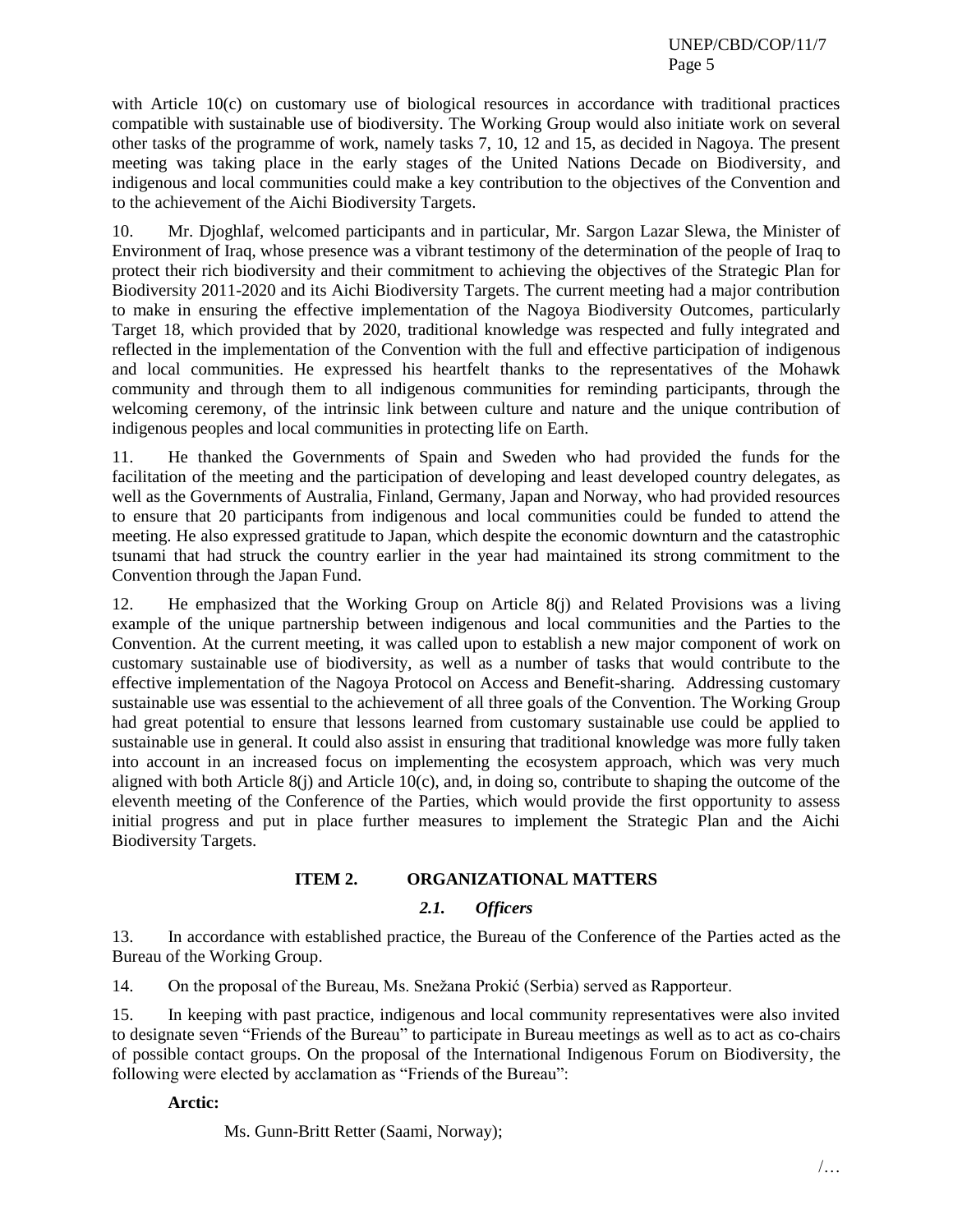# **Africa:**

Ms. Lucy Mulenkei (Maasai, Kenya);

**Asia:**

Mr. Gam Shimray (Asia Indigenous Peoples Pact Foundation, India)

#### **Latin American and Caribbean region:**

Ms. María Eugenia Choque Quispe (Centro de Estudios Multidisciplinarios Aymara, Bolivia);

#### **Pacific region:**

Ms. Malia Nobrega (Hawaii);

#### **North America:**

Ms. Yvonne Visina (Metis National Council, Canada);

# **Central and Eastern European region:**

Ms. Polina Shulbaeva (Russian Association of Indigenous Peoples of the North (RAIPON)).

16. At the same time, it was also agreed that Ms. Gunn-Britt Retter would serve together with Mr. Kazuaki Hoshino as Co-Chair of the Working Group.

# *2.2. Adoption of the agenda*

<span id="page-5-0"></span>17. At the 1st session of the meeting, on 31 October 2011, the Working Group adopted the following agenda, on the basis of the provisional agenda (UNEP/CBD/WG8J/7/1/Rev.1).

- 1. Opening of the meeting.
- 2. Organizational matters.
- 3. Progress report on the programme of work for Article 8(j) and related provisions of the Convention on Biological Diversity.
- 4. Mechanisms to promote the effective participation of indigenous and local communities in the work of the Convention.
- 5. In-depth dialogue on thematic areas and other cross-cutting issues: ecosystem management, ecosystem services and protected areas.
- 6. Multi-year programme of work on the implementation of Article 8(j) and related provisions of the Convention on Biological Diversity:
	- (a) Tasks 7, 10, and 12 of the revised multi-year programme of work;
	- (b) Task 15 of the revised multi-year programme of work;
	- (c) Development of elements of *sui generis* systems for the protection of traditional knowledge, innovations and practices;
	- (d) A new major component on Article 10 with a focus on Article 10(c) in the revised programme of work on Article 8(j) and related provisions;
	- (e) Development of indicators relevant for traditional knowledge and customary sustainable use.
- 7. Recommendations from the United Nations Permanent Forum on Indigenous Issues.
- 8. Other matters.
- 9. Adoption of the report.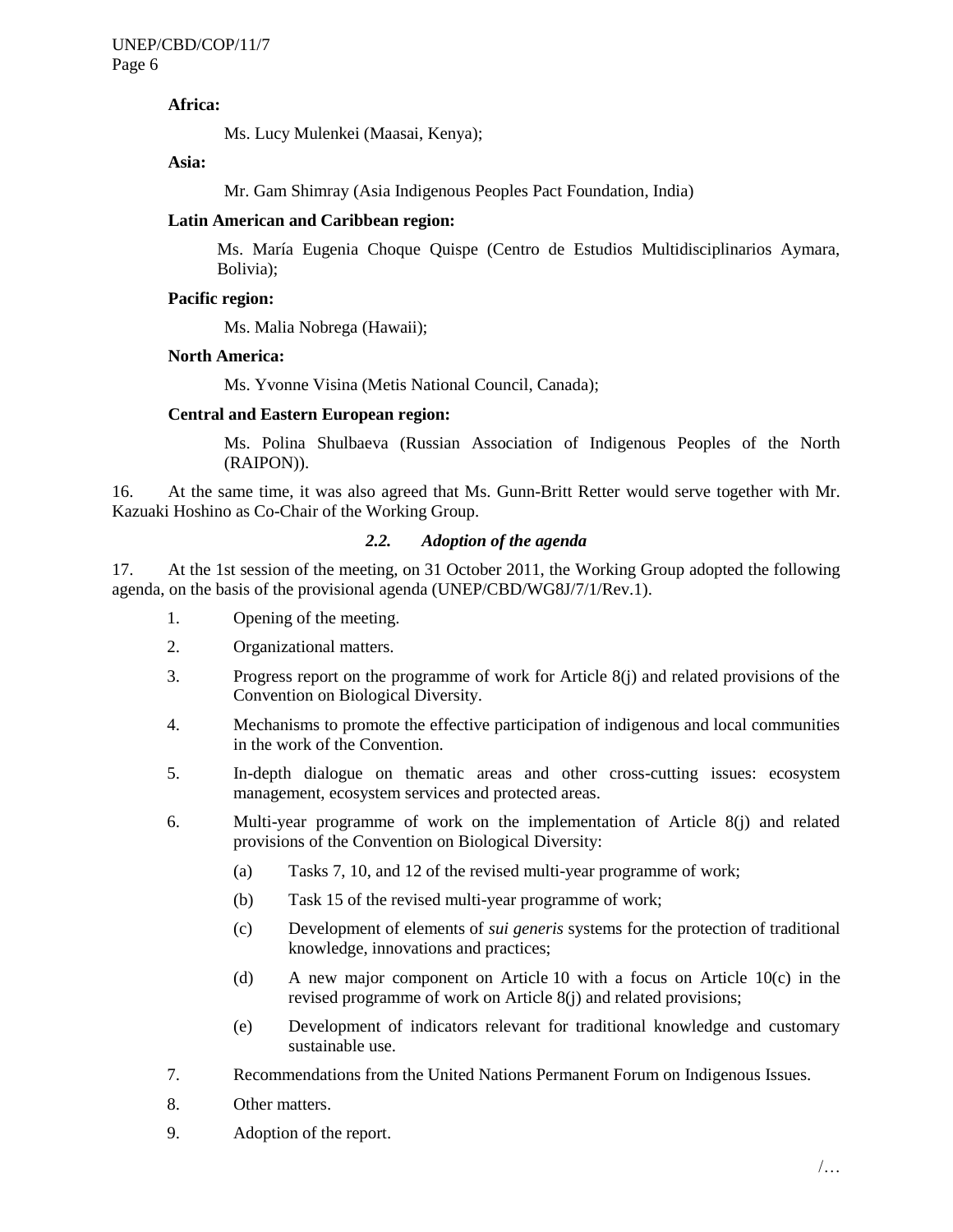10. Closure of the meeting.

# *2.3. Organization of work*

<span id="page-6-0"></span>18. At the 1st session of the meeting, on 31 October 2011, the Working Group approved the organization of work for the meeting on the basis of the proposal contained in annex II to the annotations to the provisional agenda (UNEP/CBD/WG8J/7/1/Add.1/Rev.1).

19. To ensure the full participation of delegates and observers in the deliberations of the Working Group, it was decided that the Working Group would work in plenary on the understanding that, where necessary and appropriate, contact groups could be established to examine specific issues.

20. At the 4th session of the meeting, on 2 November 2011, the Co-Chair reminded participants that the Working Group on Article 8(j) was a subsidiary body of the Conference of the Parties to the Convention on Biological Diversity, and that therefore the rules of procedure of the Conference applied *mutatis mutandis*, including the rules relating to the conduct of business and officers. Thus, the representatives duly nominated by Parties conducted the business of the meeting and, as such, were responsible for decision-making. In a spirit of partnership and in the light of its mandate, it had been the practice of the Working Group since its inception to encourage the fullest participation possible of indigenous and local communities in all meetings of the Working Group, including plenary and contact groups. Representatives of indigenous and local communities had also been welcomed as Friends of the Chair, Friends of the Bureau and co-chairs of the contact groups. That arrangement, which was an important feature of the Working Group on Article 8(j), was nevertheless without prejudice to the rules of procedure applicable to the conduct of business. It followed that any text proposed by indigenous and local community participants in plenary or in contact groups for inclusion in recommendations must be supported by at least one Party. He invited the Working Group to continue to apply that well-established practice at the present meeting in the same spirit of cooperation that had characterized its work over the years.

# *2.4. Opening statements and general comments*

<span id="page-6-1"></span>21. At the 1st session of the meeting, on 31 October 2011, the representative of the International Indigenous Forum on Biodiversity thanked the Mohawk Nation for their ceremonial welcome and the Executive Secretary and the Parties for facilitating the participation of indigenous representatives through the Voluntary Fund for Facilitating the Participation of Indigenous and Local Communities in the Convention Process and through the support of various non-governmental organizations and donors. She noted the progress made in the work of the Convention and said that with the adoption of the United Nations Declaration on the Rights of Indigenous Peoples by the General Assembly the use of the term "indigenous" alone was no longer appropriate and did not reflect indigenous peoples' distinct identities and cosmovisions. In keeping with the developments in the area of indigenous peoples' rights, their full and effective participation in decisions that affected them must be upheld by all States as an international standard and norm. She reiterated the recommendation of the ninth and tenth sessions of the United Nations Permanent Forum on Indigenous Issues that the Parties to the Convention on Biological Diversity adopt the terminology "indigenous peoples and local communities" in the text of the Convention itself and all the instruments and documents created under it. She reminded the Working Group that the Bonn Guidelines, the Akwé:Kon Guidelines and the Tkarihwaié:ri Code of Ethical Conduct amounted to clear obligations on Parties to ensure free, prior and informed consent, mutually agreed terms, and the full and effective participation of indigenous peoples and local communities. The term "free, prior and informed consent" could not be used interchangeably with the phrase "with their approval". Free, prior and informed consent was a fundamental minimum requirement for all States to respect.

22. The representative of the Indigenous Women's Biodiversity Network said that, although the United Nations Declaration on the Rights of Indigenous Peoples was an important milestone in the recognition of those rights, States often lacked the political will to implement international instruments pertaining to indigenous peoples' rights as they related to their territories, lands and traditional knowledge. Indigenous women must be taken into account in decisions relating to traditional knowledge and access and benefit-sharing and be provided full and effective participation in the work of the Working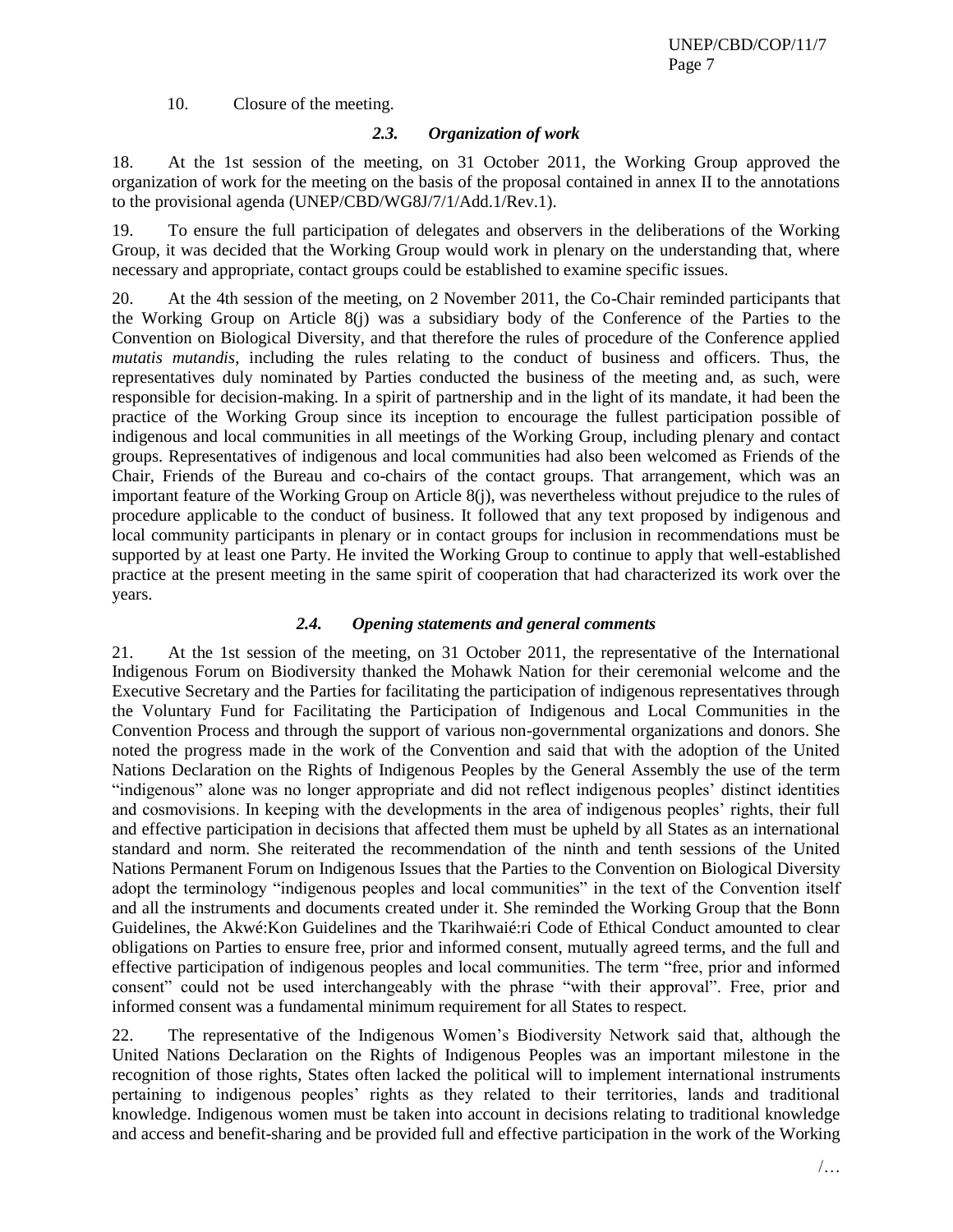Group on Article 8 (j). In the framework of capacity-building initiatives for indigenous and local communities in Latin America and the Caribbean in the period2009-2011, the Indigenous Women's Biodiversity Network of Latin America and the Caribbean, with financial support from Spain and the Convention Secretariat, had organized a series of regional workshops on Article 8(j) and access and benefit-sharing. The workshops had been conducted in a culturally sensitive manner, taking into account the real needs of indigenous peoples and local communities of the region. They could serve as a model for similar activities in other regions and she encouraged States parties to lend their financial support. Noting with appreciation the enhanced visibility of indigenous peoples and local communities in the process of the Working Group, she expressed concern that the development of elements of *sui generis* systems and implementation of tasks 7, 10 and 12 of the multi-year programme of work were still pending. The persistent lack of recognition of indigenous territories as the places where traditional knowledge was developed, practiced and transmitted from generation to generation, and of indigenous peoples' right to free, prior and informed consent, were also cause for concern.

23. The representative of the International Forum of Local Communities thanked the Mohawk Nation for the ceremonial welcome. Endorsing the statement made by the International Indigenous Forum on Biodiversity, she welcomed the convening of the Ad Hoc Expert Group Meeting of Local Community Representatives from 13 to 16 July 2011 and the recommendations emanating from the meeting and thanked those parties and organizations who funded the meeting. She called on States to pay special attention to issues of full and effective participation and targeted outreach of local communities when considering those recommendations. Biodiversity and its conservation and sustainable use were crucial to the livelihood and of local communities and contributed to poverty eradication. States should take account of the role of women as key leaders in their local communities, traditional caretakers of ecosystems and providers of environmental services, especially those related to health and food security. Noting the interconnection between traditional knowledge and biodiversity and the custodianship of local communities over their environment, she said that local communities played a critical role in the conservation of the world's biological diversity found in different landscapes and ecosystems within their habitat. She encouraged the effective and balanced participation of local communities in the implementation of the goals and objectives of the Convention. In the light of their limited participation to date, it would be useful to set up an expert group or other mechanism of cooperation to ensure the full and effective participation of local community representatives.

# <span id="page-7-0"></span>**ITEM 3. PROGRESS REPORT ON THE PROGRAMME OF WORK FOR ARTICLE 8(j) AND RELATED PROVISIONS OF THE CONVENTION ON BIOLOGICAL DIVERSITY**

24. The Ad Hoc Open-ended Working Group took up item 3 at the 1st session of the meeting, on 31 October 2011. In considering the item, the Working Group had before it a note by the Executive Secretary on progress of the implementation of Article 8(j) and related provisions and its integration into the various areas of work the Convention and through the national reports (UNEP/CBD/WG8J/7/2).

25. Introducing the item, the Co-Chair reminded the Working Group that the note also included information on the progress Parties had made in implementing Article 8(j), and he asked for views on the draft recommendations contained in section III of the document.

26. Statements were made by the representatives of Argentina, Brazil, Cameroon (on behalf of the African Group), Canada, China, Colombia, Ecuador, Ethiopia, the European Union and its member States, India, Japan, Jordan, Malawi, Namibia, the Republic of Korea, Sudan, the Syrian Arab Republic, Thailand, Ukraine and Yemen.

27. The representative of the World Intellectual Property Organization (WIPO) informed the meeting of recent developments at WIPO that were of relevance to the Working Group. He said that in September 2011, the General Assembly of WIPO had agreed to renew the mandate of the Intergovernmental Committee on Intellectual Property and Genetic Resources, Traditional Knowledge and Folklore (IGC) and had also agreed to expedite the text-based negotiation of an international legal instrument that would ensure the effective protection of genetic resources, traditional knowledge and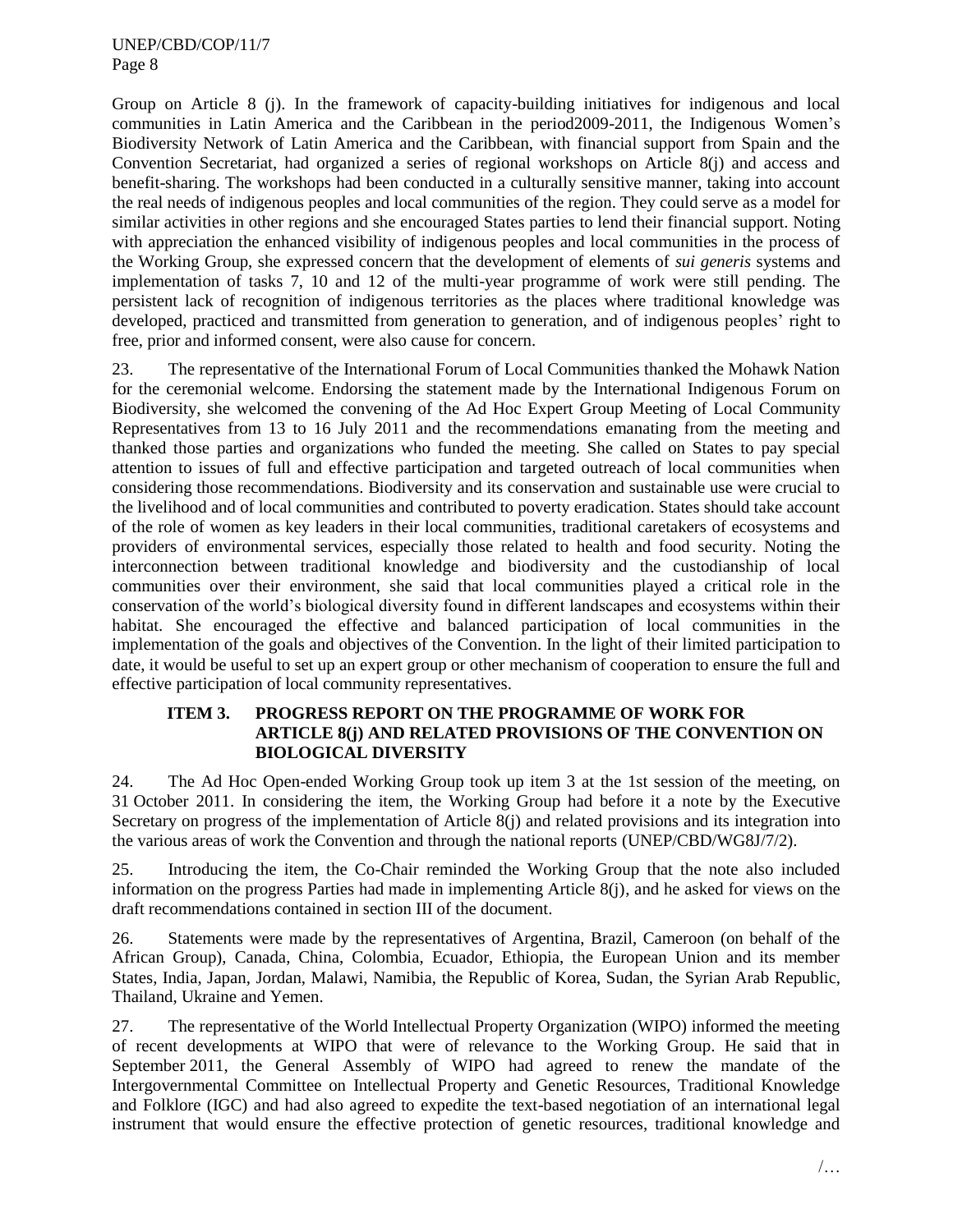culture expressions and would provide for the *sui generis* protection of traditional knowledge. He also said that the IGC was reviewing its procedures for the contribution of observers from indigenous and local communities and that WIPO had prepared a documentation toolkit on traditional knowledge that was intended to help design and plan the documentation process for traditional knowledge and provide guidance as to whether and how the tools of intellectual property might be usefully used. In closing he said that the Secretariat of WIPO looked forward to continuing its relationship with the Secretariat of the Convention on Biological Diversity and would continue, in line with the mandate of the IGC, to closely follow the work of the Convention of Biological Diversity.

28. A statement was also made by the representative of the International Indigenous Forum on Biodiversity.

29. Following the exchange of views, the Co-Chair said that he would prepare a revised draft recommendation for the consideration of the Working Group.

30. At the 4th session of the meeting, on 2 November 2011, the Working Group took up the revised text proposed by the Co-Chair.

31. Following an exchange of views, the Co-Chair said that he would prepare a revised draft recommendation for the consideration of the Working Group, which was subsequently circulated as draft recommendation UNEP/CBD/WG8J/7/L.2 and Add.1.

# *Action by the Working Group*

32. At the 9th session of the meeting, on 4 November 2011, the Working Group took up draft recommendation UNEP/CBD/WG8J/7/L.2 and Add.1 adopted it, as orally amended, as recommendation 7/1. The text of the recommendation, as adopted, is contained in annex I to the present report.

# <span id="page-8-0"></span>**ITEM 4. MECHANISMS TO PROMOTE THE EFFECTIVE PARTICIPATION OF INDIGENOUS AND LOCAL COMMUNITIES IN THE WORK OF THE CONVENTION**

33. The Ad Hoc Open-ended Working Group took up item 4 at the 2nd session of the meeting, on 31 October 2011. In considering the item, the Working Group had before it a note by the Executive Secretary on local community representatives within the context of Article 8(j) and related provisions (UNEP/CBD/WG8J/7/8), the report of the Expert Group Meeting of local community representatives within the context of Article 8(j) and related provisions of the Convention on Biological Diversity (UNEP/CBD/WG8J/7/8/Add.1) and notes by the Executive Secretary on participatory mechanisms for indigenous and local communities in the work of the Convention (UNEP/CBD/WG8J/7/9) and the capacity-building initiative for indigenous and local communities in Latin America and the Caribbean on Article 8(j) and access and benefit-sharing (UNEP/CBD/WG8J/7/INF/3).

34. Introducing the item, the Co-Chair said that, under that item, the Working Group might also wish to address further mechanisms to promote indigenous and local community participation, including capacity-building, development of communication mechanisms and tools, and the participation of indigenous and local communities in the work of the Convention.

35. The representative of the Secretariat drew attention to the dedicated work of a small Secretariat team led by Mr. John Scott, Programme Officer, Traditional Knowledge, which had conducted a series of workshops in implementation of the decisions taken at the tenth meeting of the Conference of the Parties.

36. Statements were made by the representatives of Argentina, Botswana, Brazil, Canada, Colombia, Ecuador, the European Union and its member States, India, Japan, Jordan, Mexico, Norway, Lebanon, and New Zealand, Niger, the Republic of Korea, Senegal (on behalf of the African Group) and Thailand.

37. Statements were also made by representatives of the International Indigenous Forum on Biodiversity, the International Union for the Conservation of Nature, the Indigenous Women's Biodiversity Network and the Maritime Aboriginal Peoples Council.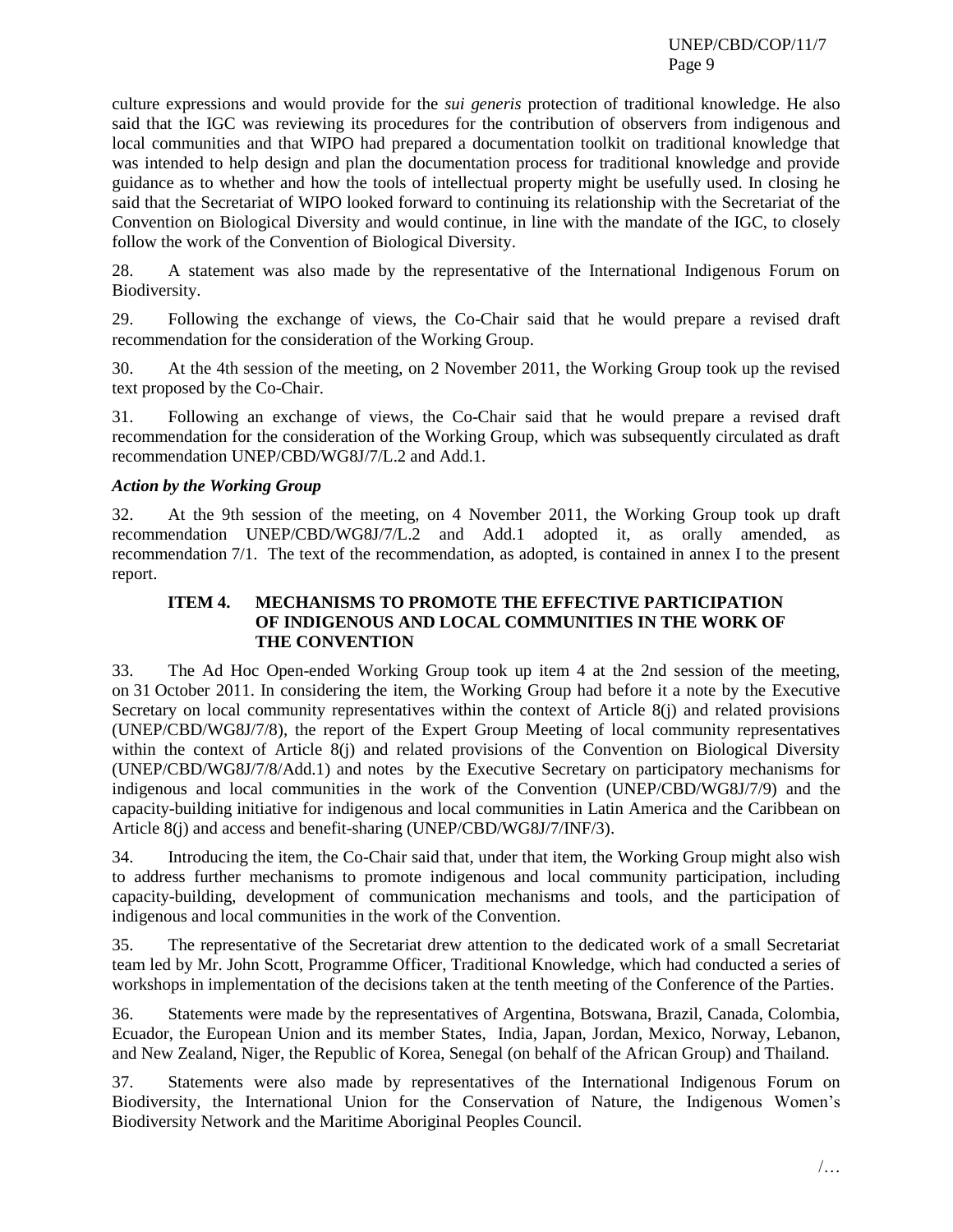38. The representative of Canada also suggested that the draft recommendations should be modified to encourage the Open-ended Ad Hoc Intergovernmental Committee for the Nagoya Protocol on Access to Genetic Resources and the Fair and Equitable Sharing of Benefits Arising from Their Utilization to support the participation of indigenous peoples and local communities in its deliberations.

39. The representative of the Secretariat said that although the Working Group had, in the past, provided guidance to the Ad Hoc Open-ended Working Group on Access and Benefit-sharing, it had done so at the request of the Conference of the Parties.

40. Following the exchange of views, the Co-Chair said that he would prepare a revised draft recommendation for the consideration of the Working Group.

41. At the 4th session of the meeting, on 2 November 2011, the Working Group took up the revised text proposed by Co-Chair.

42. At the 5th session of the meeting, on 2 November 2011, the Working Group continued its discussion of the revised text.

43. Following an exchange of views, the Co-Chair said that he would prepare a revised draft recommendation for the consideration of the Working Group, which was subsequently circulated as draft recommendation UNEP/CBD/WG8J/7/L.3*.*

# *Action by the Working Group*

44. At the 9th session of the meeting, on 4 November 2011, the Working Group took up draft recommendation UNEP/CBD/WG8J/7/L.3 and adopted it, as orally amended, as recommendation 7/2. The text of the recommendation, as adopted, is contained in annex I to the present report.

# <span id="page-9-0"></span>**ITEM 5. IN-DEPTH DIALOGUE ON THEMATIC AREAS AND OTHER CROSS-CUTTING ISSUES: "ECOSYSTEM MANAGEMENT, ECOSYSTEM SERVICES AND PROTECTED AREAS"**

45. The Ad Hoc Open-ended Working Group took up item 5 at the 6th session of the meeting, on 3 November 2011. In considering the item, the Working Group had before it notes by the Executive Secretary on in-depth dialogue on thematic areas and other cross-cutting issues: ecosystem management, ecosystem services and protected areas (UNEP/CBD/WG8J/7/6) and a compilation of views on in-depth dialogue on ecosystem management, ecosystem services and protected areas (UNEP/CBD/WG8J/7/INF/4).

46. Introducing the item, the Co-Chair said that the Secretariat had put together a regionally balanced panel to inform the discussion on ecosystem management, ecosystem services and protect areas.

47. Presentations were made by Mr. Jon Petter Gintal (Sami Parliament, Norway), Ms. Marie Kvarnström (Swedish Biodiversity Centre, Sweden), Mr. Mdumiseni Wisdom D. Dlamini (Swaziland National Trust Commission), Mr. Mohammed Abdul Baten (Unnayan Onneshan - The Innovators, Bangladesh), Mr. Kid James (South Central Peoples Development Association, Guyana), Mr. Onel Masardule (Foundation for the Promotion of Indigenous Knowledge, Panama), Mr. Peter Cochrane (Director of National Parks, Australia) and Mr. Sakda Saenmi (Inter Mountain Peoples Education and Culture in Thailand Association, Thailand). A question-and-answer session ensued.

48. At the 9th session of the meeting, on 4 November 2011, the Working Group took note of a summary of the panel presentations and the question-and-answer session contained in document UNEP/CBD/WG8J/7/L.1/Add.1, which is attached as annex II into the present report.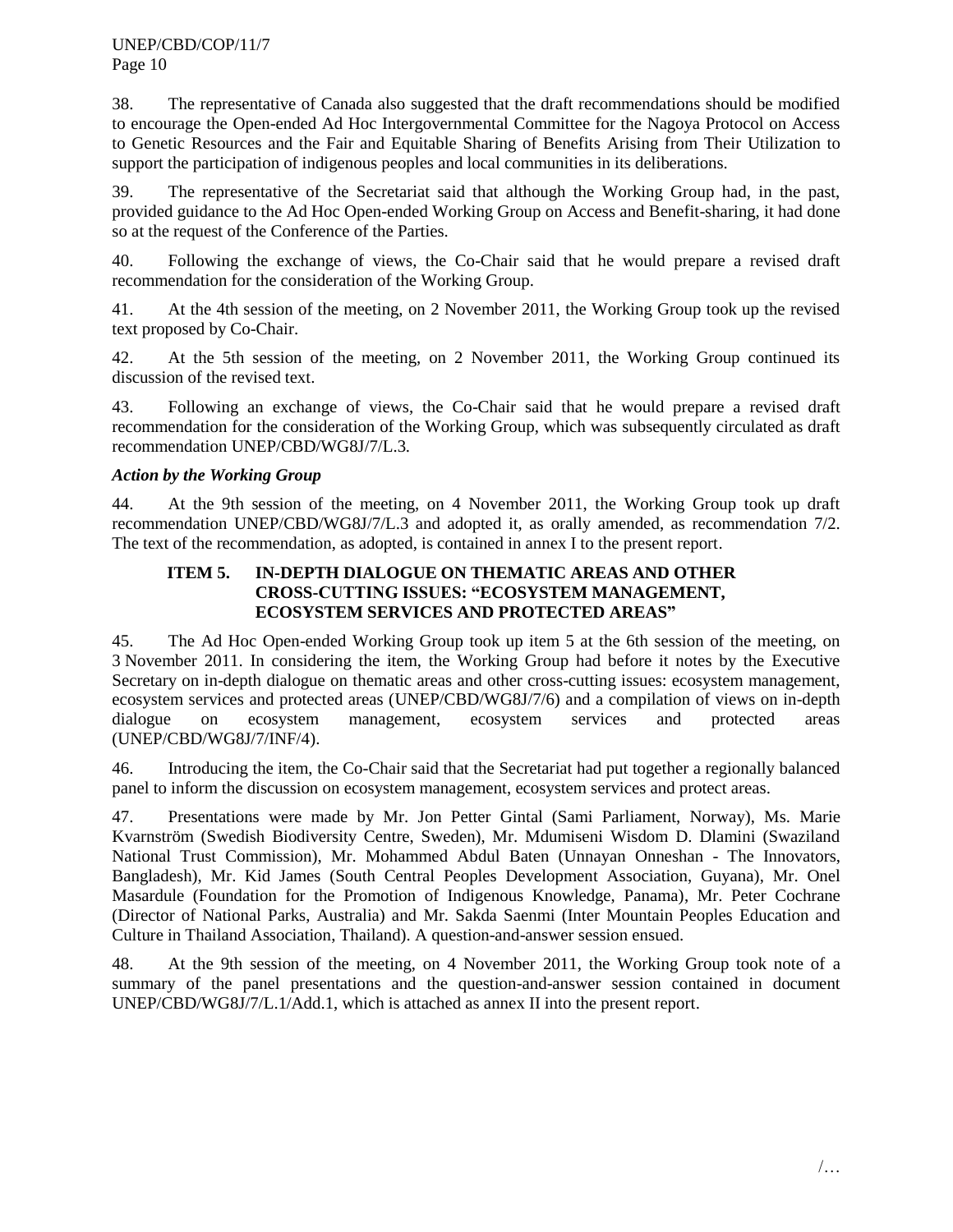# <span id="page-10-0"></span>**ITEM 6. MULTI-YEAR PROGRAMME OF WORK ON THE IMPLEMENTATION OF ARTICLE 8(j) AND RELATED PROVISIONS OF THE CONVENTION ON BIOLOGICAL DIVERSITY**

# *A. Tasks 7, 10 and 12 of the revised multi-year programme of work*

<span id="page-10-1"></span>49. The Ad Hoc Open-ended Working Group took up sub-item 6 (a) at the 3rd session of the meeting, on 1 November 2011. In considering the item, the Working Group had before it notes by the Executive Secretary on elements of *sui generis* systems for the protection of traditional knowledge, innovations and practices (UNEP/CBD/WG8J/7/3); tasks 7, 10 and 12 of the revised multi-year programme of work (UNEP/CBD/WG8J/7/4 and Corr.1); extracts covering the evolution of the issue of definitions within *sui generis* agenda item from the Working Group on Article 8(j) and related provisions (UNEP/CBD/WG8J/7/INF/1/Add.1); a compilation of views on tasks 7, 10 and 12 of the programme of work on Article 8(j) and related provisions (UNEP/CBD/WG8J/7/INF/2) and a compilation of views on the development of indicators on secure land tenure and a summary of other initiatives concerning indicators relevant for Article 8(j) and Article 10(c) (UNEP/CBD/WG8J/7/INF/6); and the Glossary of Key Terms Related to Intellectual Property and Traditional Knowledge (WIPO/GRTKF/IWG/2/INF/2).

50. Introducing the item, the Co-Chair drew attention to the draft recommendation contained in section III of the note by the Executive Secretary on tasks 7, 10 and 12 of the revised multi-year programme of work (UNEP/CBD/WG8J/7/4 and Corr.1).

51. Statements were made by the representatives of Argentina, Australia, Brazil, Canada, China, Colombia, Ecuador, Ethiopia (on behalf of the African Group), the European Union and its member States, Guatemala, India, Japan, New Zealand, Norway, Mexico, the Philippines,, the Republic of Korea and Thailand.

52. Statements were also made by representatives of ECOROPA, the International Indigenous Forum on Biodiversity and the Maritime Aboriginal Peoples Council.

53. Following the exchange of views, and after consulting with the Bureau, the Co-Chair asked Mr. Jose Luis Sutera (Argentina) and Ms. Yvonne Visina (Metis Nation, Canada) to co-chair a contact group to further discuss the draft recommendation contained in the note by the Executive Secretary.

54. At the 4th session of the meeting, on 2 November 2011, Mr. Sutera, co-chair of the contact group, reported that the group had completed its work and the revised draft recommendation for consideration by the Working Group would be made available shortly. The Co-Chair said that the Working Group would take up the text of the contact group at a subsequent plenary session.

55. The text of the contact group was taken up by the Working Group at the 7th session of the meeting on 3 November 2011.

56. Following an exchange of views, the Co-Chair said that he would prepare a revised draft recommendation for the consideration of the Working Group, which was subsequently circulated as draft recommendation UNEP/CBD/WG8J/7/L.4.

# *Action by the Working Group*

57. At the 9th session of the meeting, on 4 November 2011, the Working Group took up draft recommendation UNEP/CBD/WG8J/7/L.4 and adopted it, as orally amended, as recommendation 7/3. The text of the recommendation, as adopted, is contained in annex I to the present report

# *B. Task 15 of the revised multi-year programme of work*

<span id="page-10-2"></span>58. The Ad Hoc Open-ended Working Group took up item 6 (b) at the 3rd session of the meeting, on 1 November 2011. In considering the item, the Working Group had before it a note by the Executive Secretary containing consideration and development of terms of reference for task 15 of the programme of work for Article 8(j) and related provisions (UNEP/CBD/WG8J/7/4/Add.1); a compilation of views on task 15 of the programme of work on Article 8(j) and related provisions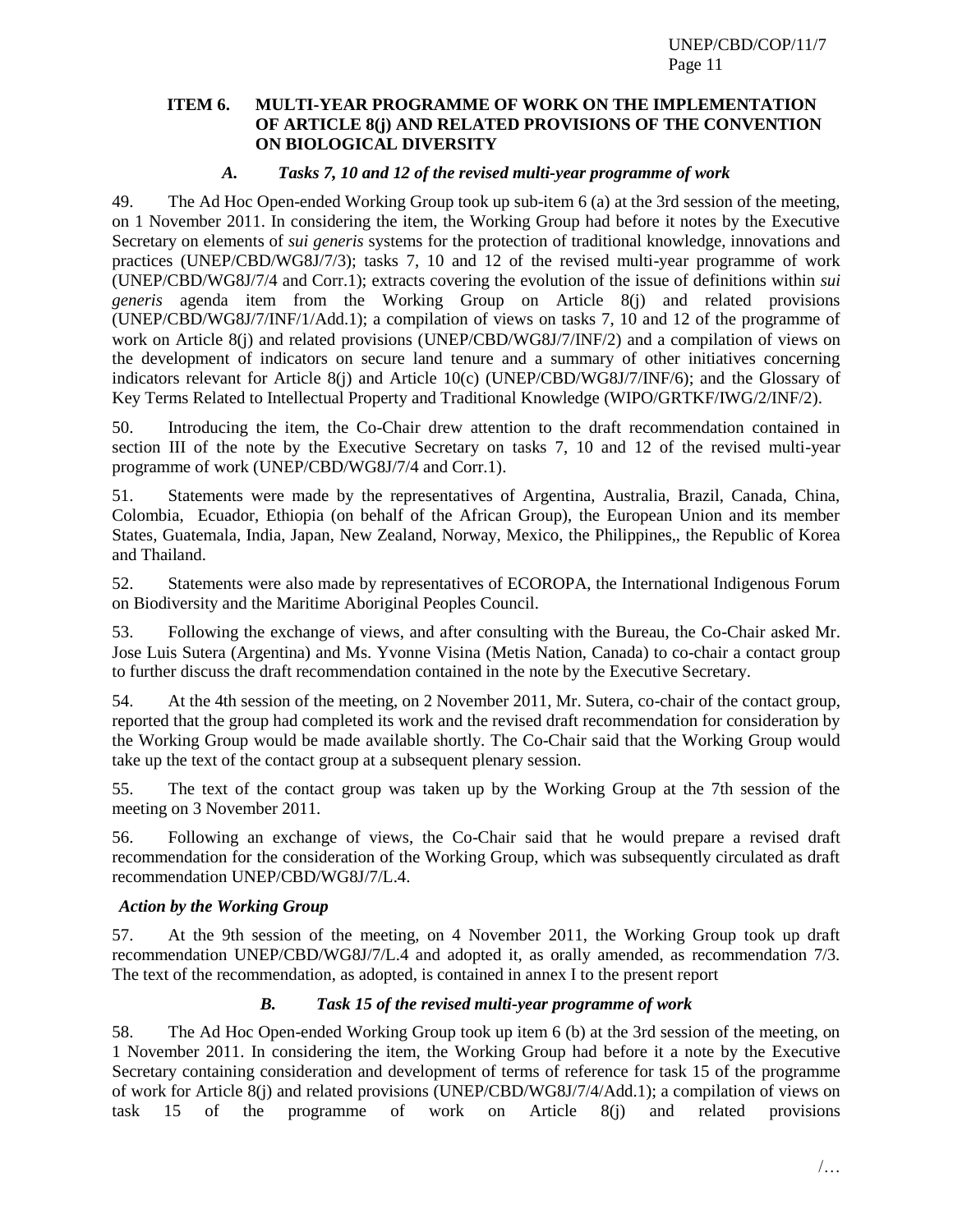(UNEP/CBD/WG8J/7/INF/2/Add.1and 2); and the list and brief technical explanation of the various forms in which traditional knowledge can be found (WIPO/GRTKF/IC/17/INF/9).

59. Introducing the item, the Co-Chair said that task 15 involved developing guidelines on the repatriation of information, including cultural property, in order to facilitate the recovery of traditional knowledge of biological diversity in accordance with Article 17, paragraph 2, of the Convention on Biological Diversity. He invited the Working Group to consider the draft terms of reference for task 15 contained in section I of the note by the Executive Secretary (UNEP/CBD/WG8J/7/4/Add.1).

60. The representative of Brazil noted that there were some differences of wording between the draft terms of reference as contained in section I of the note by the Executive Secretary and those contained in the annex to decision X/43 adopted by the Conference of the Parties. She suggested that the meeting should use the annex to decision X/43 as the basis for the present discussions.

61. Ms. Gunn-Britt Retter, Co-Chair, confirmed that the meeting would start its discussions using the text contained in the annex to decision X/43.

62. Statements were made by the representatives of Argentina, Brazil Canada, China, Colombia, the European Union and its member States, Guatemala, India, Mexico, and the Syrian Arab Republic.

63. A statement was also made by a representative of the Tulalip Tribes.

64. Following an exchange of views, the Co-Chair said that she would prepare a revised draft recommendation, taking into account the annex to decision X/43, to serve as a basis for further deliberations.

65. At the 7th session of the meeting, on 3 November 2011, the Working Group took up the revised text proposed by Co-Chair.

66. Following an exchange of views, the Co-Chair said that he would prepare a revised draft recommendation for the consideration of the Working Group, which was subsequently circulated as draft recommendation UNEP/CBD/WG8J/7/L.9*.*

# *Action by the Working Group*

67. At the 9th session of the meeting, on 4 November 2011, the Working Group took up draft recommendation UNEP/CBD/WG8J/7/L.9 and adopted it, as orally amended, as recommendation 7/4. The text of the recommendation, as adopted, is contained in annex I to the present report

# *C. Development of elements of sui generis systems for the protection of traditional knowledge, innovations and practices*

<span id="page-11-0"></span>68. The Ad Hoc Open-ended Working Group took up item 6 (c) at the 6th session of the meeting, on 2 November 2011. In considering the item, the Working Group had before it notes by the Executive Secretary on elements of *sui generis* systems for the protection of traditional knowledge, innovations and practices (UNEP/CBD/WG8J/7/3); a compilation of views on elements of *sui generis* systems for the protection of traditional knowledge (UNEP/CBD/WG8J/7/INF/1); Extracts covering the evolution of the issue of definitions within the *sui generis* agenda item from the Working Group on Article 8(j) and related provisions (UNEP/CBD/WG8J/7/INF/1/Add.1); and a compilation of views on the development of indicators on secure land tenure and a summary of other initiatives concerning indicators relevant for Article 8(j) and Article 10(c) (UNEP/CBD/WG8J/7/INF/6); and the Glossary of Key Terms Related to Intellectual Property and Traditional Knowledge (WIPO/GRTKF/IWG/2/INF/2).

69. Introducing the item, the Co-Chair said that as a basis for its work the Executive Secretary had updated his note on the subject of the *sui generis* systems for the protection of traditional knowledge, innovations and practices contained in document UNEP/CBD/WG8J/6/5 and reissued it as document UNEP/CBD/WG8J/7/3. He said that section II of the revised note contained a draft recommendation for the consideration of the Working Group.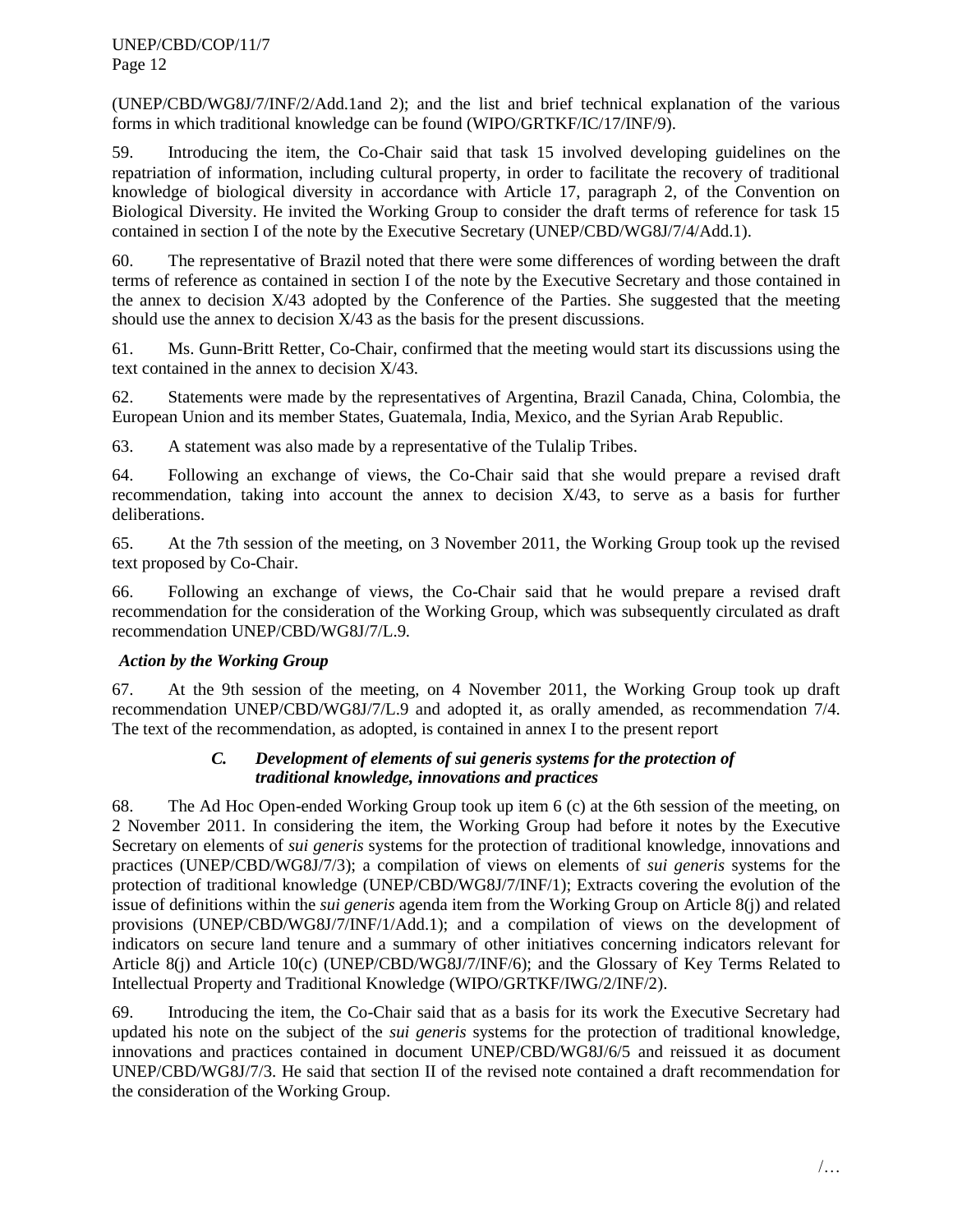70. Statements were made by the representatives of Argentina, Australia, Brazil, Canada, Colombia, Ecuador, the European Union and its member States, Guatemala, India, Jordan, Mexico, South Africa (on behalf of the African Group) and Thailand.

71. Statements were also made by representatives of the Indigenous Women's Biodversity Network and the International Indigenous Forum on Biodiversity.

72. Following an exchange of views, the Co-Chair said that he would prepare a revised draft recommendation for the consideration of the Working Group.

73. At the 7th session of the meeting, on 3 November 2011, the Working Group took up the revised text proposed by Co-Chair.

74. At the 8th session of the meeting, on 4 November 2011, the Working Group continued discussion of the revised text proposed by the Co-Chair.

75. Following an exchange of views, the Co-Chair said that he would prepare a revised draft recommendation for the consideration of the Working Group, which was subsequently circulated as draft recommendation UNEP/CBD/WG8J/7/L.5*.*

# *Action by the Working Group*

76. At the 9th session of the meeting, on 4 November 2011, the Working Group took up draft recommendation UNEP/CBD/WG8J/7/L.5 and adopted it, as orally amended, as recommendation 7/5. The text of the recommendation, as adopted, is contained in annex I to the present report*.*

# *D. A new major component on Article 10 with a focus on Article10(c) in the revised programme of work on Article 8(j) and related provisions*

<span id="page-12-0"></span>77. The Ad Hoc Open-ended Working Group took up item 6 (d) at the 2nd session of the meeting, on 31 October 2011. In considering the item, the Working Group had before it a note by the Executive Secretary on Article 10 with a focus on Article 10(c) as a major component of the programme of work on Article 8(j) and related provisions (UNEP/CBD/WG8J/7/5 and Corr.1), the Report of the Meeting on Article 10, with a Focus on Article 10(c), as a Major Component of the Programme of Work on Article 8(j) and Related Provisions of the Convention (UNEP/CBD/WG8J/7/5/Add.1), and a note by the Executive Secretary containing a Compilation of Views on Article 10 with a focus on Article 10(c) (UNEP/CBD/WG8J/7/INF/5).

78. Introducing the item, Ms. Pernilla Malmer (Sweden), Co-Chair of the Meeting on Article 10 with a Focus on Article 10(c) as a Major Component of the Programme of Work on Article 8(j) And Related Provisions of the Convention, introducing the report of the meeting (UNEP/CBD/WG8J/7/5/Add.1), said that the meeting had been attended by representatives of indigenous communities, Governments, international organizations and experts. Participants had agreed that customary sustainable use was important, both for indigenous peoples and society at large, as a tool for taking care of the planet. The meeting, tasked to give shape and substance to the major new task of the work programme relating to Article 10, had made proposals relating to three major components, namely: guidance on sustainable use and related incentive measures for indigenous peoples and local communities; measures to increase the engagement of indigenous and local communities and Governments at national and local level in the implementation of Article 10 and the ecosystem approach; and a strategy to integrate Article 10, with a focus on Article 10(c), as a cross-cutting issue into the Convention's various programmes of work and thematic areas, beginning with the programme of work on protected areas. She encouraged the Working Group to pay special attention to implementation on the ground when discussing the proposals.

79. The Co-Chair drew attention to the draft recommendations contained in the note by the Executive Secretary on the subject (UNEP/CBD/WG8J/7/5 and Corr.1), which related to the three components mentioned by the co-chair of the Meeting on Article 10.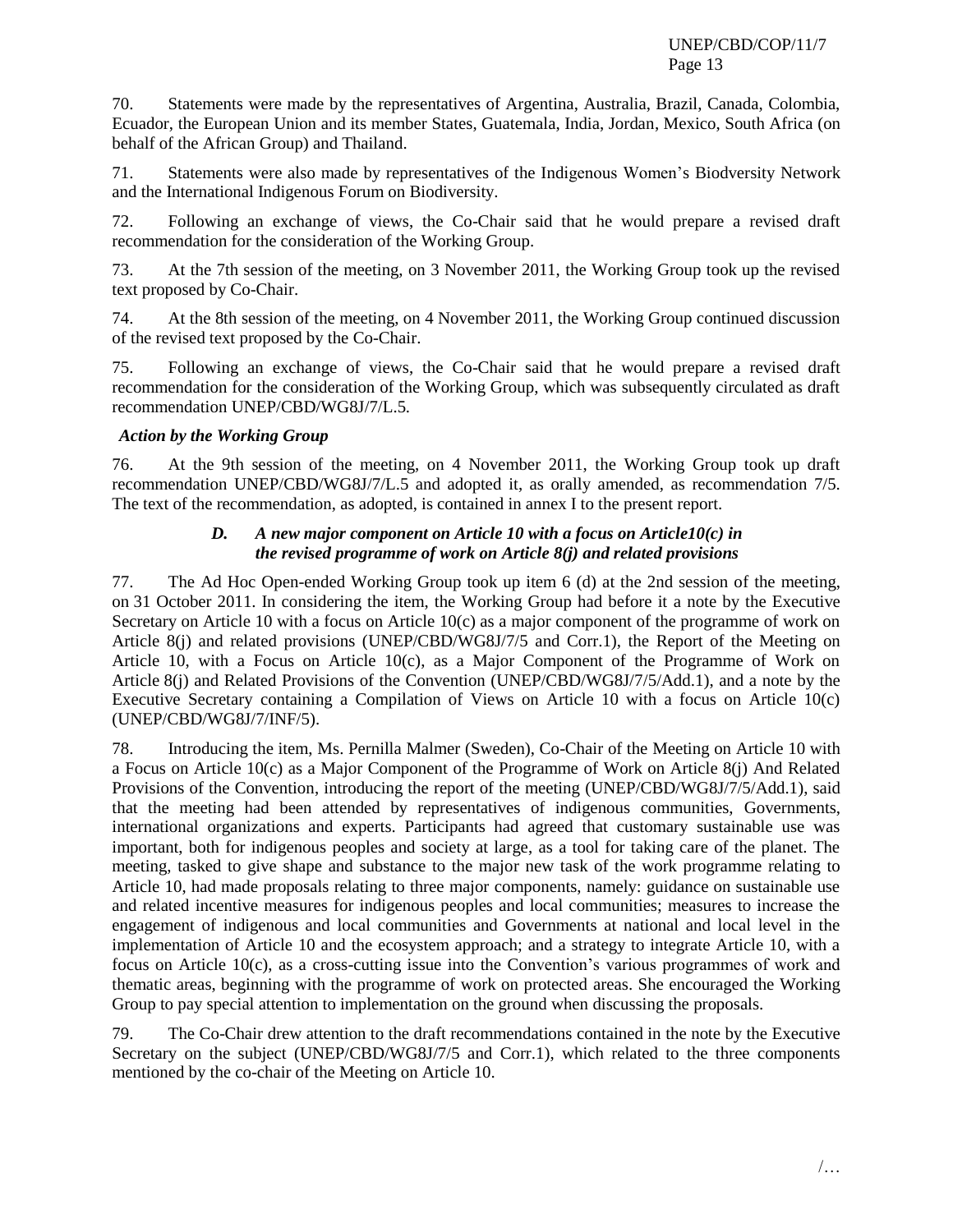80. Statements were made by the representatives of Argentina, Australia, Brazil, Colombia, Ecuador, Ethiopia, the European Union and its member States, Jordan, New Zealand, the Philippines, the Republic of Korea, South Africa (on behalf of the African Group) and Thailand.

81. Statements were also made by representatives of the Forest Peoples Programme, the Maritime Aboriginal Peoples Council and the Tulalip Tribes.

82. At the 3rd session of the meeting, on 1 November 2011, further statements were made by the representatives of Canada, the European Union and its member States and Norway.

83. A statement was also made by a representative of the International Indigenous Forum on Biodiversity.

84. Following the exchange of views, and after consulting with the Bureau, the Co-Chair proposed the establishment of a contact group to discuss the agenda item further and report back to the Working Group at a subsequent session. The Co-Chair asked Ms. Tone Solhaug (Norway) and Ms. Jocelyn Cariño (Tebtebba*)* to act as co-chairs of the contact group.

85. At the 4th session of the meeting, on 2 November 2011, Ms. Solhaug, co-chair of the contact group, reported that although considerable progress had been made, further deliberations would be required in the contact group.

86. The Co-Chair of the Working Group thanked the co-chairs and asked the contact group to continue its work for another session. He also asked the co-chairs to report again at a subsequent plenary session of the Working Group.

87. At the 6th session of the meeting, on 3 November 2011, Ms. Solhaug, co-chair of the contact group, reported that although the contact group continued to make good progress, it would also still need further time to complete its deliberations.

88. The Co-Chair of the Working Group thanked the co-chairs and asked the contact group to continue its work.

89. At the 7th session of the meeting, on 3 November 2011, Ms. Cariño, co-chair of the contact group, reported that the contact group had not yet been able to complete its discussion of the draft recommendation, or the annex to the draft recommendation, and asked that the contact group be given additional time to complete its work.

90. The Co-Chair of the Working Group thanked the co-chairs and asked the contact group to complete its work as soon as possible.

91. At the 8th session of the meeting, on 4 November 2011, Ms. Solhaug, co-chair of the contact group, reported that the group had completed its work and she submitted the text of a revised draft recommendation for consideration by the Working Group.

92. Following an exchange of views, the Co-Chair said that he would prepare a revised draft recommendation for the consideration of the Working Group, which was subsequently circulated as draft recommendation UNEP/CBD/WG8J/7/L.6*.*

# *Action by the Working Group*

93. At the 9th session of the meeting, on 4 November 2011, the Working Group took up draft recommendation UNEP/CBD/WG8J/7/L.6 and adopted it, as orally amended, as recommendation 7/6. The text of the recommendation, as adopted, is contained in annex I to the present report.

# *E. Development of indicators relevant for traditional knowledge and customary sustainable use*

<span id="page-13-0"></span>94. The Ad Hoc Open-ended Working Group took up item 6 (e) at the 4th session of the meeting, on 2 November 2011. In considering the item, the Working Group had before it the report of the Meeting on Article 10 with a Focus on Article 10(c) as a Major Component of the Programme of Work on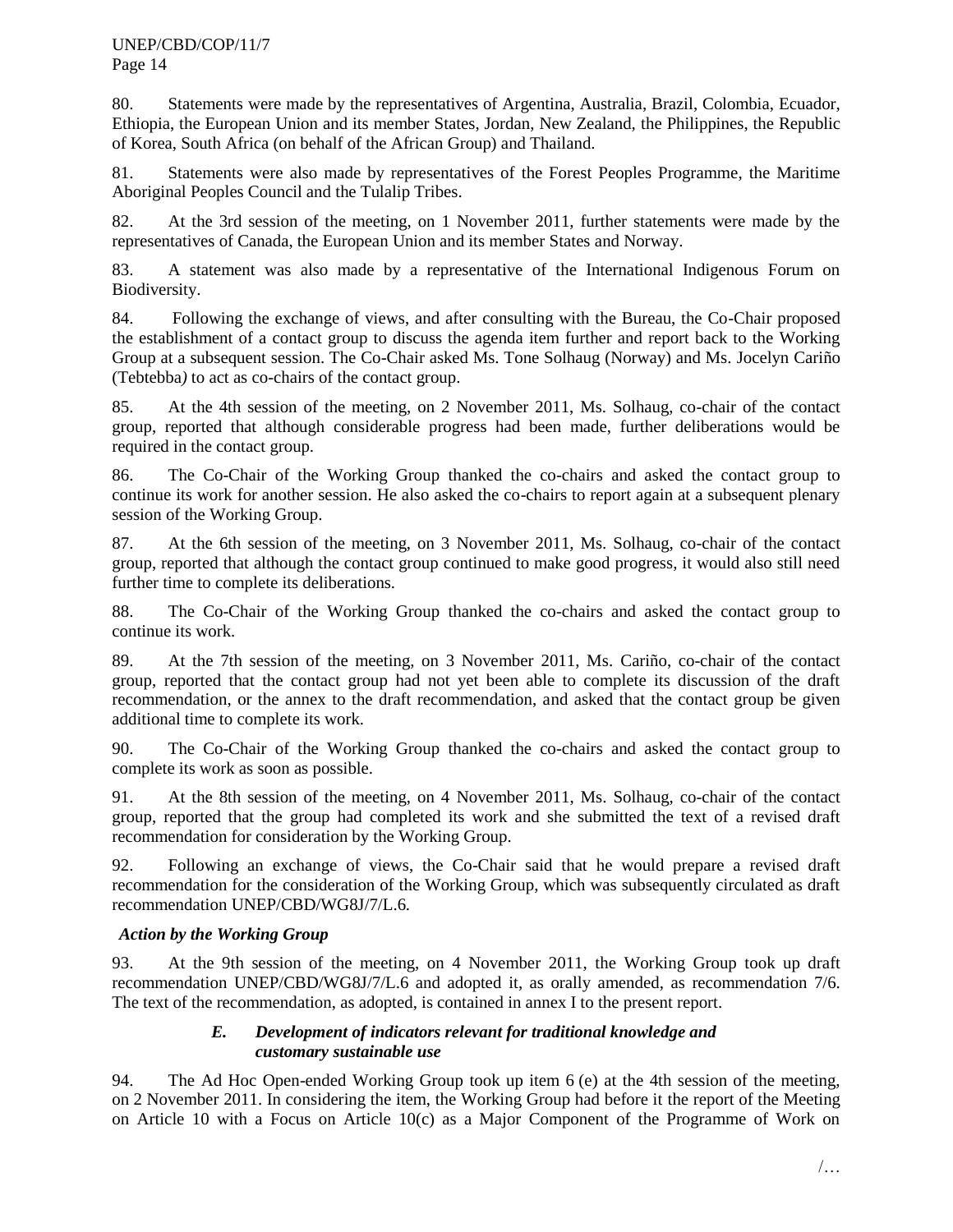Article 8(j) and Related Provisions of the Convention (UNEP/CBD/WG8J/7/5/Add.1), a note by the Executive Secretary on development of indicators relevant for traditional knowledge and customary sustainable use (UNEP/CBD/WG8J/7/10) and a compilation of views on the development of indicators on secure land tenure and a summary of other initiatives concerning indicators relevant for Article 8(j) and Article 10(c) (UNEP/CBD/WG8J/7/INF/6).

95. Introducing the item, the Co-Chair recalled decision X/43 by virtue of which the Conference of the Parties had adopted two additional indicators for traditional knowledge and invited the Working Group to offer views on the draft recommendations contained in the note by the Executive Secretary (UNEP/CBD/WG8J/7/10).

96. Statements were made by the representatives of Canada, China, Ethiopia, the European Union and its member States, India, Japan, Jordan, Norway, and the Republic of Korea.

97. A statement was also made by representatives of the Indigenous Women's Biodiversity Network and the International Indigenous Forum on Biodiversity.

98. Following an exchange of views, the Co-Chair said that he would prepare a revised draft recommendation for the consideration by the Working Group.

99. At the 8th session of the meeting, on 4 November 2011, the Working Group took up the revised text proposed by the Co-Chair.

100. Following an exchange of views, the Co-Chair said that he would prepare a revised draft recommendation for the consideration of the Working Group, which was subsequently circulated as draft recommendation UNEP/CBD/WG8J/7/L.7*.*

# *Action by the Working Group*

101. At the 9th session of the meeting, on 4 November 2011, the Working Group took up draft recommendation UNEP/CBD/WG8J/7/L.7 and adopted it, as orally amended, as recommendation 7/7. The text of the recommendation, as adopted, is contained in annex I to the present report.

# **ITEM 7. RECOMMENDATIONS FROM THE UNITED NATIONS PERMANENT FORUM ON INDIGENOUS ISSUES (UNPFII)**

<span id="page-14-0"></span>102. The Ad Hoc Open-ended Working Group took up item 7 at the 4th session of the meeting, on 2 November 2011. In considering the item, the Working Group had before it a note by the Executive Secretary containing the recommendations of relevance to the Convention on Biological Diversity arising from the ninth and tenth sessions of the United Nations Permanent Forum on Indigenous Issues (UNEP/CBD/WG8J/7/7).

103. Introducing the item, the Co-Chair invited the Working Group to consider the new recommendations arising from the ninth and tenth sessions of the United Nations Permanent Forum on Indigenous Issues pertaining to the Convention on Biological Diversity for consideration by the Conference of the Parties at its eleventh meeting.

104. Statements were made by the representatives of Argentina, Brazil, Ethiopia (on behalf of the African Group), the European Union and its member States, Guatemala, Jordan and the Philippines.

105. The representative of the Philippines said that the recommendation of the United Nations Permanent Forum on Indigenous Issues to use the term "indigenous peoples and local communities" instead of "indigenous and local communities" should be taken seriously. He invited the Bureau to explore options for incorporating the term proposed by the Forum in all documentation produced under the Convention.

106. Statements were also made by representatives of the International Indigenous Forum on Biodiversity and the International Union for the Conservation of Nature.

107. Following an exchange of views, the Co-Chair said that he would prepare a revised draft recommendation for the consideration of the Working Group.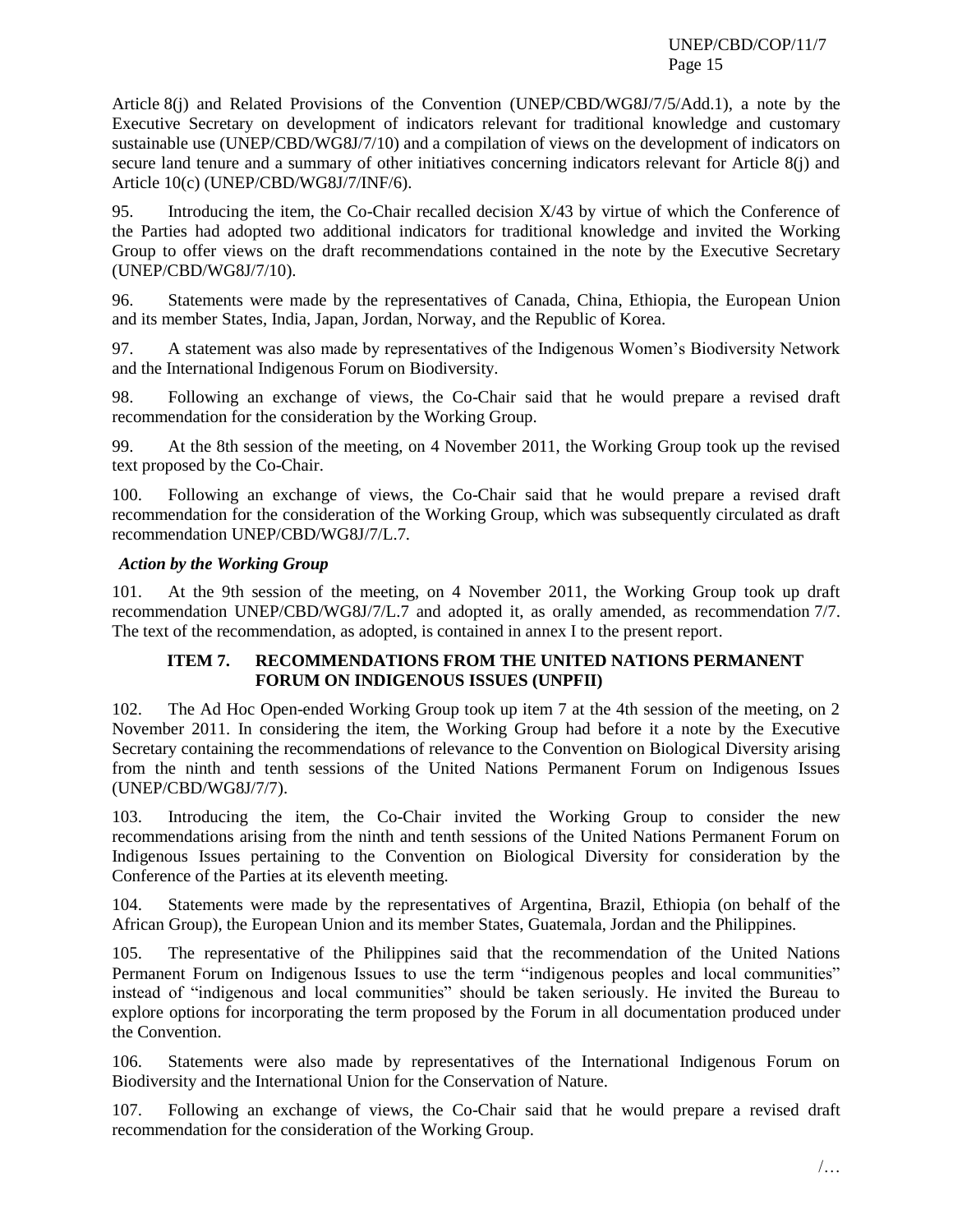108. At the 7th session of the meeting, on 3 November 2011, the Working Group took up the revised text proposed by Co-Chair.

109. Following an exchange of views, the Co-Chair said that he would prepare a revised draft recommendation for the consideration of the Working Group, which was subsequently circulated as draft recommendation UNEP/CBD/WG8J/7/L.8*.* 

#### *Action by the Working Group*

110. At the 9th session of the meeting, on 4 November 2011, the Working Group took up draft recommendation UNEP/CBD/WG8J/7/L.8 and adopted it as recommendation 7/8. The text of the recommendation, as adopted, is contained in annex I to the present report.

# **ITEM 8. OTHER MATTERS**

<span id="page-15-0"></span>*Statement by the representative of the Maritime Aboriginal Peoples Council*

111. At the 9th seesion of the meeting, on 4 November 2011, the representative of the Maritime Aboriginal Peoples Council (speaking on behalf of Mi'kmaq Aboriginal Peoples of Nova Scotia, New Brunswick and Prince Edward Island, Canada, and attending the meeting at the request of the Keptins of the Mi'kmaq Sante Mawiomi and the National Chief of the Congress of Aboriginal Peoples) said that it was important to ensure the consistency of the language being used especially when referring to "indigenous and local communities" and "indigenous peoples and local communities". He observed that the United Nations Declaration on the Rights of Indigenous Peoples (UNDRIP) had established the use of "indigenous peoples" in order to afford respect to, and conform with, the human rights and dignity of indigenous peoples. He therefore requested that the Working Group transmit to the President of the Conference of the Parties the request of the Maritime Aboriginal Peoples Council that the Bureau establish a forum or mechanism to discuss and adopt the language of UNDRIP and also make a recommendation to the eleventh meeting of the Conference of the Parties that the use of the phrase "indigenous peoples" should be preferred. Similarly, the phrase "free, prior and informed consent of indigenous peoples" should be preferred to "approval and involvement", and he requested the Bureau to make a recommendation to the Conference of the Parties to adopt the use of the phrase "free, prior and informed consent" in place of "approval and involvement".

112. He also reminded the Working Group that indigenous peoples and local communities were important actors in the implementation of the Convention on Biological Diversity. The results of the Working Group would be presented to the Conference of the Parties, which would have little reason to doubt that the full and effective participation of indigenous peoples and local communities had taken place at the present meeting. However, replicating the formality required at the meetings of the Conference of the Parties during the present meeting had the effect of excluding the full and effective participation of indigenous peoples and local communities. He urged that the Conference of the Parties be requested to provide guidance for the fuller participation of indigenous and local communities in the Working Group, especially during contact group meetings. The value of hearing another voice, of learning another world-view and of having other suggested language was undermined by requiring State support for those contributions to be taken into account by Working Group. Requiring State support for the contributions of indigenous peoples and local communities harkened to the paternalism that those communities had experienced in the past.

# **ITEM 9. ADOPTION OF THE REPORT**

<span id="page-15-1"></span>113. The present report was adopted, as orally amended, at the 9th session of the meeting, on 4 November 2011, on the basis of the draft report prepared by the Rapporteur (UNEP/CBD/WG8J/7/L.1).

# **ITEM 10. CLOSURE OF THE MEETING**

<span id="page-15-2"></span>114. Following the customary exchange of courtesies, the Chair declared the seventh meeting of the Ad Hoc Open-ended Inter-Sessional Working Group on Article 8(j) and Related Provisions closed at 5 p.m. on Friday, 4 November 2011.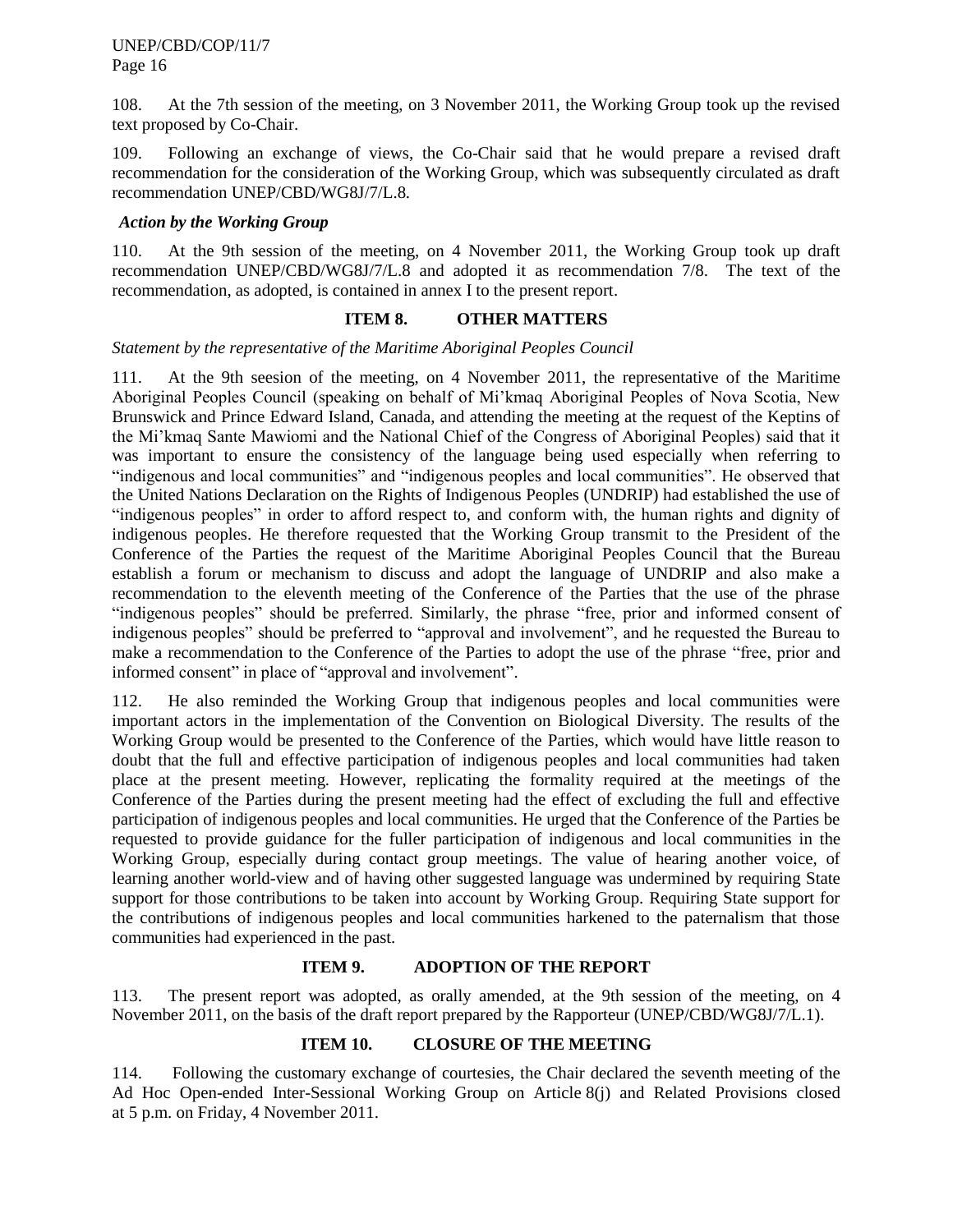# *Annex I*

# **RECOMMENDATIONS ADOPTED BY THE AD HOC OPEN-ENDED INTER-SESSIONAL WORKING GROUP ON ARTICLE 8(j) AND RELATED PROVISIONS OF THE CONVENTION ON BIOLOGICAL DIVERSITY AT ITS SEVENTH MEETING**

*Montreal, 31 October – 4 November 2011*

# **CONTENTS**

| Recommendation |                                                                                                                                                                                | Page |
|----------------|--------------------------------------------------------------------------------------------------------------------------------------------------------------------------------|------|
| 7/1.           | Progress in the implementation of Article $8(i)$ and related provisions and its integration<br>into the various areas of work under the Convention on Biological Diversity  18 |      |
| 7/2.           | Participatory mechanisms for indigenous and local communities in the work of the                                                                                               |      |
| 7/3.           |                                                                                                                                                                                |      |
| 7/4.           | Consideration and development of terms of reference for task 15 of the programme of                                                                                            |      |
| 7/5.           | Development of elements of sui generis systems for the protection of traditional                                                                                               |      |
| 7/6.           | Article 10, with a focus on Article $10(c)$ , as a major component of the programme of                                                                                         |      |
| 7/7.           | Development of indicators relevant for traditional knowledge and customary                                                                                                     |      |
| 7/8.           | Recommendations to the Convention on Biological Diversity arising from the ninth and<br>tenth sessions of the United Nations Permanent Forum on Indigenous Issues  34          |      |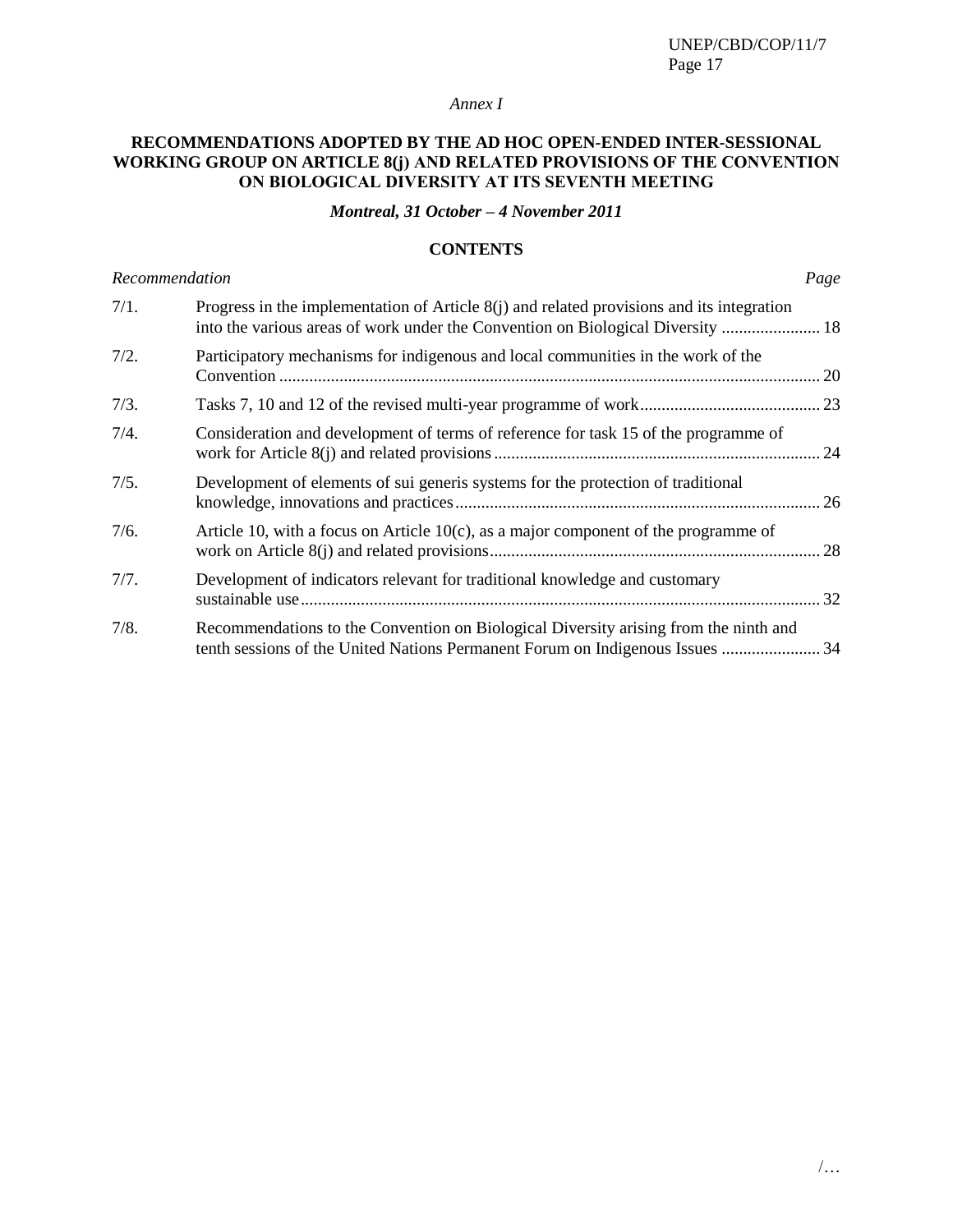# *7/1. Progress in the implementation of Article 8(j) and related provisions and its integration into the various areas of work under the Convention on Biological Diversity*

<span id="page-17-0"></span>The Ad Hoc Open-ended Working Group on Article 8(j) and Related Provisions of the Convention on Biological Diversity *recommends* that the Conference of the Parties adopts a decision along the following lines:

# *The Conference of the Parties*

1. *Notes* the progress made in the integration of the relevant tasks of the programme of work in the various areas of work under the Convention and through the national reports;

2. *Requests* the Executive Secretary to continue to report on progress in the implementation of Article 8(j) and Related provisions based on information submitted in national reports and on the integration of the relevant tasks of the programme of work on Article 8(j) and related provisions in the thematic areas of work under the Convention for the eighth meeting of the Ad Hoc Open-ended Inter-Sessional Working Group on Article 8(j) and Related Provisions;

3. *Requests* Parties, and especially Parties that have not yet submitted information regarding the implementation of the programme of work for Article 8(j) and related provisions of the Convention, to do so in consultation with indigenous and local communities, and to submit the information both directly to the Secretariat and through the fifth national reports where possible, and in time for the eighth meeting of the Working Group on Article 8(j) and *requests* the Executive Secretary to analyse and summarize this information and make it available to the eighth meeting of the Working Group on Article 8(j) and Related Provisions in order to take this matter forward;

4. *Calls upon* Parties to fully integrate target 18 of the Strategic Plan for Biodiversity 2011-2020 (decision X/2, annex) in their revised and updated national biodiversity strategies and action plans, respecting traditional knowledge and customary practices that are of interest for the conservation and sustainable use of biological diversity, and to report progress in their fifth national reports, using relevant indicators;

5. *Requests* the Executive Secretary to examine the fourth and fifth national reports with a view to compiling a geographically balanced set of good practices in order to benefit from them and understand difficulties encountered in other geographical areas in consultation with Parties, indigenous and local communities and others, concerning the implementation of Articles 8(j), 10(c) and related provisions, and to make such case-studies and examples available in the form of a CBD Technical Series report, as a resource for Parties and indigenous and local communities and interested stakeholders;

6. *Decides* that one meeting of the Ad Hoc Open-ended Inter-Sessional Working Group on Article 8(j) and Related Provisions be organized prior to the twelfth meeting of the Conference of the Parties;<sup>1</sup>

7*. Further decides* that the topic for the in-depth dialogue to be held at the eighth meeting of the Working Group shall be:

["Nomadic, semi-nomadic local communities, transhumance and dry and sub-humid lands]

["Marine and coastal biodiversity and indigenous and local communities"]

["Inland waters biodiversity and indigenous and local communities"]

["Climate change and biodiversity with special focus on traditional knowledge and sustainable customary use"]

<sup>&</sup>lt;sup>1</sup> Preferably back to back with a meeting of the Subsidiary Body on Scientific, Technical and Technological Advice (SBSTTA).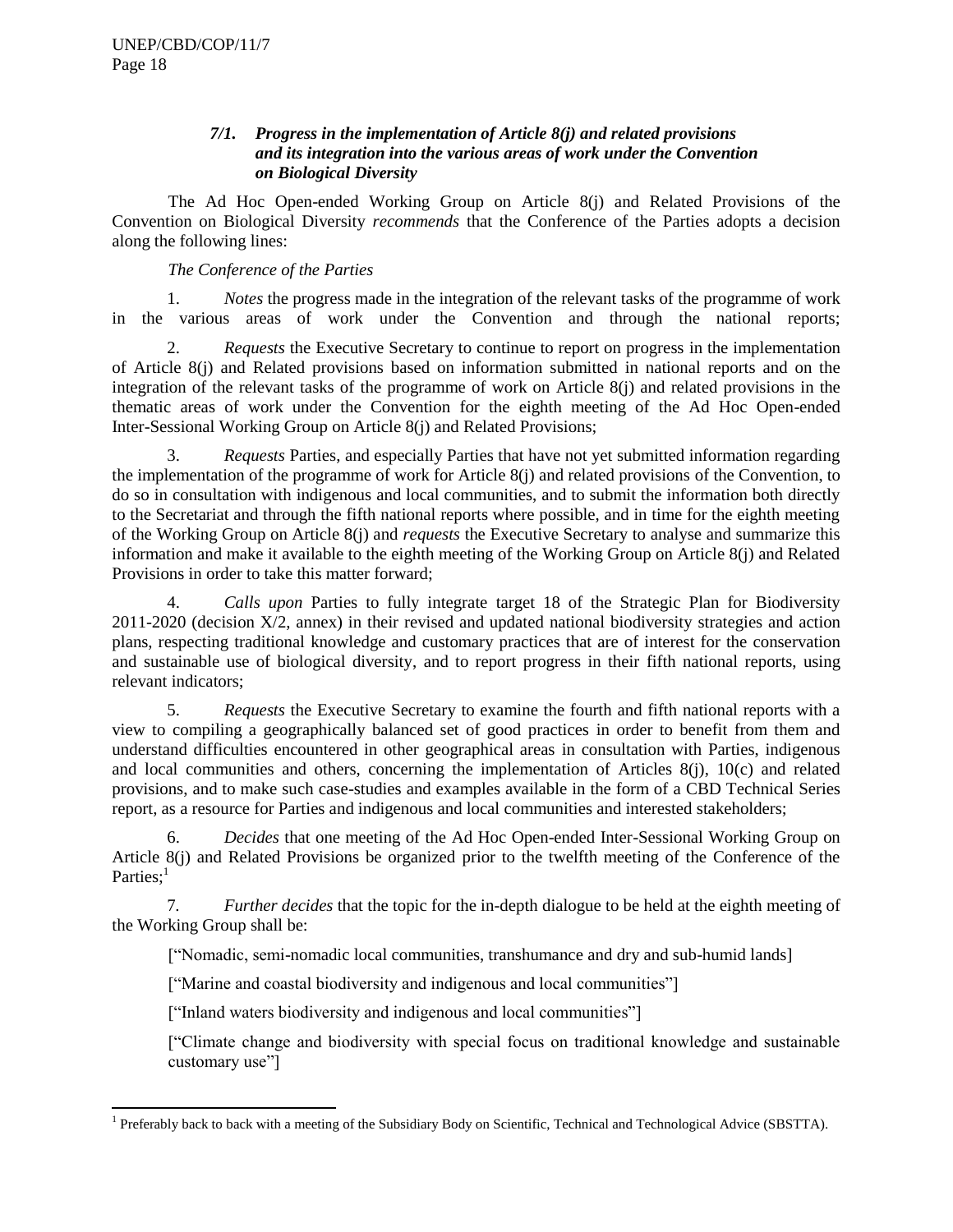["Education and research with a special focus on reviving and transmitting traditional knowledge and sustainable customary-use practices"]

["Economic sustainability of protected areas and protection of traditional knowledge"]

[" Organization of local communities for an important role in the conservation and sustainable use of biodiversity"]

["Biodiversity and livelihoods"]

["Women's wisdom"]

["Biosecurity"]

["Food and a living planet"]

["Traditional knowledge to counter climate change crisis"]

["The economics of ecosystems and biodiversity and traditional knowledge"]

["Integrating traditional knowledge in the work of the intergovernmental platform on biodiversity and ecosystem services"];

8. *Noting* the apparent lack of financial support of indigenous and local communities for their efforts in developing their own community plans, including community protocols, *urges* Parties, *requests* the Global Environment Facility (GEF), including through the GEF Small Grants programme, and *invites* other donors to support indigenous and local communities to organize themselves, to ensure they can effectively participate in national and international dialogues concerning the Convention on Biological Diversity.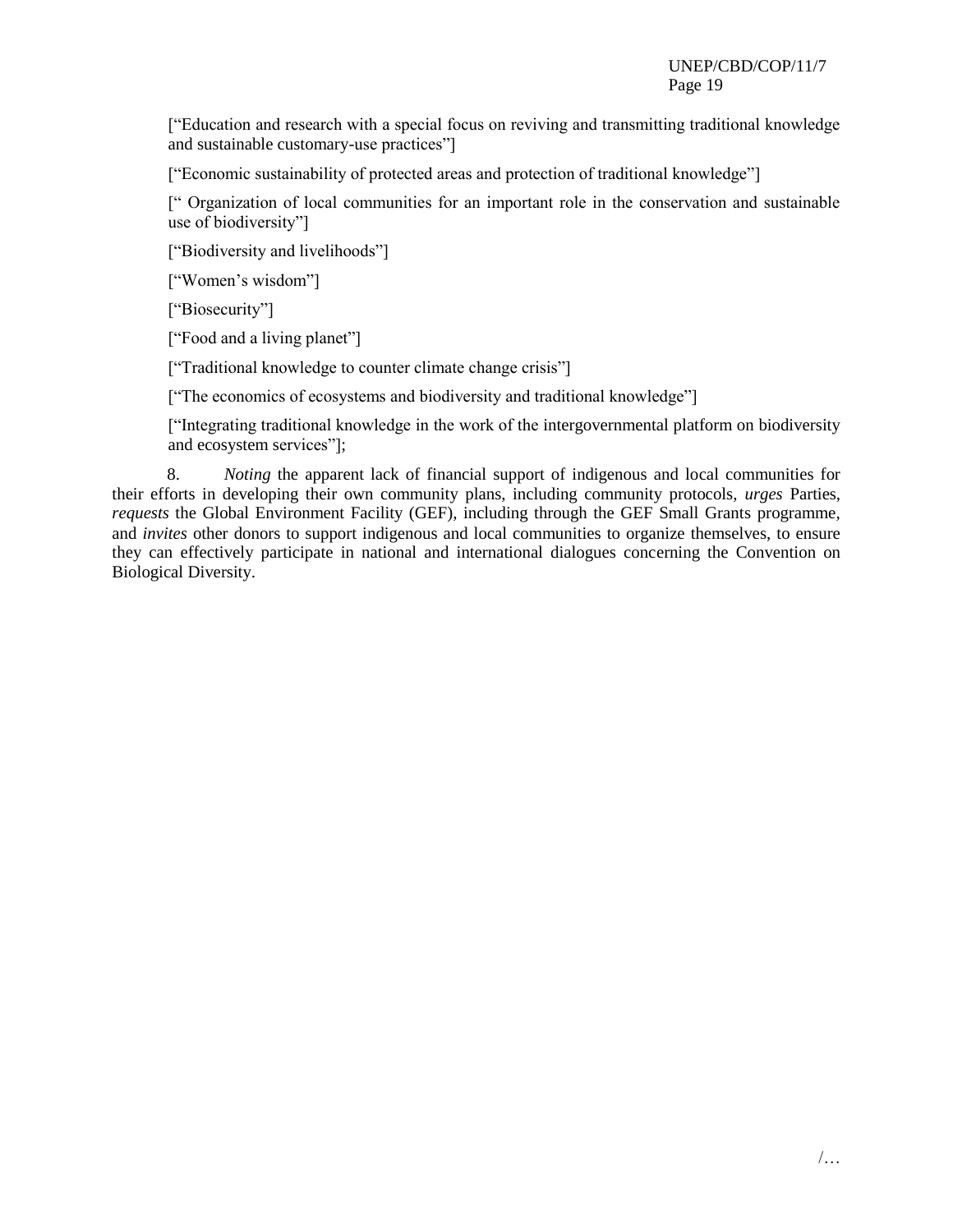# *7/2. Participatory mechanisms for indigenous and local communities in the work of the Convention*

<span id="page-19-0"></span>The Ad Hoc Open-ended Working Group on Article 8(j) and Related Provisions of the Convention on Biological Diversity *recommends* that the Conference of the Parties adopts a decision along the following lines:

#### *The Conference of the Parties,*

#### *Capacity-building*

*Welcoming with appreciation* the recent focus on the integration of indigenous and local community representatives into other capacity-building efforts of the Secretariat, including the Nagoya Protocol, the revision of the national biodiversity strategies and action plans, and the sub-regional workshops on capacity-building for implementation of the programme of work on protected areas under the Convention on Biological Diversity,

*Welcoming* the regional and subregional workshop series aimed at capacity-building for indigenous and local communities in support of the implementation of the Convention on Biological Diversity Guidelines on Biodiversity and Tourism Development through web-based technologies, with the view to support and strengthen indigenous and local initiatives in this area,

1. *Requests* the Executive Secretary to continue his efforts to ensure the effective implementation of decisions X/40 A, paragraphs 3, 4 and 5, and IX/13 D, and E, concerning capacity-building and taking into account decisions VIII/5 B, and C and VII/16 annex, and V/16, annex II, task 4, including through development of appropriate methodologies, including new electronic means, with a view to increasing the number of indigenous and local community representatives, particularly women, who are familiar with Convention processes and participate in the work of the Convention, including its implementation at the national and local level, and invites donors to continue their support for indigenous and local community capacity-building workshops at regional and subregional level;

2. *Requests* Parties, Governments international organizations, and indigenous and local community organizations, to consider collaborating with the Secretariat to facilitate indigenous and local community specific workshops and in particular, where possible, and subject to the availability of funding, develop medium and long term strategies, to raise awareness of and facilitate their full and effective participation in Convention processes including the revised programme of work for Article 8(j) and related provisions, and the recently adopted new element of the programme of work concerning customary sustainable use (Article  $10(c)$ ), as well as in the implementation of the Strategic Plan for Biodiversity 2011-2020 and its Aichi Biodiversity Targets, particularly target 18;

3. *Requests* the Executive Secretary to continue to convene, subject to the availability of financial resources, the series of regional and subregional workshops aimed at capacity-building for indigenous and local communities in support of the implementation of the Guidelines on Biodiversity and Tourism Development through enhanced marketing strategies and web-based technologies;

4. *Requests* the Secretariat to explore facilitating joint capacity-building workshops with other multilateral environment agreements, to promote harmony and maximize the use of limited resources;

# *Communication, education and public awareness (CEPA)*

5. *Requests* the Executive Secretary to ensure the full and effective participation of indigenous and local community representatives in the development of a CEPA strategy for the United Nations Decade on Biodiversity 2011-2020, and continue to develop diverse CEPA activities and products in the six United Nations languages, including with the contributions of indigenous and local communities, to inform indigenous and local communities about the work of the Convention and also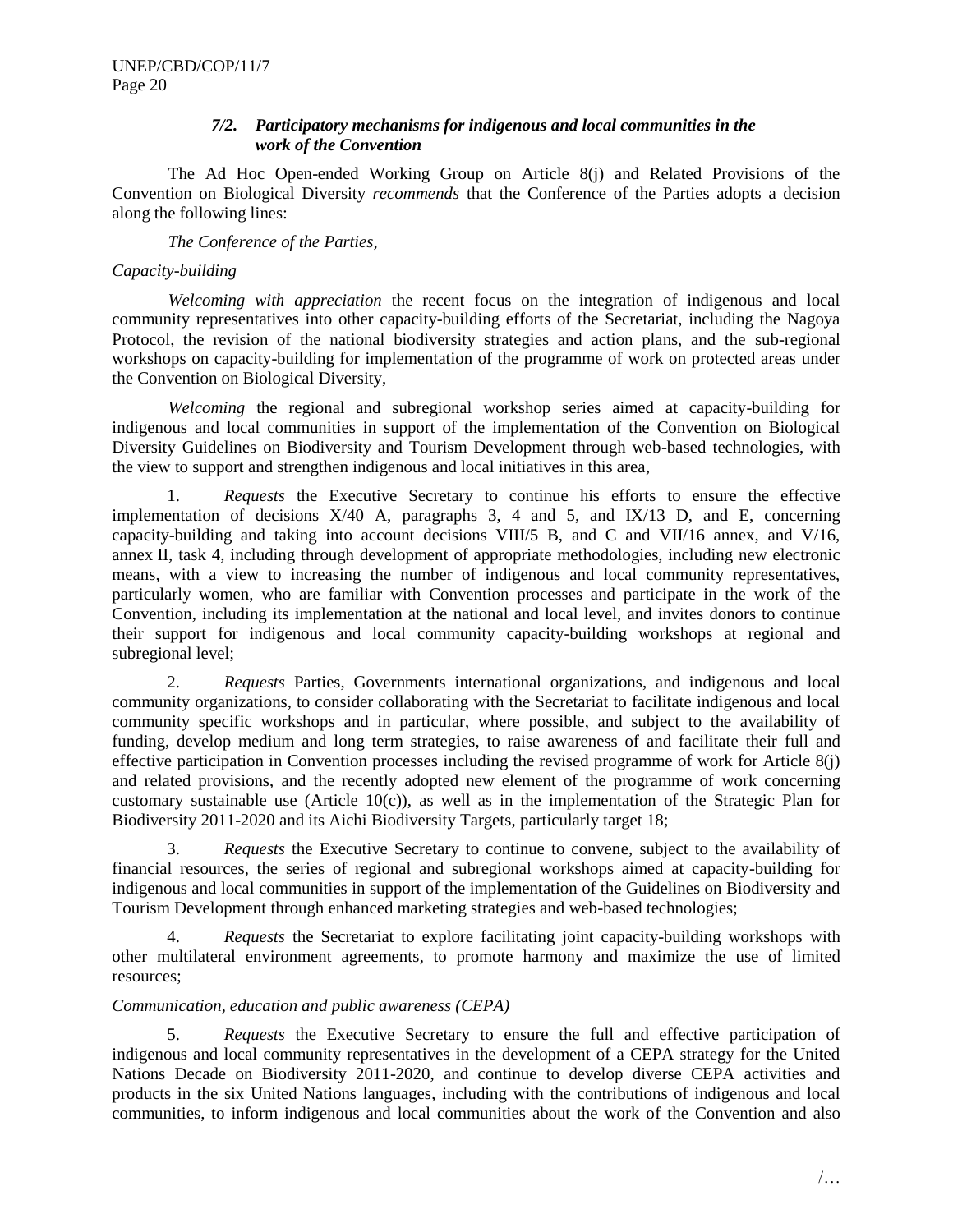raising awareness of the general public about the role of indigenous and local communities, their traditional knowledge and customary use, in the conservation and sustainable use of biodiversity;

#### *Development of communications, mechanisms and tools*

6. *Notes with appreciation* the ongoing work concerning electronic mechanisms, such as the Article 8(j) homepage and the Traditional Knowledge Information Portal, related initiatives including partnerships with the [www.indigenousportal.com](http://www.indigenousportal.com/) by the Secretariat and *requests* the Executive Secretary to have an ongoing partnership with the indigenous portal and to continue to report on the advancement of this work at the eighth meeting of the Working Group on Article 8(j) and Related Provisions;

7. *Requests* the Executive Secretary, subject to the availability of resources, to continue to develop both electronic and traditional and diverse means of communication, education and public awareness materials, and to ensure that such materials are well publicized through high-profile events in collaboration with Parties, international organizations, indigenous and local communities, and other stakeholders;

8. *Invites* Parties, Governments, donors, civil society, the private sector, and relevant funding institutions and mechanisms, to provide the needed resources to indigenous and local communities and to partner with them, in the development and implementation of "indigenous to indigenous" " community to community" training projects focusing on the role of traditional knowledge and customary sustainable use of biodiversity, including "elders-and-youth", "women-and-children" initiatives that are rooted in indigenous languages, cultures and traditional knowledge and that are fundamental in validating and affirming the self-esteem and identity of indigenous and local communities;

9. *Further invites* Governments to facilitate and encourage the use of national and local media and ensure the provision of an enabling environment for access and use of these facilities by indigenous and local communities;

10. *Requests* the Executive Secretary, subject to the availability of financial resources, to continue to develop, update and translate the various electronic communication mechanisms, including the Article 8(j) homepage and the Traditional Knowledge Information Portal and to report on progress to the next meeting of the Working Group, and *urges* Parties and *invites* Governments to support the translation of essential Convention documents into national and local languages, with the view to supporting the Executive Secretary in these tasks;

11. *Also requests* the Executive Secretary to continue to monitor the use of the Convention website and in particular the Article 8(j) homepage and the Traditional Knowledge Information Portal, and to consult with indigenous and local communities that are participating in the work of the Convention, to ensure that the interactive mediums are being adapted to the actual needs of indigenous and local communities and are provided in a language and a format that are readily understandable and *further requests* the Executive Secretary to identify any gaps or shortcomings and to report thereon to the eighth meeting of the Working Group;

12. *Further invites* Parties to share information on national laws, policies, programmes and other initiatives, actions and, as appropriate protocols, towards the implementation of Article 8(j) and related provisions, and their experiences of implementation and *requests* the Executive Secretary to make it available in the Traditional Knowledge Information Portal;

*Participation including through the Voluntary Fund for the Participation of Indigenous and Local Community Representatives (VB Trust Fund)*

13. *Notes with appreciation* the ongoing efforts by the Secretariat to promote the Voluntary Fund for Facilitating the Participation of Indigenous and Local Communities in the Convention process (VB Trust Fund), and *requests* the Executive Secretary to continue his efforts and to report on results, along with the relevant statistical data concerning the full and effective participation of indigenous and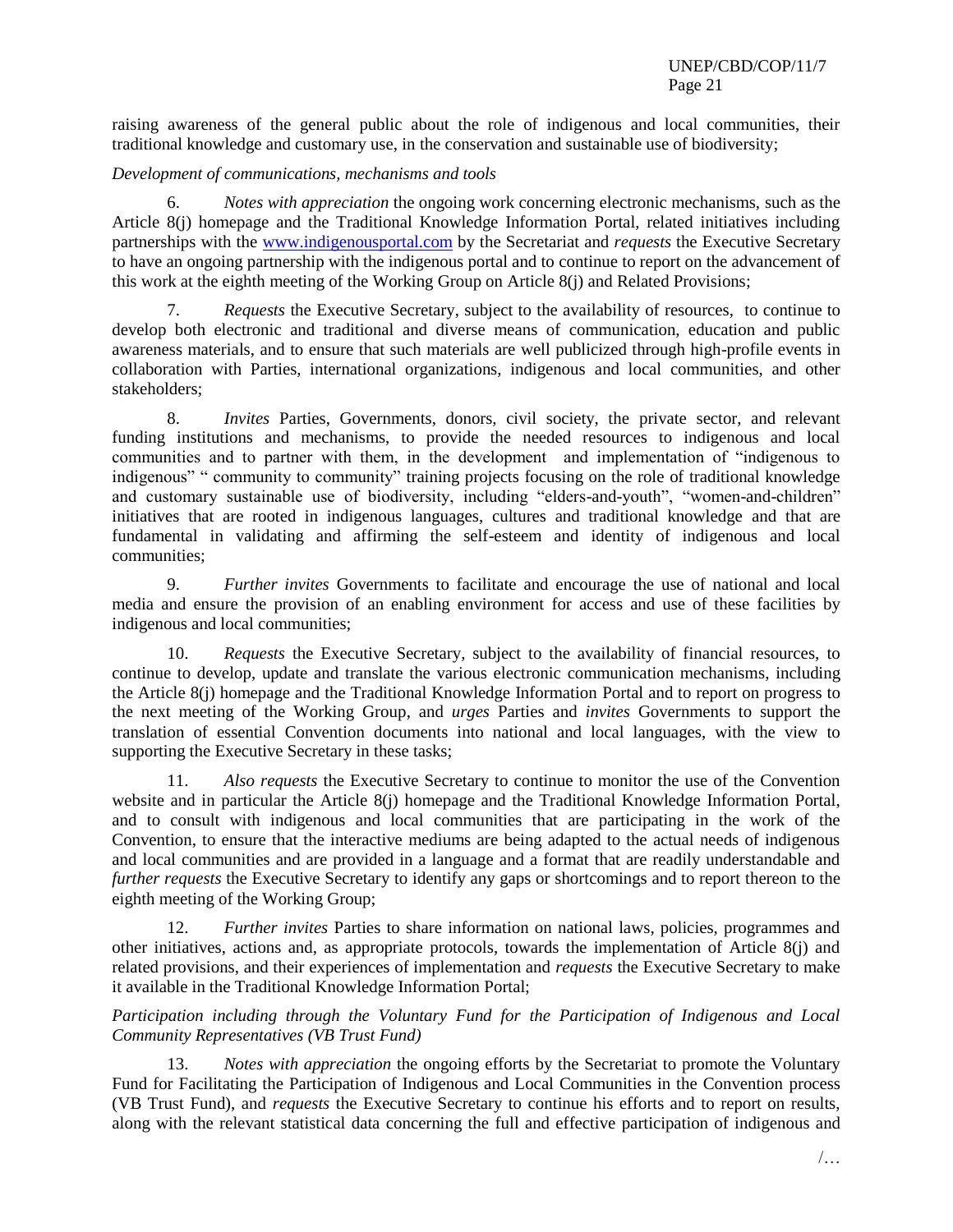local communities, including through information provided through the national reports, at the eighth meeting of the Working Group;

14. *Invites* Parties, Governments, donors and relevant funding institutions and mechanisms to contribute generously to the Voluntary Fund;

15. *Requests* the Executive Secretary, subject to the availability of financial resources, to provide the opportunity for the participation of one indigenous and local community representative from each country represented at regional and subregional capacity-building workshops;

#### *Other initiatives*

16. *Welcomes with appreciation* creative initiatives and partnerships between indigenous and local communities and stakeholders in pursuit of the goals of the Convention and *requests* the Executive Secretary to continue such efforts and to continue to report on progress made at the next meeting of the Working Group on Article 8(j) and Related Provisions.

#### *Local communities*

*Recognizing* that the involvement of local communities in accordance with Article 8(j) has been limited,

*Also recognizing* that the full and effective participation of local communities is crucial for the achievement of the objectives of the Convention and implementation of the Strategic Plan for Biodiversity 2011-2020, including the Aichi Biodiversity Targets,

17. *Takes note with appreciation* of the report of the Expert Group Meeting of Local Communities Representatives (UNEP/CBD/WG8J/7/8/Add.1) and *encourages* Parties to consider this report as a potentially useful input to the promotion of the full and effective participation of local communities in the work of the Convention;

18. *Takes note* of the characteristics listed in section I of the annex to the report of the Expert Group Meeting, as potentially useful advice in identifying local communities, within the mandate of the Convention;

19. *Requests* the Executive Secretary to take practical steps to ensure that representatives of local communities have equitable access to the Voluntary Fund for the participation of indigenous and local community representatives in meetings held under the Convention, as well as capacity-building workshops, and to commence disaggregation of data and statistics on local community representatives and report on these measures to the eighth meeting of the Working Group for its consideration;

20. *Takes note with appreciation* of sections II and III of the annex to the report of the Expert Group as potentially useful advice for developing measures and mechanisms to assist in the implementation of the Convention and the achievements of its goals, and for developing targeted outreach through CEPA for local communities, to more effectively encourage their participation in the work of the Convention, including at national and subnational levels;

[21. *Proposes* that 13 July be declared the International Day for Local Communities.]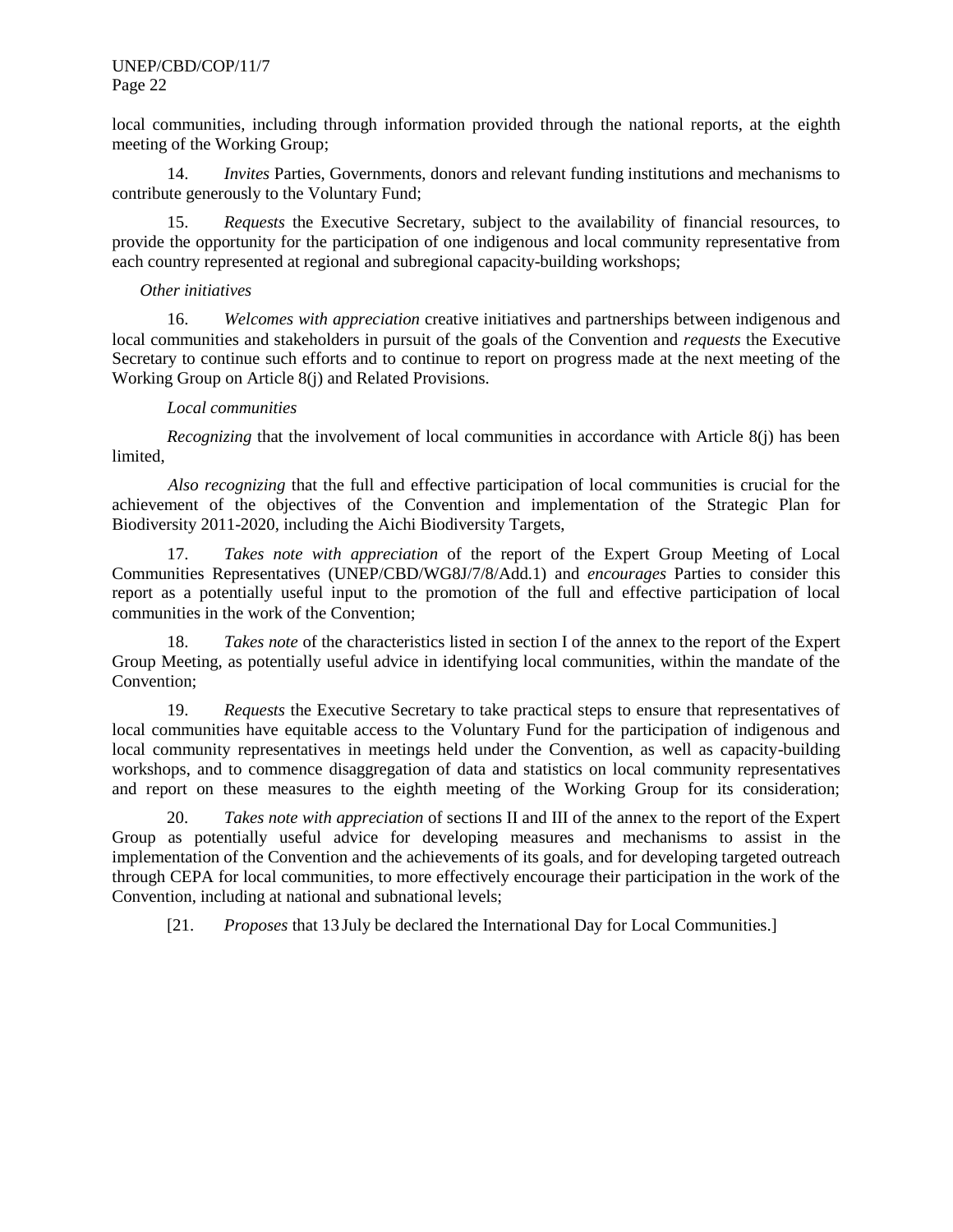#### *7/3. Tasks 7, 10 and 12 of the revised multi-year programme of work*

<span id="page-22-0"></span>The Ad Hoc Open-ended Working Group on Article 8(j) and Related Provisions of the Convention on Biological Diversity *recommends* that the Conference of the Parties adopts a decision along the following lines:

*The Conference of the Parties,*

*Taking into account* the adoption of the Nagoya Protocol (decision X/1, annex I), the Strategic Plan for Biodiversity 2011-2020 (decision X/2, annex) as well as the Tkarihwaié:ri Code of Ethical Conduct to Ensure Respect for the Cultural and Intellectual Heritage of Indigenous and Local Communities (decision X/42, annex), while building on the work of the Convention concerning *sui generis* systems for the protection of traditional knowledge,

*Taking also into account* the work of other relevant international bodies, in particular the Intergovernmental Committee on Intellectual Property and Genetic Resources, Traditional Knowledge and Folklore of the World Intellectual Property Organization (WIPO-IGC), the United Nations Permanent Forum on Indigenous Issues (UNPFII) and the United Nations Educational, Scientific and Cultural Organisation (UNESCO),

*Recognizing* the importance of close cooperation, and the need for communication and exchange of information between the Convention, its Working Group on Article 8(j) and Related Provisions and other relevant international bodies,

*Having considered and reviewed* tasks 7, 10 and 12, and with a view to adapting their implementation in light of recent developments, while avoiding duplication of efforts and ensuring compatibility and complementarity,

1. *Decides* to advance tasks 7, 10 and 12 by initially identifying how their implementation could best contribute to the work under the Convention and its Nagoya Protocol;

2. *Requests* the Executive Secretary to commission three studies on tasks 7, 10 and 12, respectively, subject to the availability of financial resources, to identify how the implementation of these tasks could best contribute to the work under the Convention and its Nagoya Protocol, taking into account, as appropriate, the work of other relevant bodies such as the WIPO-IGC, UNPFII and UNESCO . The studies will consider all relevant information, including the views referred to in paragraph 3 below;

3. *Invites* Parties, Governments, relevant international organizations and indigenous and local communities to submit their views on the draft studies on how tasks 7, 10 and 12 could best contribute to the work under the Convention and its Nagoya Protocol;

4. *Further requests* the Executive Secretary to make the studies available to the eighth meeting of the Working Group on Article 8(j) and Related Provisions for its consideration with a view to the Working Group making a recommendation to the Conference of the Parties to the Convention on further implementation of tasks 7, 10 and 12, including the possible convening of an expert meeting;

5. *Invites* the Working Group to inform the Open-ended Ad Hoc Intergovernmental Committee for the Nagoya Protocol on Access to Genetic Resources and the Fair and Equitable Sharing of Benefits Arising from Their Utilization or the Conference of the Parties serving as the meeting of the Parties to the Protocol on the progress of work under tasks 7, 10 and 12 of relevance to the implementation of the Nagoya Protocol.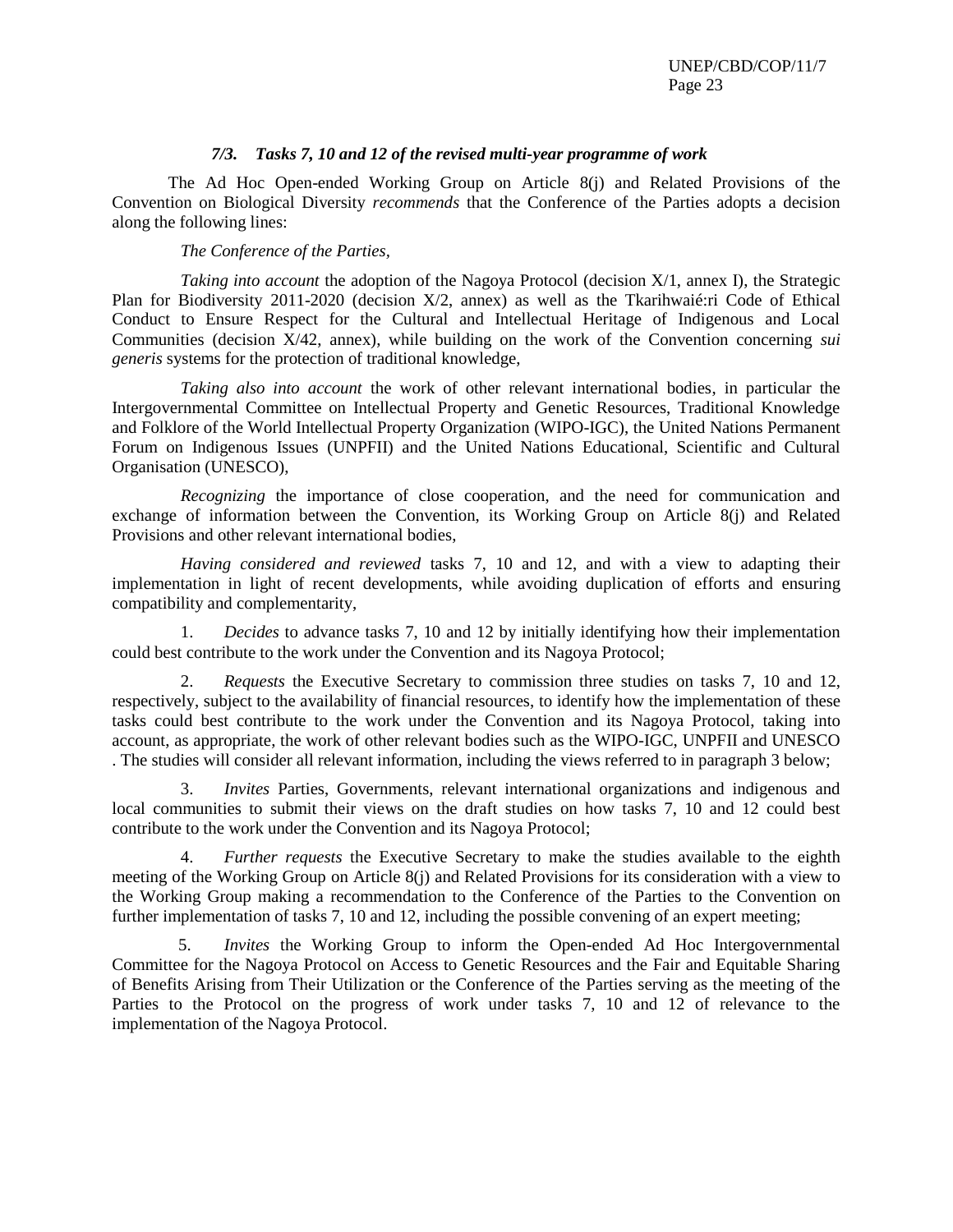# *7/4. Consideration and development of terms of reference for task 15 of the programme of work for Article 8(j) and related provisions*

<span id="page-23-0"></span>The Ad Hoc Open-ended Working Group on Article 8(j) and Related Provisions of the Convention on Biological Diversity *recommends* that the Conference of the Parties at its eleventh meeting adopts a decision along the following lines:

## *The Conference of the Parties*

1. *Decides* to adopt the terms of reference annexed to the present decision to advance task 15 in the light of other related and ongoing activities;

2. *Emphasizes* that task 15 is:

(a) To be interpreted in accordance with the provisions of the Convention, in particular Article 8(j) and related provisions and Article 17, paragraph 2;

(b) Intended to build on, and enhance, existing repatriation activities undertaken by Parties, Governments and other entities including international organizations, museums, herbaria and botanical gardens, databases, registers, gene-banks, etc.;

3. *Invites* Parties, other Governments, relevant international organizations, non-governmental organizations, and indigenous and local-community organizations to submit to the Executive Secretary information on national and/or international best practices relevant to task 15;

4. *Requests* the Executive Secretary to compile the information received and make the compilation available to the Ad Hoc Open-ended Inter-Sessional Working Group on Article 8(j) and Related Provisions at its eighth meeting;

5. *Recognizing* that cultural property and heritage is within the mandate of the United Nations Educational, Scientific and Cultural Organization (UNESCO), its treaties and programmes while the Convention and its Parties seek to facilitate the exchange of information, from all publicly available sources, relevant to the conservation and sustainable use of biological diversity, including the repatriation of indigenous and traditional knowledge relevant to the conservation and sustainable use of biological diversity, *requests* the Executive Secretary to cooperate with UNESCO in analysing whether and how the different international legal instruments that address cultural property and heritage of indigenous and local communities contribute to the repatriation of indigenous and traditional knowledge relevant to the conservation and sustainable use of biodiversity;

6. *Requests* the Executive Secretary, based on an analysis of the information received pursuant to paragraph 3 above and on the analysis prepared in cooperation with UNESCO, to develop draft best-practice guidelines for the national [and international] repatriation of indigenous and traditional knowledge relevant to the conservation and sustainable use of biological diversity, including of the indigenous and traditional knowledge associated with cultural property, in accordance with Article 17, paragraph 2, of the Convention, in order to facilitate the recovery of traditional knowledge of biological diversity;

7. *Requests* the Ad Hoc Open-ended Inter-Sessional Working Group on Article 8(j) and Related Provisions to consider at its eighth meeting the draft best-practice guidelines referred to in paragraph 6 above.

#### *Annex*

# **TERMS OF REFERENCE TO ADVANCE TASK 15 OF THE PROGRAMME OF WORK ON ARTICLE 8(j) AND RELATED PROVISIONS**

1. The purpose of task 15 is to develop best-practice guidelines that would facilitate enhancement of the existing repatriation of indigenous and traditional knowledge relevant to the conservation and sustainable use of biological diversity, including of indigenous and traditional knowledge associated with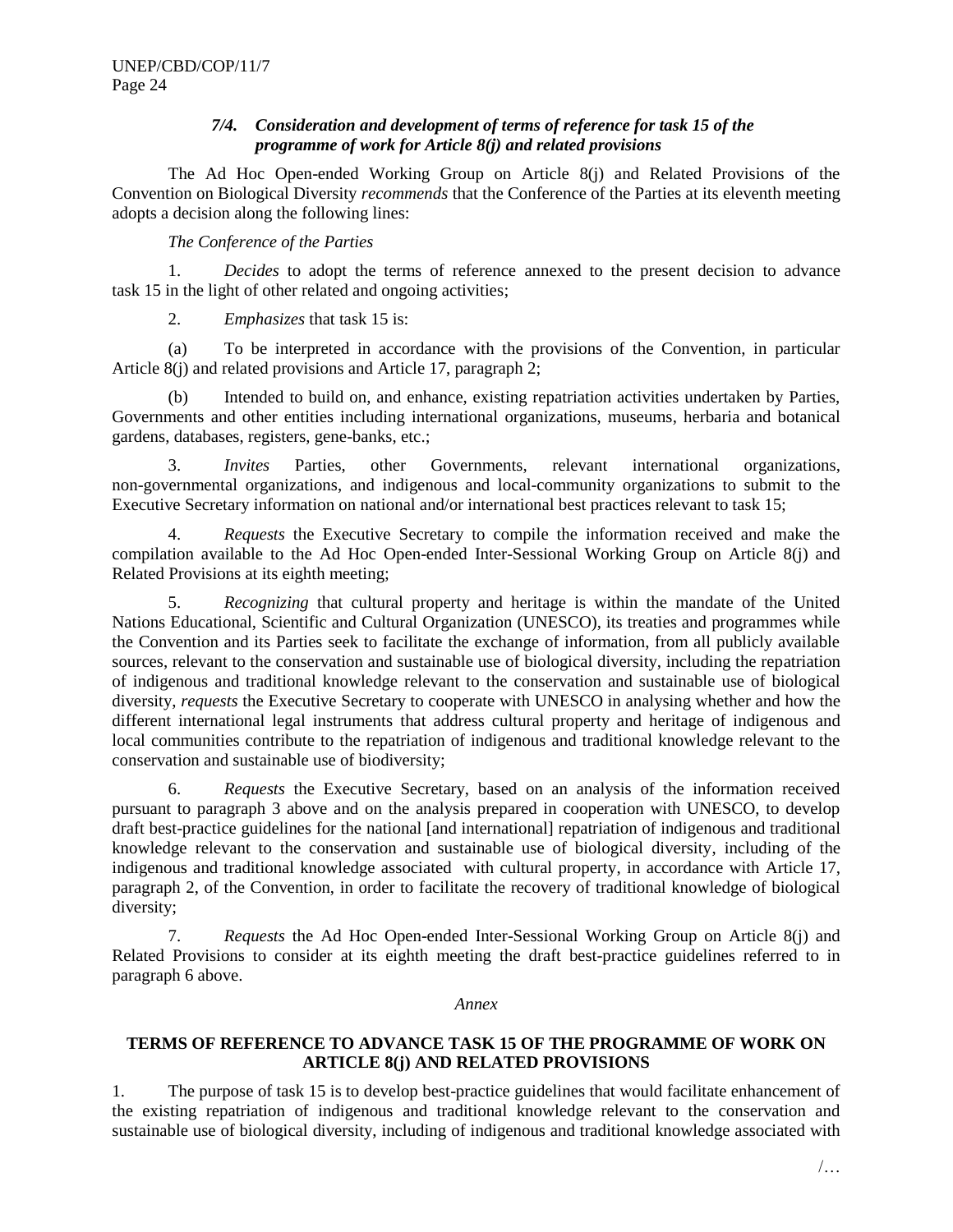cultural property, in accordance with [Article 8(j) and] Article 17, paragraph 2, of the Convention, in order to facilitate the recovery of traditional knowledge of biological diversity.

[2. The repatriation of knowledge relevant to the customary sustainable use of biological diversity, including indigenous and traditional knowledge associated with cultural property, should not impede the continued use of such knowledge in the Party that decides to repatriate it.]

3. Task 15 is to be interpreted in accordance with the provisions of the Convention, in particular [Article 8(j) and related provisions, and] Article 17[, paragraph 2. In particular:

(a) The terms "indigenous and traditional knowledge' or "traditional knowledge" are understood to refer to the "knowledge, innovations and practices of indigenous and local communities embodying traditional lifestyles relevant for the conservation and sustainable use of biological diversity";

(b) The scope of information to be repatriated includes indigenous and traditional knowledge, from all publicly available sources, relevant to the conservation and sustainable use of biological diversity, including indigenous and traditional knowledge associated with cultural property].

4. Task 15 is intended to build on, and enhance, existing repatriation activities undertaken by Parties, other Governments and other entities including international organizations, museums, herbaria and botanical and zoological gardens, databases, registers, gene-banks, etc.

5. Stakeholders may include, *inter alia*:

(a) Parties and Governments;

(b) Museums, herbaria, botanical and zoological gardens and other collections containing information on the knowledge, innovations and practices of indigenous and local communities relevant for conservation and sustainable use;

(c) Relevant international organizations, in particular the United Nations Educational, Scientific and Cultural Organization, as well as its relevant treaties and programmes, the Food and Agriculture Organization of the United Nations, the United Nations Permanent Forum on Indigenous Issues, and the World Intellectual Property Organization;

(d) Representatives of indigenous and local communities;

(e) Relevant non-governmental and indigenous peoples' organizations with expertise on these issues;

(f) Academic societies and research scientists;

- (g) The private sector;
- (h) Individuals.

6. The Ad Hoc Open-ended Inter-Sessional Working Group on Article 8(j) and Related Provisions will further determine how work on task 15 might usefully complement the effective implementation of the Nagoya Protocol on Access to Genetic Resources and the Fair and Equitable Sharing of the Benefits Arising from Their Utilization, when in force.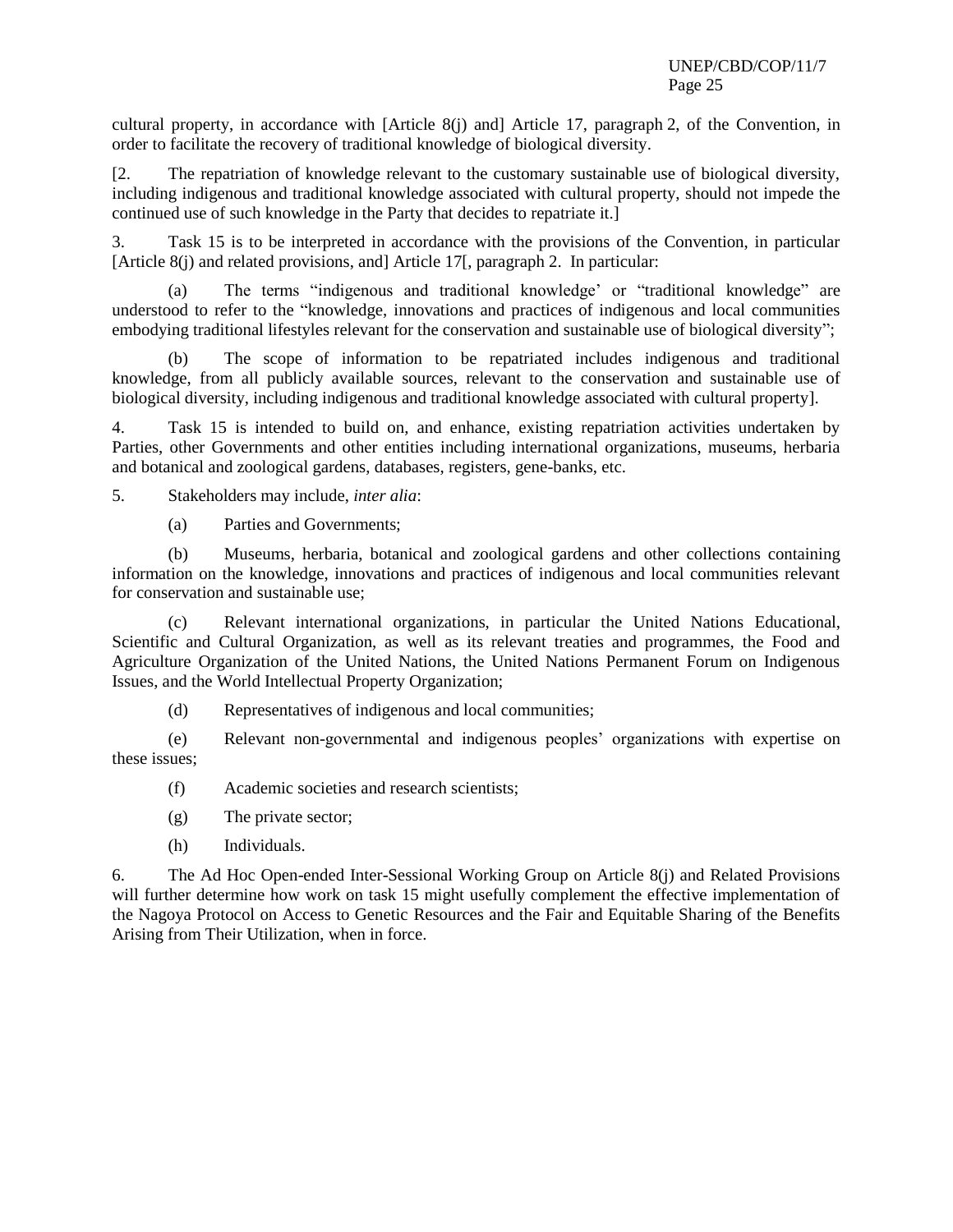# *7/5. Development of elements of* **sui generis** *systems for the protection of traditional knowledge, innovations and practices*

<span id="page-25-0"></span>The Ad Hoc Open-ended Working Group on Article 8(j) and Related Provisions of the Convention on Biological Diversity *recommends* that the Conference of the Parties at its eleventh meeting adopts a decision along the following lines:

*The Conference of the Parties*

1. *Decides* to extend and broaden the dialogue regarding *sui generis* systems to include the preservation and promotion of traditional knowledge relating to biological diversity;

2. *Invites* Parties, Governments, international organizations, non-governmental organizations and indigenous and local communities to communicate to the Secretariat, their experiences, case-studies and views regarding a broad range of *sui generis* systems and their mechanisms including community protocols, policy, administrative or legislative measures, which have contributed to the respect, preservation, protection and promotion of the wider application of traditional knowledge in order to assist countries to evaluate which mechanisms may be applicable in their national context;

3. *Requests* the Executive Secretary, in light of the input received, to compile and analyse that input, and to revise and complement his note on elements of *sui generis* systems for the protection, preservation and promotion of traditional knowledge, innovations and practices (UNEP/CBD/WG8J/7/3) for the consideration of the eighth meeting of the Working Group on Article 8(j) and Related Provisions;

4. *Invites* Parties and Governments, in light of the adoption of the Nagoya Protocol on Access to Genetic Resources and the Fair and Equitable Sharing of Benefits Arising from Their Utilization, to report on any regional measures that have been taken to protect traditional knowledge, innovations and practices of indigenous and local communities relevant to biological diversity that is held across national and international boundaries, including *sui generis* systems that are being developed or have been developed and/or implemented, including evidence regarding the effectiveness of such measures, and *requests* the Executive Secretary to compile and analyse information received and to include it as a new element on regional measures in the revision of his note (UNEP/CBD/WG8J/7/3), for the consideration of the eighth meeting of the Working Group on Article 8(j) and Related Provisions;

5. *Further requests* the Executive Secretary to carry out an electronic discussion on *sui generis* systems for the protection, preservation and promotion of traditional knowledge, innovations and practices;

6. *Decides* to organize an ad hoc technical expert group, subject to the availability of funds, for the preparation of a report in the CBD Technical Series;

7. *Requests* the Executive Secretary to support the exchange of experiences and developments of *sui generis* systems and further consider the monitoring and evaluation of advantages and disadvantages of documentation of traditional knowledge and other measures;

8. *Also requests* the Executive Secretary to facilitate capacity-building activities for indigenous and local community representatives, where possible, back to back with other meetings under the Convention with an aim of strengthening the capacity of indigenous and local communities in communicating their experiences and views as called for by this decision, and *urges* Parties to support these activities;

9. *Encourages* Parties and Governments to support and promote the development of local *sui generis* systems for the protection, preservation and promotion of traditional knowledge related to the conservation and sustainable use of biological diversity by indigenous and local communities, including through the development of community protocols, and to report on these initiatives through the national reporting process and the Traditional Knowledge Information Portal and to the eighth meeting of the Working Group on Article 8(j) and Related Provisions;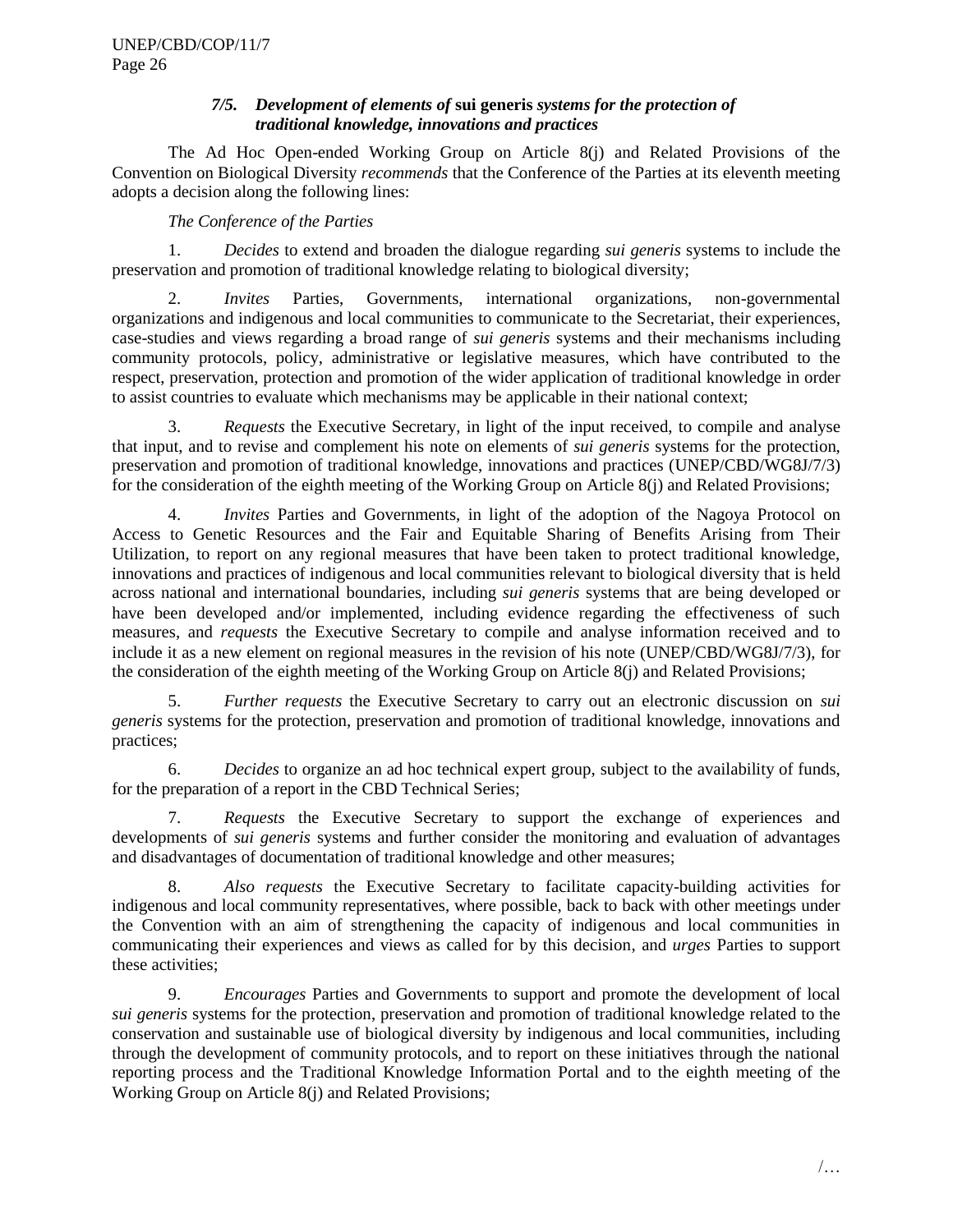10. *Invites* Parties to consider the terms and definitions developed in response to decision VII/16 H, paragraph 4, and to submit views, including additional terms and definitions for possible inclusion, to the Executive Secretary and *requests* the Executive Secretary to compile these views and, based on information received, to revise the terms and definitions, include additional terms and definitions proposed and to propose a draft glossary of terms for the consideration of the eight meeting of the Working Group on Article 8(j) and Related Provisions;

11. *Requests* the Executive Secretary to continue to inform the Intergovernmental Committee on Intellectual Property and Genetic Resources, Traditional Knowledge and Folklore (IGC) of the World Intellectual Property Organization on the work undertaken regarding *sui generis* systems; and

12. *Welcomes* the successful negotiation by the Working Group on Access and Benefit-sharing and adoption of the Nagoya Protocol by the tenth meeting of the Conference of the Parties to the Convention, and *acknowledges* that the Protocol provides a favourable framework for the development of *sui generis* systems and for access and benefit-sharing from the use of traditional knowledge associated with genetic resources.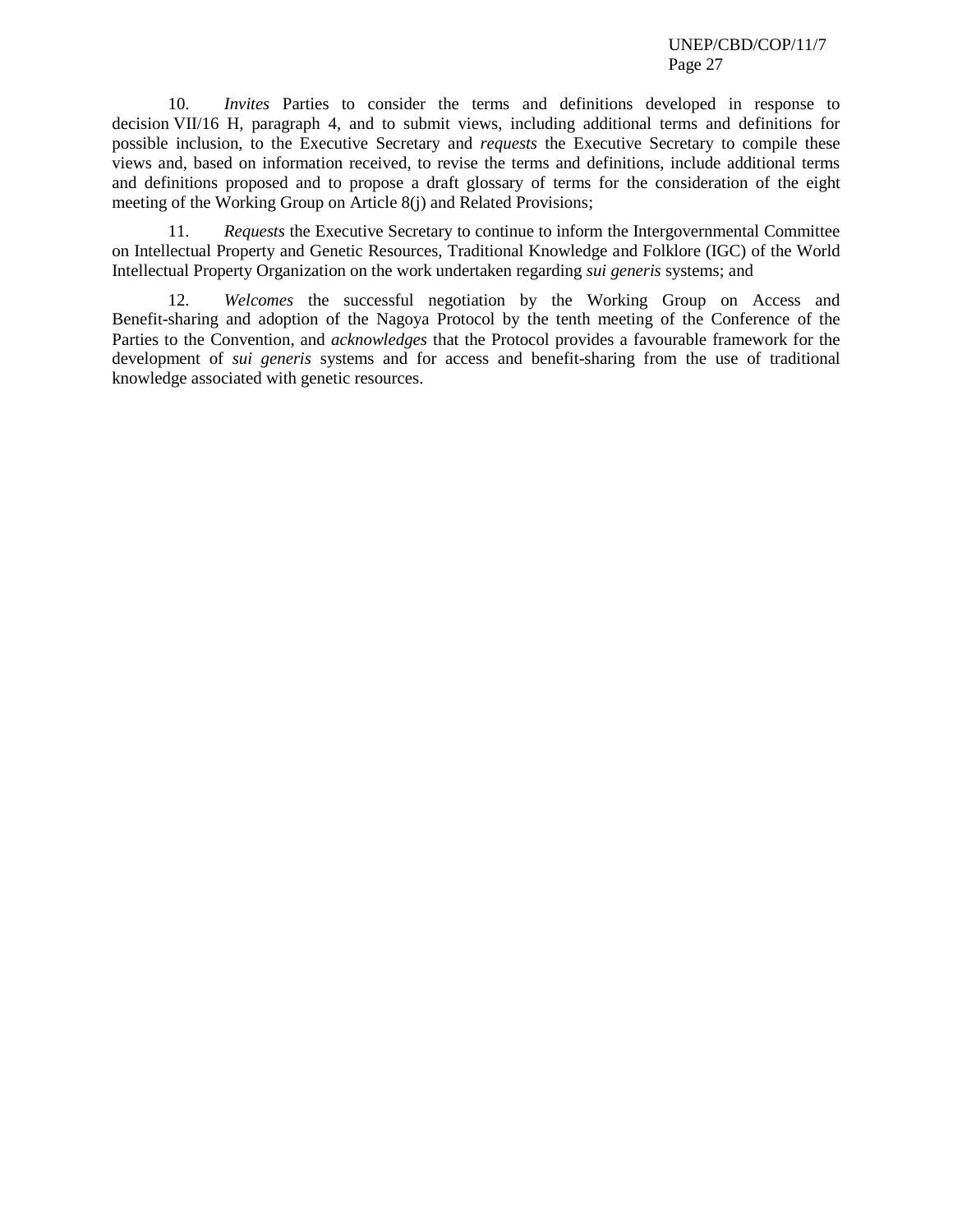# *7/6. Article 10, with a focus on Article 10(c), as a major component of the programme of work on Article 8(j) and related provisions*

<span id="page-27-0"></span>*The Ad Hoc Open-ended Inter-Sessional Working Group on Article 8(j) and Related Provisions*,

# **I. REQUEST TO THE EXECUTIVE SECRETARY**

*Noting* that the Subsidiary Body on Scientific, Technical and Technological Advice at its fifteenth and sixteenth meetings and the Working Group on Review of Implementation of the Convention at its fourth meeting will consider issues relevant to this component of the programme of work of Article 8 (j) concerning the sustainable use of biodiversity,

1. *Requests* the Executive Secretary to inform the Subsidiary Body on Scientific, Technical and Technological Advice at its fifteenth and sixteenth meetings and the Working Group on Review of Implementation of the Convention at its fourth meeting on the outcome of the deliberations of the Working Group on Article 8(j) and related provisions on the issue of customary sustainable use;

2. *Recognizes* the importance of customary use of biodiversity to indigenous and local communities, and *encourages* Parties to facilitate the full and effective participation in the negotiation and elaboration of this new major component of work;

3. *Requests* the Executive Secretary to compile submissions from Parties, Governments, international organizations and indigenous and local communities, and to provide this compilation to the eleventh meeting of the Conference of the Parties as an official document for the agenda item of Article 10 with the focus on Article 10(c) as a major component of the programme of work of Article 8(j) and Related Provisions;

# **II. RECOMMENDATION TO THE CONFERENCE OF THE PARTIES**

4. *Recommends* that the Conference of the Parties at its eleventh meeting adopts a decision along the following lines:

*The Conference of the Parties,*

*Recognizing* that sustainable use is the second pillar of the Convention,

*Recognizing* that Articles 8(j) and 10(c) are interconnected and mutually reinforcing,

*Recalling* decision X/43 which decided to include a new major component of work on Article 10 with a focus on Article 10(c), building on the Addis Ababa Principles and Guidelines,

*Further recognizing* that the implementation of sustainable use, including customary sustainable use, is crucial in achieving the Aichi Biodiversity Targets and the Strategic Plan for Biodiversity 2011-2020,

*Reiterating* the importance of a strategy to integrate Article 10, with a focus on Article 10(c), as a cross-cutting issue into the Convention's various programmes of work and thematic areas, beginning with the programme of work on protected areas,

1*. Takes note with appreciation* of the report of the meeting on Article 10 with a focus on Article  $10(c)$ ;<sup>2</sup>

2. *Agrees* on the development of a Plan of Action on customary sustainable use, as a new major component of the revise programme of work for Article 8(j) and related provisions, with a view towards its further development and adoption by the Conference of the Parties at its twelfth meeting;

3. *Invites* Parties, Governments, indigenous and local communities, relevant international organisations to submit information for the development of the Plan of Action, taking into consideration among others, the indicative list of tasks contained in the annex to the present decision;

 $\overline{a}$ 

 $^2$  UNEP/CBD/WG8J/7/INF/5.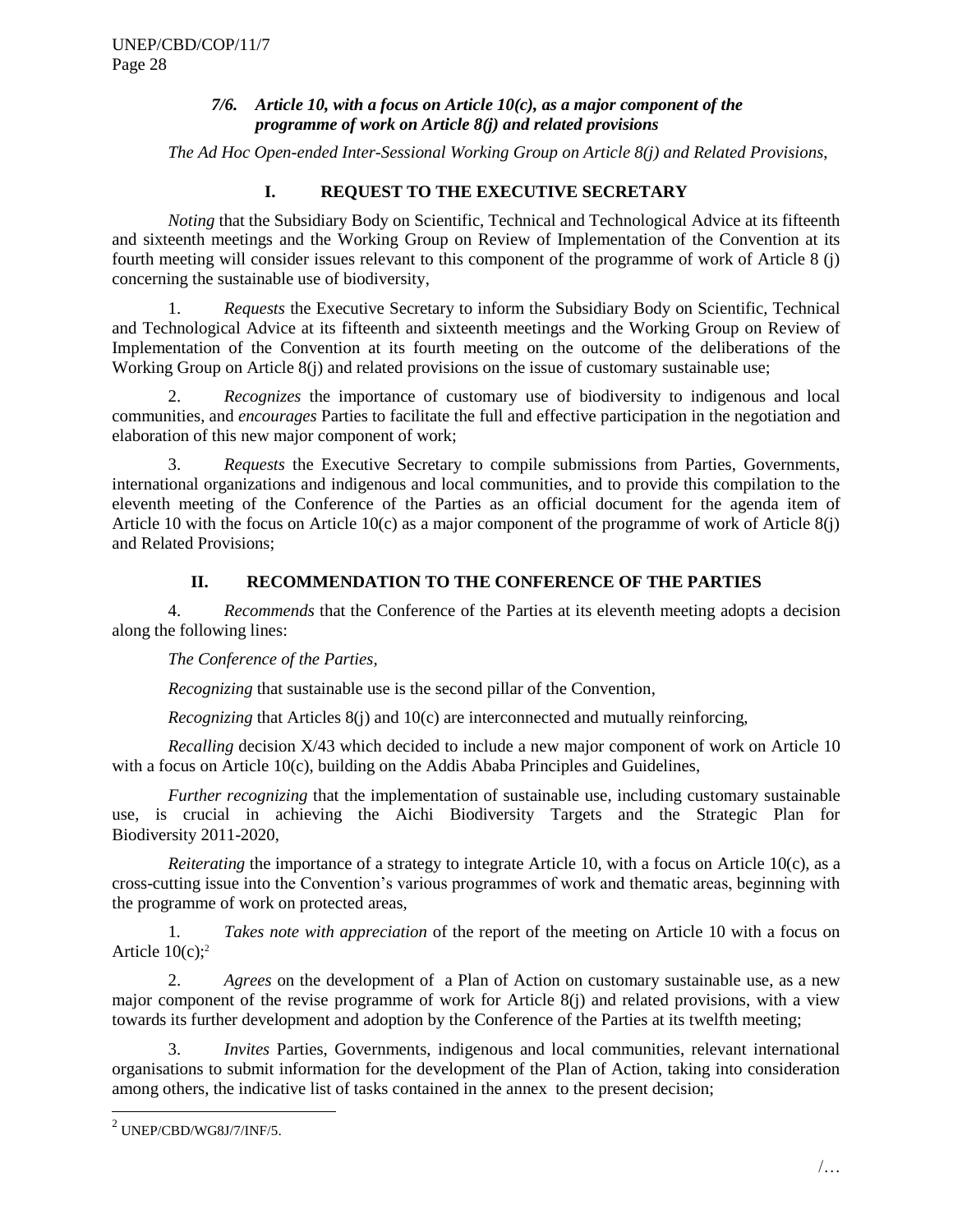4. *Requests* the Executive Secretary to develop the draft Plan of Action for customary sustainable use, building on the Addis Ababa Principles and Guidelines for the Sustainable Use of Biodiversity (decision VII/12, annex II), the ecosystem approach and relevant materials, in particular from other MEAs and relevant FAO instruments based on the indicative list of tasks, submissions, and other relevant information, including a gap analysis;

5. *Also requests* the Executive Secretary when developing the draft Plan of Action, to include a proposal for phased implementation of the Plan of Action, based on the indicative list of tasks, submissions, and other relevant information, including a gap analysis, including consideration of funding and technical support for developing and least developed countries;

6. *Requests* the Ad Hoc Open-ended Inter-Sessional Working Group on Article 8(j) and Related Provisions at its eighth meeting to review the draft Plan of Action for customary sustainable use and provide guidance about its implementation;

7. *Requests* the Executive Secretary to integrate customary sustainable use into the programme of work on protected areas including through specific guidance in the web-based e-modules of the programme of work with the full and effective participation of indigenous and local communities.

8. *Invite*s Parties to address customary sustainable use, in particular customary sustainable use policies, in their national biodiversity strategies and action plans (NBSAPs), with the full and effective participation of indigenous and local communities;

9*. Mandates* the Ad Hoc Open-ended Inter-Sessional Working Group on Article 8(j) and Related Provisions to provide views and advice on matters of relevance to traditional knowledge relevant to the conservation and sustainable use of biological diversity directly to the Subsidiary Body on Scientific, Technical and Technological Advice on a regular basis with a view to the integration of Articles 8(j) and 10(c) considerations, as cross-cutting issues into the thematic programmes of the Convention, including by transmitting the views and advice derived from the in-depth dialogues established under the standing agenda item of the Working Group by paragraph 12 of decision X/43 of the Conference of the Parties, commencing with the programme of work on protected areas.

# *Annex*

# **LIST OF INDICATIVE TASKS**

# *A. Guidance on sustainable use and related incentive measures for indigenous and local communities*

# *1. Customary sustainable use and diverse local economies*

*Task 1.* To develop guidelines to promote and encourage community-based resource management and governance consistent with national legislation and applicable international instruments.

*Task 2.* To incorporate customary sustainable use practices or policy, as appropriate, with the full and effective participation of indigenous and local communities, into national biodiversity strategies and action plans, as a strategic way to maintain biocultural values and to achieve human well-being and to report on this through the national reports.

# *2. Lands, waters and biological resources*

*[Task 3*. To develop guidelines which may serve as input in developing and drafting of mechanisms, legislation or other appropriate initiatives to assist Parties to respect, and promote customary *sustainable* use and traditional knowledge, taking into consideration indigenous and local communities' customary laws, community protocols and procedures and in respect of traditional institutions and authorities.]

*[Task 4*. To review, as appropriate, national and subnational policies, with a view to ensure that customary sustainable use is protected and encouraged.]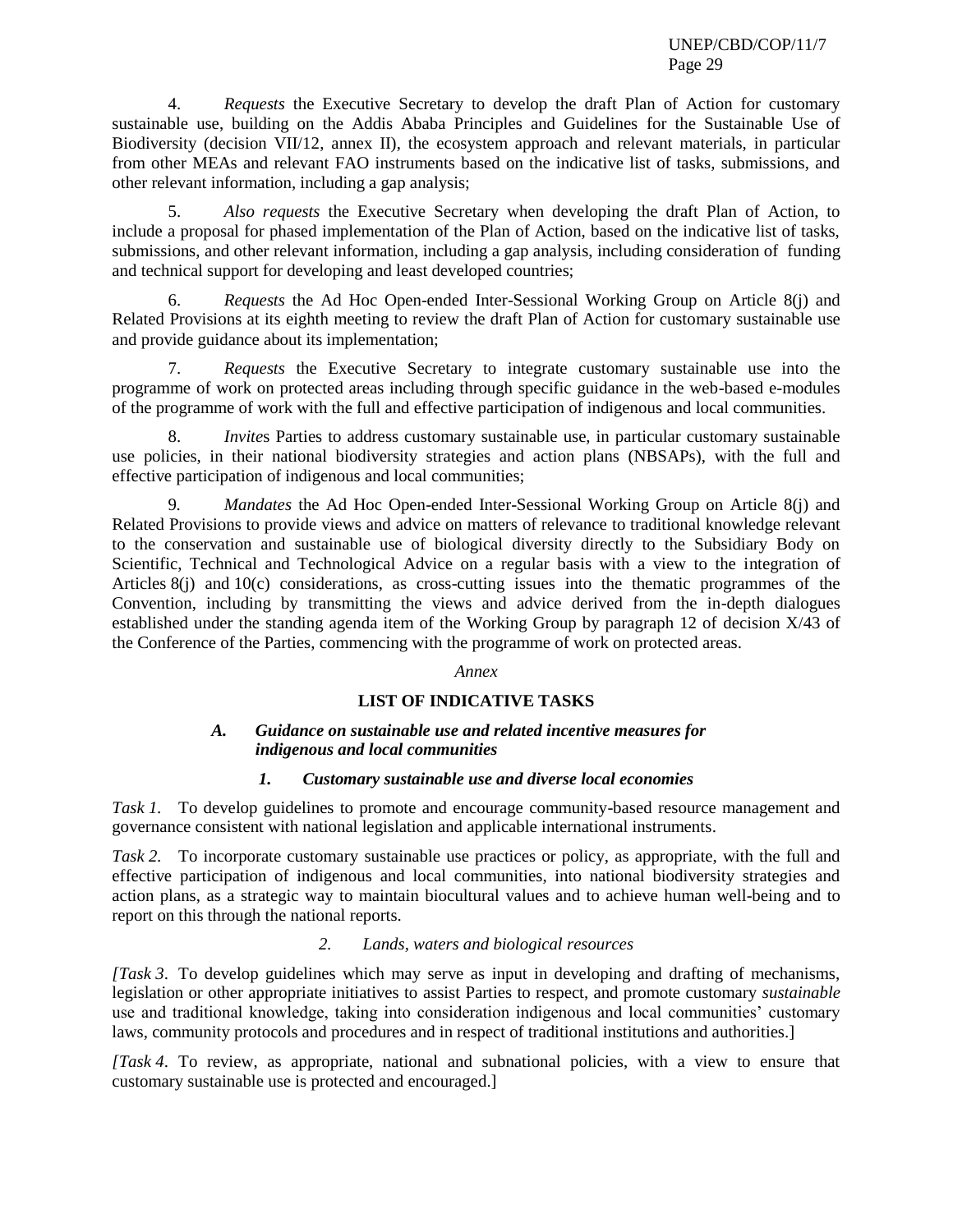# *3. Targeted support and funding*

*Task 5*. To provide information on a regular basis, including to the meetings of the Working Group, and through the Article 8(j) web-pages concerning the availability of funding in support of the initiatives to advance the implementation of Article 10(c).

*Task 6*. To promote and strengthen community based initiatives that support and contribute to the implementation of Article 10(c) and enhance customary sustainable use; and collaborate with indigenous and local communities in joint activities to achieve enhanced implementation of Article 10(c).

# *4. Opportunities and knowledge gaps for further exploration*

*Task 7*. To explore the nexus between customary sustainable use and sustainable use, and related economic opportunities for indigenous and local communities.

*Task 8*. To develop advice and expand on the methods used to put value on biodiversity and ecosystem services so as to incorporate indigenous cultural and spiritual values with their prior and informed consent or approval and involvement, and comprehensively assess the relationship of ecosystem services to the customary sustainable use of biodiversity.

*[Task 9*. To explore the relationship between climate change and customary sustainable use, practices and traditional knowledge, as well as the value of customary sustainable use and traditional knowledge for climate change adaptation.]

# *B. Measures to increase the engagement of indigenous and local communities and governments at national and local level in the implementation of Article 10 and the ecosystem approach*

# *1. Education*

*Task 10*. To integrate, as appropriate, issues of customary sustainable use, traditional knowledge and indigenous languages into formal and informal education systems, with the full and effective participation of indigenous and local communities.

*Task 11*. To develop guidance in cooperation with relevant organizations including indigenous and local community organizations, in particular of women, to promote intergenerational transmission of traditional knowledge and indigenous languages relevant for customary sustainable use by indigenous and local communities.

*Task 12*. To promote understanding and broad public awareness that the most biodiverse systems are formed in interaction with humans, and that traditional knowledge and customary sustainable use can contribute to and uphold biodiversity, landscapes and seascapes including in protected areas.

# *2. Gender dimensions*

*Task 13*. To consider the specific knowledge roles and contributions of women, in relation to customary sustainable use, and mainstream gender aspects in mechanisms for participation, decision-making and management of biological resources and ecosystem services.

# *C. Article 10, with a focus on Article 10(c), as a cross-cutting issue into the Convention's various programmes of work and thematic areas*

# *1. Protected areas*

*Task 14*. To identify best practices to (e.g. case-studies, mechanisms, legislation and other appropriate initiatives):

(a) To promote in accordance with national legislation, and applicable international obligations, the full and effective participation of indigenous and local communities and their prior and informed consent or approval and involvement in the establishment, expansion, governance and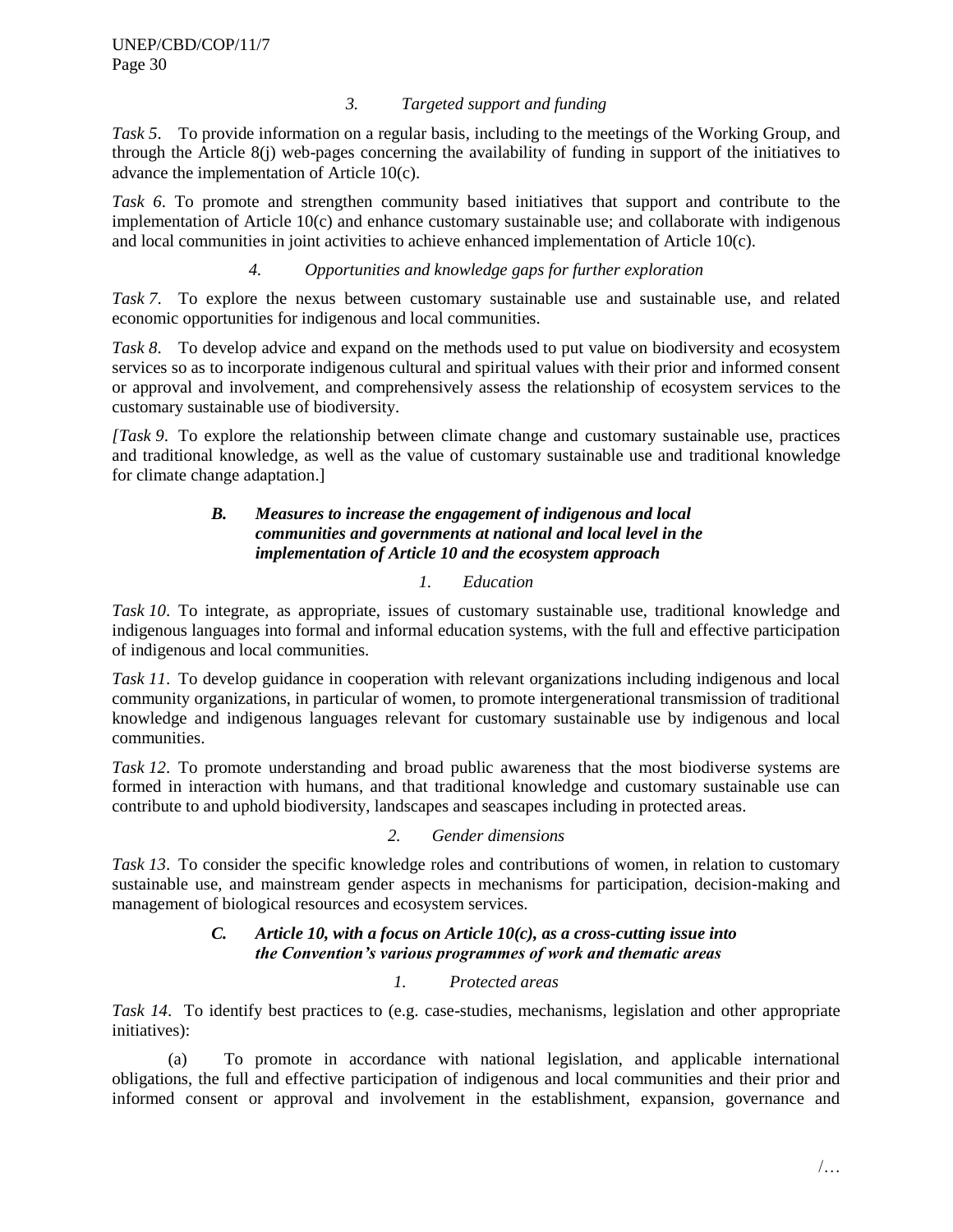management of protected areas, including marine protected areas that may affect indigenous and local communities;

(b) To encourage the application of traditional knowledge and customary sustainable use in protected areas, including marine protected areas, as appropriate.

(c) To promote the use of community protocols in assisting indigenous and local communities to affirm and promote customary sustainable use in accordance with traditional cultural practices, in protected areas, including marine protected areas.

*Task 15*. To prioritize the integration of customary sustainable use into the programme of work on protected areas, including through specific guidance in the web-based e-modules of the programme of work with the full and effective participation of indigenous and local communities.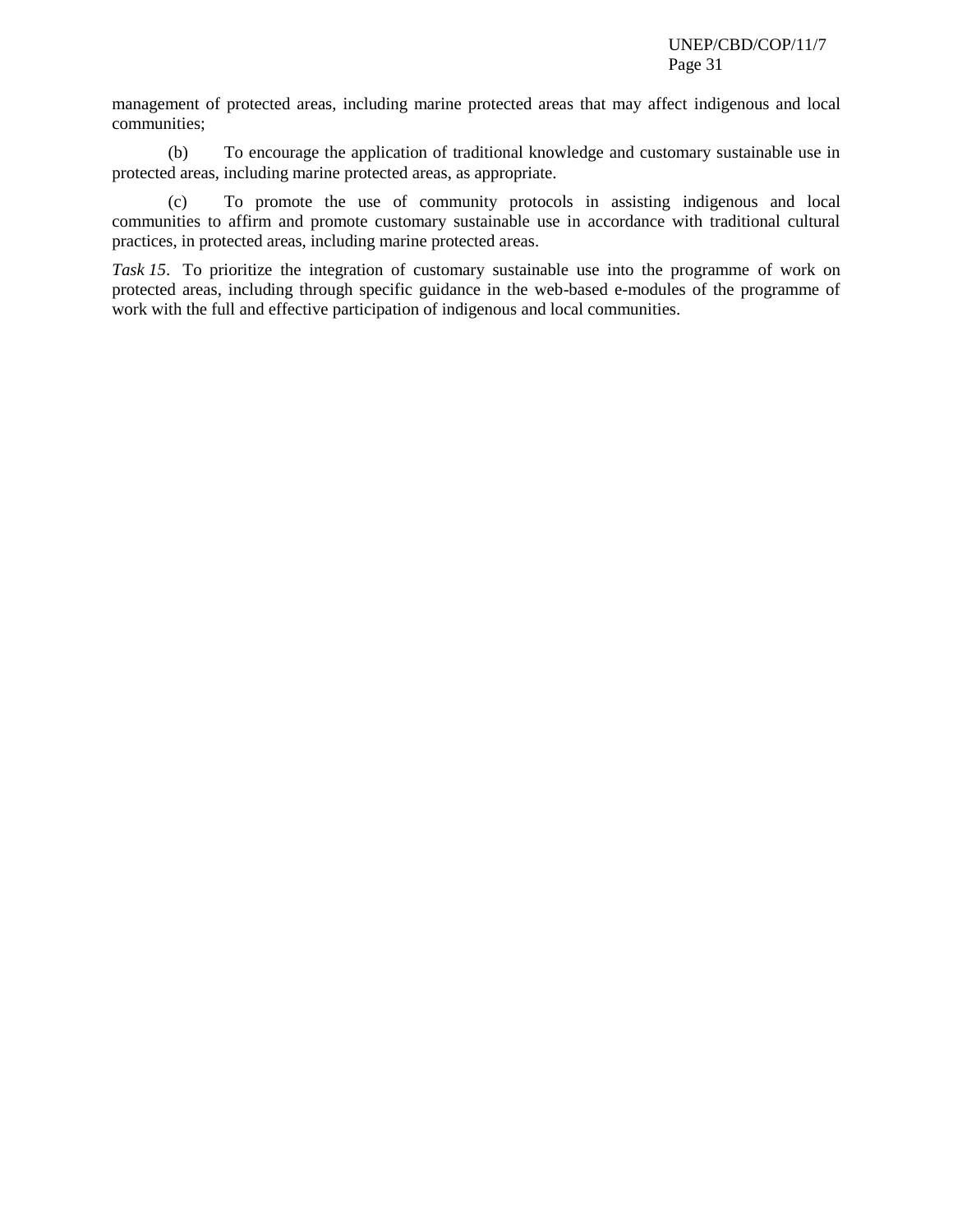l

# *7/7. Development of indicators relevant for traditional knowledge and customary sustainable use*

<span id="page-31-0"></span>*The Ad Hoc Open-Ended Inter-Sessional Working Group on Article 8(j) and Related Provisions,*

# **I. REQUEST TO THE EXECUTIVE SECRETARY**

*Considering* that the work on the development of indicators relevant for traditional knowledge and customary sustainable use should feed into the broader process of updating and refining global indicators for the Strategic Plan for Biodiversity 2011-2020 and the Aichi Biodiversity Targets before the eleventh meeting of the Conference of the Parties,

1. *Requests* the Executive Secretary to inform the Subsidiary Body on Scientific, Technical and Technological Advice at its fifteenth meeting on the outcomes of deliberation of this Working Group on the development of indicators relevant for traditional knowledge and customary sustainable use;

# **II. RECOMMENDATION TO THE CONFERENCE OF THE PARTIES**

2. *Recommends* that the Conference of the Parties at its eleventh meeting adopts a decision along the following lines:

# *The Conference of the Parties,*

*Welcoming* the work carried out under the auspices of the Ad Hoc Open-Ended Working Group on Article 8(j) and Related Provisions, including the regional and international technical workshops organized by the Working Group on Indicators of the International Indigenous Forum on Biodiversity, to identify a limited number of meaningful and practical indicators on the status of traditional knowledge, innovations and practices and in other focal areas, to assess progress towards achieving the Strategic Plan for Biodiversity 2011-2020 and the Aichi Biodiversity Targets,

*Acknowledging* previous work on indicators and the outcomes regarding both traditional knowledge and customary sustainable use from the Banaue workshop and the thematic workshop on possible indicators for customary sustainable use,

*Noting* the possible dual application and complementarity of some of the indicators adopted for traditional knowledge as also being relevant for customary sustainable use,

1. *Requests* the Working Group on Article 8(j) and Related Provisions in collaboration with SBSTTA, the Working Group on Indicators of the International Indigenous Forum on Biodiversity and interested parties, including the Biodiversity Indicators Partnership, to pursue the ongoing refinement and use of the three adopted indicators for traditional knowledge and customary sustainable use of biodiversity with full and effective participation of indigenous and local communities, also bearing in mind the implementation of Article 10(c) and the Strategic Plan for Biodiversity 2011-2020, including through further technical workshops subject to the availability of funding, and to report thereon to the Conference of the Parties at its twelfth meeting;

2*. Requests* Parties to consider, subject to availability of financial resources, the pilot testing of the two new indicators<sup>3</sup> for traditional knowledge and customary use adopted at the tenth meeting of the Conference of the Parties in collaboration with indigenous and local communities, and to report the results to the Working Group on Article 8(j) and Related Provisions;

3. *Invites* the United Nations Educational, Scientific and Cultural Organization to further the compilation and analysis of data on linguistic diversity and the status and trends of speakers of indigenous languages and to provide information on this indicator for the consideration of the Working Group on Article 8(j) and Related Provisions;

 $3$  Indicators adopted at the tenth meeting of the Conference of the Parties in decision  $X/43$ : (i) status and trends in land-use change and land tenure in the traditional territories of indigenous and local communities; and (ii) status and trends in the practice of traditional occupations.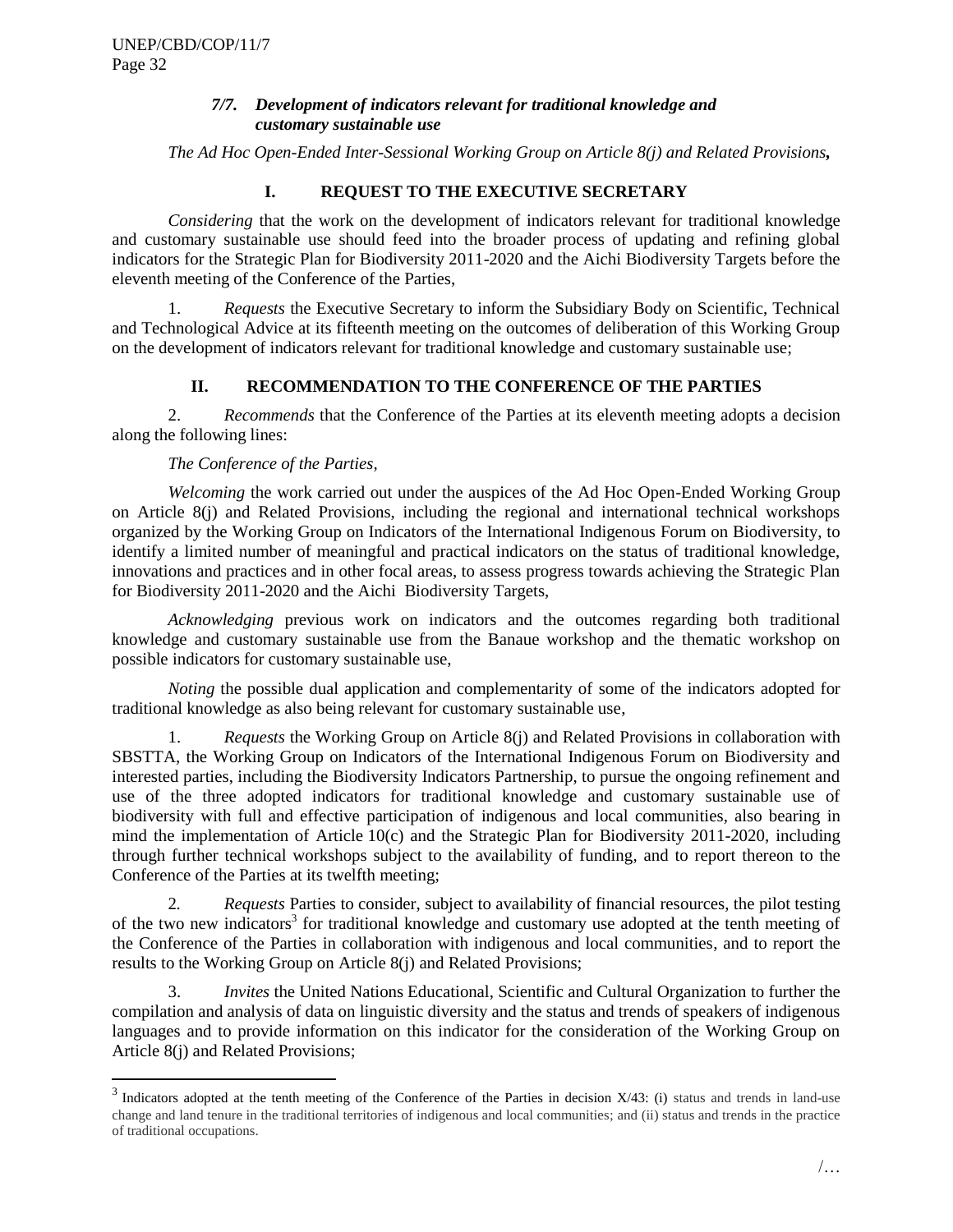4*. Invites* the International Labour Organization to develop, in association with indigenous and local communities and relevant organizations, pilot projects and monitor data concerning the practice of traditional occupations and to provide information on this indicator for the consideration of the Working Group on Article 8(j) and Related Provisions;

5*. Further invites* the relevant agencies, including the Food and Agriculture Organization of the United Nations and its Globally Important Agricultural Heritage Systems (GIAHS), the International Fund for Agricultural Development and the International Land Coalition, in association with indigenous and local communities and relevant organizations to develop regionally balanced pilot projects to collect information relevant to the operationalization of the indicator "Status and trends in land-use change and land tenure in the traditional territories of indigenous and local communities" for the consideration of the Working Group on Article 8(j) and Related Provisions at its eighth meeting;

6. *Recommends* that the Executive Secretary, in partnership with Parties and Governments, the Biodiversity Indicators Partnership and relevant non-governmental organizations and international agencies, with the full and effective participation of indigenous and local community representatives and subject to the availability of resources, to organize and facilitate a technical workshop on the further development and refinement of the indicator on status and trends of land-use change and land-tenure in the traditional territories of indigenous and local communities and to report to the next meeting of the Working Group on Article 8(j) and related provisions;

7. *Calls upon* Parties, the Global Environment Facility, donors, international organizations, academia, non-governmental organizations and organizations of indigenous and local communities, to provide technical support and financial resources for collaborative programmes related to the abovementioned work on indicators on traditional knowledge and customary sustainable use.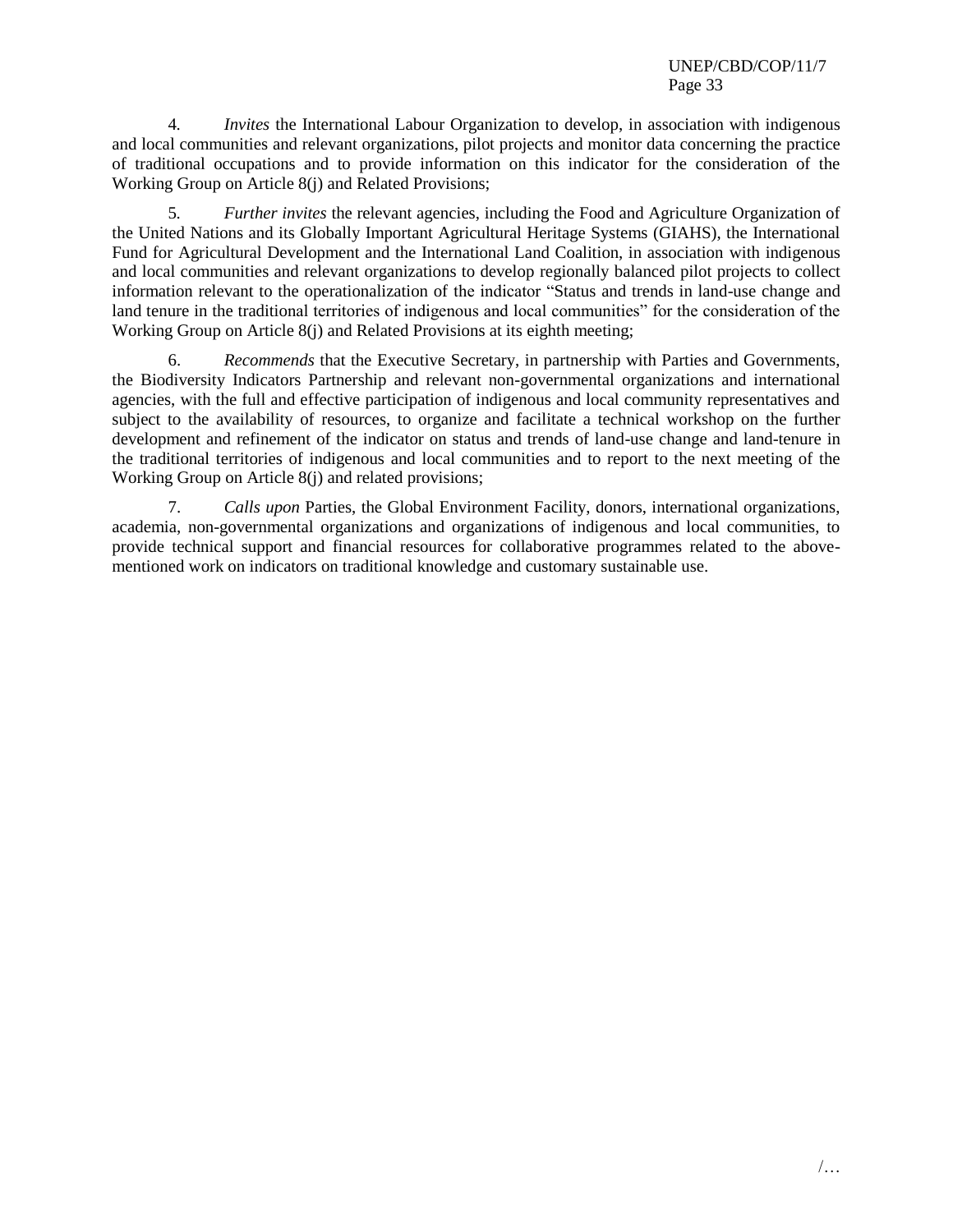# *7/8. Recommendations to the Convention on Biological Diversity arising from the ninth and tenth sessions of the United Nations Permanent Forum on Indigenous Issues*

<span id="page-33-0"></span>*The Ad Hoc Open-Ended Inter-Sessional Working Group on Article 8(j) and Related Provisions*

# **I. REQUEST TO THE EXECUTIVE SECRETARY**

1. *Requests* the Executive Secretary, subject to the availability of financial resources, to organize at the next meeting of the United Nations Permanent Forum on Indigenous Issues and in collaboration with the International Indigenous Forum on Biodiversity a workshop on the Nagoya Protocol on Access to Genetic Resources and the Fair and Equitable Sharing of the Benefits Arising From Their Utilization, the Tkarihwaié:ri<sup>4</sup> Code of Ethical Conduct on Respect for the Cultural and Intellectual Heritage of Indigenous and Local Communities Relevant for the Conservation and Sustainable Use of Biological Diversity, and Article 10(c) of the Convention;

# **II. RECOMMENDATION TO THE CONFERENCE OF THE PARTIES**

2. *Recommends* that the Conference of the Parties at its eleventh meeting adopts a decision along the following lines:

#### *The Conference of the Parties*

*Notes* the recommendations arising from the ninth and tenth sessions of the United Nations Permanent Forum on Indigenous Issues and *requests* the Executive Secretary to continue to inform the United Nations Permanent Forum on Indigenous Issues (UNEP/CBD/WG8J/7/7) on developments of mutual interest, including the revised programme of work on Article 8(j), and in particular the work on customary sustainable use (Article $10(c)$ ), the implementation of the Nagoya Protocol and related capacity-building efforts, the joint programme of work on biological and cultural diversity, as well as the Tkarihwaié:ri Code of Ethical Conduct on Respect for the Cultural and Intellectual Heritage of Indigenous and Local Communities Relevant for the Conservation and Sustainable Use of Biological Diversity and the Akwé:Kon<sup>5</sup> Voluntary Guidelines for the Conduct of Cultural, Environmental and Social Impact Assessment regarding Developments Proposed to Take Place on, or Which are Likely to Impact on, Sacred Sites and on Lands and Waters Traditionally Occupied or Used by Indigenous and Local Communities.

l

<sup>&</sup>lt;sup>4</sup> Pronounced {Tga-ree-wa-yie-ree}, a Mohawk term meaning "the proper way".

<sup>&</sup>lt;sup>5</sup> Pronounced (agway-goo). A holistic Mohawk term meaning "everything in creation" provided by the Kahnawake community located near Montreal, where the guidelines were negotiated.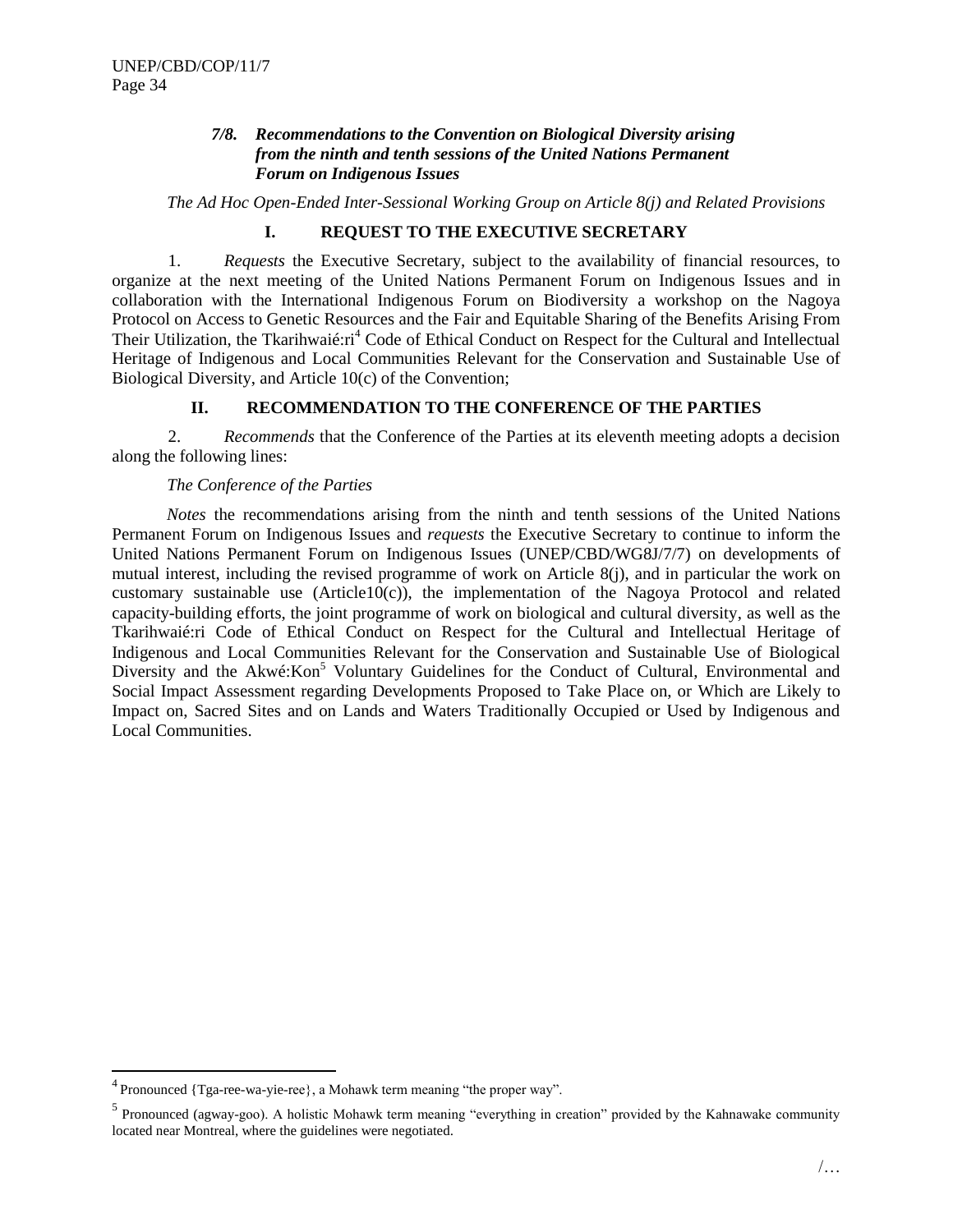#### *Annex II*

# **IN-DEPTH DIALOGUE ON THEMATIC AREAS AND OTHER CROSS-CUTTING ISSUES: "ECOSYSTEM MANAGEMENT, ECOSYSTEMS SERVICES AND PROTECTED AREAS"**

#### **I, BACKGROUND**

1. Pursuant to decision X/43, paragraphs 12 and 13, the seventh meeting of the Ad Hoc Open-ended Inters-Sessional Working Group on Article 8(j) and Related Provisions (the Working Group) held an in-depth dialogue on thematic areas and cross-cutting issues in Montreal on 3 November 2011. To assist the Working Group in its dialogue, the Executive Secretary had put together a regionally balanced panel to launch the discussions on the issue of "Ecosystem management, ecosystem services and protected areas".

#### **II. INTRODUCTION BY THE SECRETARIAT**

2. In introducing the item the representative of the Secretariat reminded the Working Group of the importance of protected areas for indigenous and local communities and in order to avoid conflicts the interests of stakeholders had to be taken into consideration. He also reminded the Working Group that pursuant to Target 11 of Strategic Goal B of the Aichi Biodiversity Targets at least 17 per cent of terrestrial and inland waters, and 10 per cent of coastal and marine areas, were to be conserved through protected areas and other effective area-based conservation measures that were effectively and equitably managed. He noted that equitable management referred to the distribution of benefits while governance referred to the decision making structures that allowed that management to take place. The Secretariat was supporting a number of activities of relevance with to governance including an e-learning module on governance in protected areas and the participation of two representatives of indigenous and local communities in each of the regional capacity-building workshops under the programme of work for protected areas.

#### **III. PANEL PRESENTATIONS**

#### *Mr. Peter Cochrane (Director of National Parks, Australia)*

3. Mr. Peter Cochrane explained that in Australia there were a number of programmes of interest to indigenous and local communities. Indigenous Protected Areas (IPA) had been established in 1997, with the twin objectives of supporting indigenous land management and securing conservation outcomes on indigenous lands. An IPA was an area that had been established in consultation with indigenous land management stakeholders and was managed primarily for biodiversity conservation. The voluntary declaration of such an area by the indigenous traditional owners resulted in the area being included as part of the National Reserve System. He informed the Working Group that there had been a number of social and cultural benefits for communities participating in the IPAs: 85 per cent had reported improvement in the health and well-being of their communities; 95 per cent had reported positive outcomes from involving local schools in their land management activities; 85 per cent had reported positive benefits for the intergenerational transfer of traditional knowledge; and 90 per cent had reported economic participation and development benefits. Another programme of interest was "Working on Country", a programme which had commenced in 2007 and involved training and funding 680 indigenous rangers to complement and support the IPAs. Jointly and co-managed national parks had also increased in number and used innovative governance models such as establishing indigenous title of the land and then leasing the park back to be managed in partnership with government. Access to the voluntary carbon markets had also facilitated traditional fire management, and respect for cultural knowledge of Elders had been enhanced through the Indigenous Heritage Programme. Mr Cochrane also said that applicants under Australia's access and benefit-sharing regime must include details of any use that was proposed for indigenous peoples' knowledge when biological resources were to be accessed or for particular areas to be researched, as well as any agreements made with indigenous persons in relation to the use of specialised information or information that was otherwise confidential to the indigenous people of an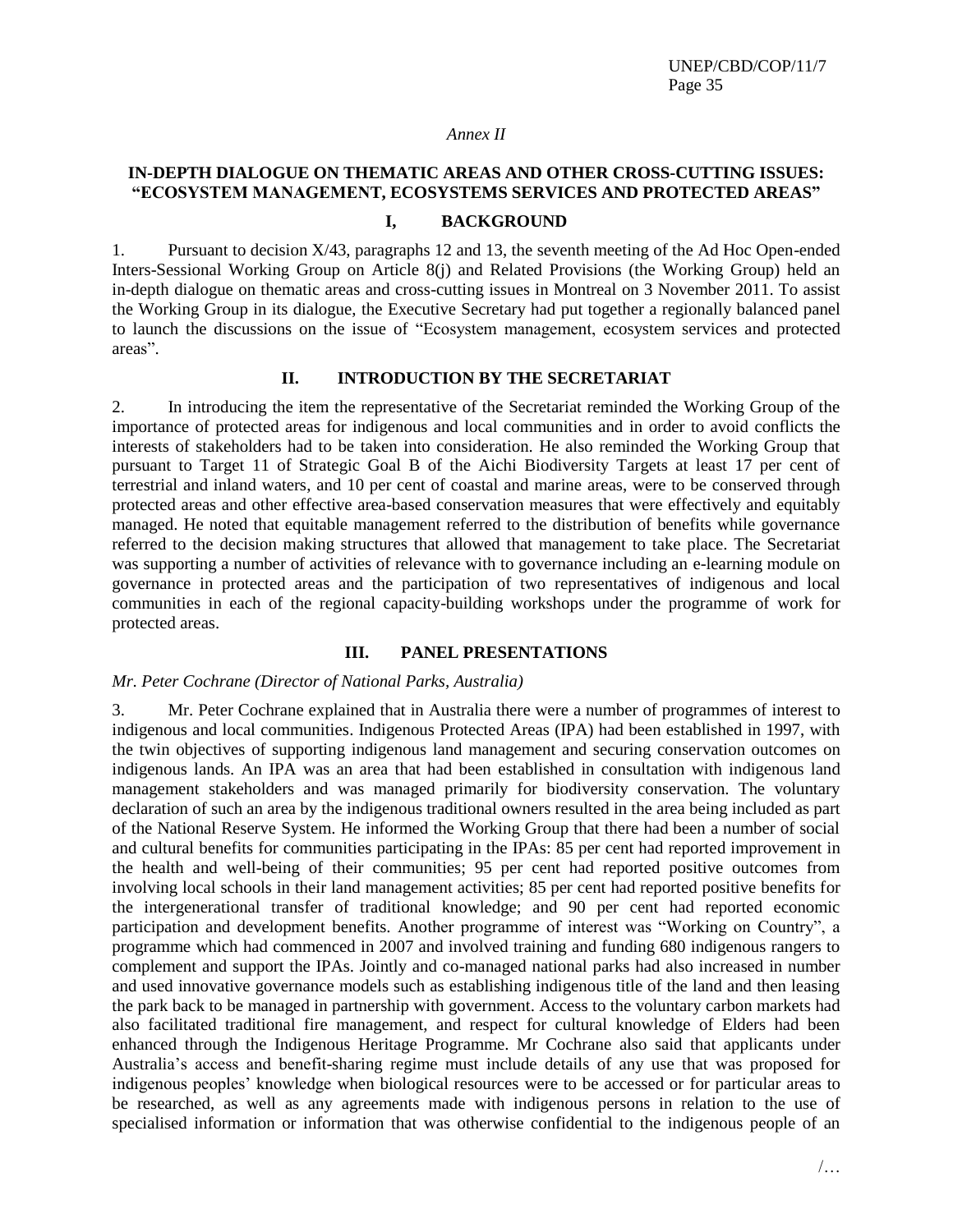area. He also drew the attention of the Working Group to the "Dream Shield" project which featured intellectual property success stories and tips for Aboriginal inventors, designers and business owners.

## *Mr. Jon Petter Gintal (Saami Parliament)*

4. Mr. Jon Petter Gintal said that all decisions affecting the Saami people directly were subject to consultation and negotiations between the Saami Parliament and the Norwegian Government, which were governed to a relevant agreement concluded in 2004. The process leading up to the adoption of the Finnmark Act had been conducted on that basis. The Act concerned, inter alia, issues relating to the Saami peoples' right to own and manage their lands, water resources and culture; those rights had been strengthened with Norway's ratification of ILO Convention No. 169 (1989) concerning Indigenous and Tribal Peoples in Independent Countries in 1990.

5. The Saami Parliament acted as an administrative agency. Its work placed special emphasis on sustainable use of land and resources in Saami areas; the preservation of cultural heritage and its use as a basis of Saami identity and social development; and the conservation of the diversity of nature through sustainable use and protection. The Norwegian Nature Diversity Act (2009) governed all decisions affecting the diversity of nature, was based on Saami traditional knowledge and measures implemented under the Act aimed at preserving the diversity of nature as a basis for Saami culture.

6. In 2007 the Saami Parliament and the Ministry of the Environment had agreed a set of consultation guidelines for protected areas, which provided, inter alia, that all consultations concerning protected areas in Saami areas must take place in good faith and outcomes must be to the satisfaction of all stakeholders. Twenty of Norway's 35 national parks were located in Saami areas. In 2010, the Saami Parliament and the Ministry of the Environment had agreed on the establishment of local protected area boards, which provided for Saami participation commensurate with the relative importance of the area for Saami culture and business. The composition of each national park board was determined through consultations between government authorities and the Saami Parliament. The Saami Parliament was currently working on the development of regulations on the protection of areas; the control of salmon fishing; selected types of nature; and prioritized species. Work was also under way on the establishment of protected area boards and management plans for national parks. Capacity-building activities were being conducted in a range of relevant areas, Saami representatives cooperated with other indigenous peoples in various international forums and the Saami had several important institutions. Contemporary challenges included regulations on Saami traditional spring duck hunting and the establishment of protected areas in Goahteluoppal and Øvre Anarjohka. The consultations were being conducted in good faith with a view to achieving consensus. The Saami Parliament did not object to the establishment of protected areas in principle, so long as customary sustainable use of biological resources could continue.

# *Mr. Mohammed Abdul Baten ( Unnayan Onneshan – The Innovators, Bangladesh)*

7. Mr. Mohammed Abdul Baten said that the Sundarbans were the world's largest single block of mangroves which totalled an area of 10,000 square kilometres, of which 62 per cent of the total was within the territory of Bangladesh. The Bangladesh part of the Sundarbans had been declared a Reserve Forest in 1875 which allowed some form of resource extraction but prohibited settlement or cultivation. The area supported a variety of biodiversity, and 3.5 million people depended on the Sundarbans, directly or indirectly, for their livelihood. Mr. Baten explained that customary practices of resource collection, such as palm collection, wood collection, honey collection and fishing had helped to ensure the sustainability of those activities in the Sundarbans. However there were a number of management and governance challenges to those sustainable practices. There was a mismatch between the competing interests of the different government departments and the traditional forest dependent communities were not consulted. Further, access to the area was by boat which required the issuance of a boat loading certificate by government officials. Officials of the forest department sometimes issued such permits to non-forest people, and only rich boat owners could afford them, with the result that poor forest people collected resources as wage labourers and were also forced to collect resources beyond the carrying capacity of the area. Customary sustainable practices were ignored and there was no effective mechanism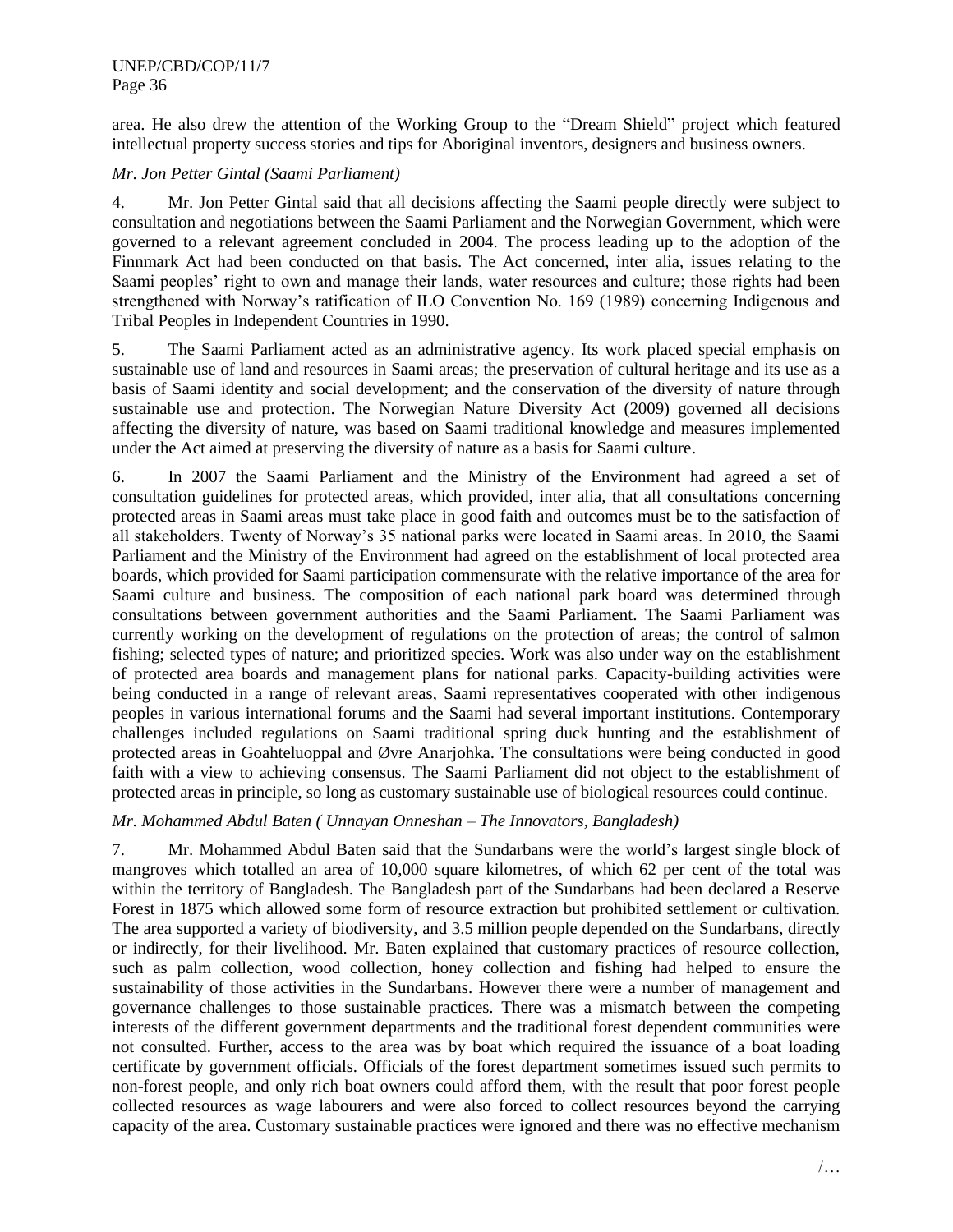for stakeholders to participate in decision making. Indigenous and local communities were not effectively consulted, even for the preparation of the national biodiversity strategy and action plan. However there had been a number of community activities developed to address the problems of the indigenous and local communities including: community vulnerability mapping, community acquisition of boats, community mangrove forestry and reed cultivation. In closing Mr. Baten said that it was important to identify the traditional forest users and issue a permanent permit to them for access to the Sundarbans. As well, indigenous peoples and local communities should be involved at all levels of management and governance of the forest resources. It was also important to promote traditions management practices, and the associated traditional knowledge, to ensure the sustainability of the resource management in the area.

#### *Mr. Onel Masardule (Foundation for the Promotion of Indigenous Knowledge, Panama)*

8. Mr. Onel Masardule said that indigenous peoples' traditional ecosystem management models took a holistic approach to nature as an inseparable element of human existence. The notion of "territory" from an indigenous viewpoint comprised not just the land, but also forests, rivers and other ecosystems. The request by the Guna General Congress to establish the Wilderness Area of Guna Yala had been seen as a way to protect the land from external threats such as settlement, illegal logging, a hope that had not been entirely fulfilled. The Wilderness Area of Guna Yala was under the exclusive control and management of the traditional Guna authorities; a joint management model had been ruled out as experience had shown that government legislation sometimes had to yield to more powerful development interests. The Basic Law of the Guna autonomous territory (*comarca*) provided that the natural resources and biodiversity of the territory were part of the heritage of the Kuna people. Their use, protection and conservation were based on traditional. The Law also provided that any project of activity affecting natural resources and biodiversity must be subject to an environmental impact study. Guna ecosystem management initiatives included the creation of protected areas, the protection of turtle nesting sites, a seasonal lobster fishing ban and environmental unit mapping, among others. When comparing the forest cover in the Guna territories with other parts of Panama, it became obvious that those conservation measures had a direct impact on mitigating climate change. The conservation of biodiversity relied on indigenous cultural practices and traditional indigenous models of ecosystem management must be recognized. A new approach was needed that would reflect indigenous peoples' holistic approach to ecosystem management, both to safeguard the rights of indigenous peoples and for conservation purposes. Such an approach could help to build and strengthen partnerships between conservationists and indigenous peoples and ensure legal security for indigenous territories.

#### *Mr. Mdumiseni Wisdom D. Dlamini (Swaziland National Trust Commission)*

9. Mr. Mdumiseni Wisdom D. Dlamini reminded the Working Group that Swaziland was a small country and that its total area was not larger than some of the larger protected areas in Africa, It was also unique in that the population of the country was almost composed of a single tribe. He also informed the Working Group that 75 per cent of the population of Swaziland lived in rural areas, and that biodiversity and ecosystems were an integral part of the Swazi people. A large number of plants were used in traditional medicines, or were used to improve the fertility of the soil. Swazi traditions also restricted the harvest of some plant species at certain times of the year, and prohibited harvesting of some plants in wetlands. In addition, and to protect biodiversity, the annual national hunt now took place once every three years and traditional burning and grazing in wetlands had been controlled to facilitate wetland recharge. The concept of protected areas had existed for centuries in Swaziland in the form of sacred and restricted taboo areas. Many communities lived near protected and protection-worthy areas and had intimate knowledge of those ecosystems and biodiversity resources and they were a key element in the management of those resources and their services. New protected area governance types were therefore being proposed which would include those areas owned by communities and the private sector in such a way that would not displace those communities or interrupt their livelihoods. Swaziland was facing a number of new challenges such as climate change, alien invasive species, land use changes, changing fire regimes, overexploitation of resources, population expansion and cultural erosion. There was therefore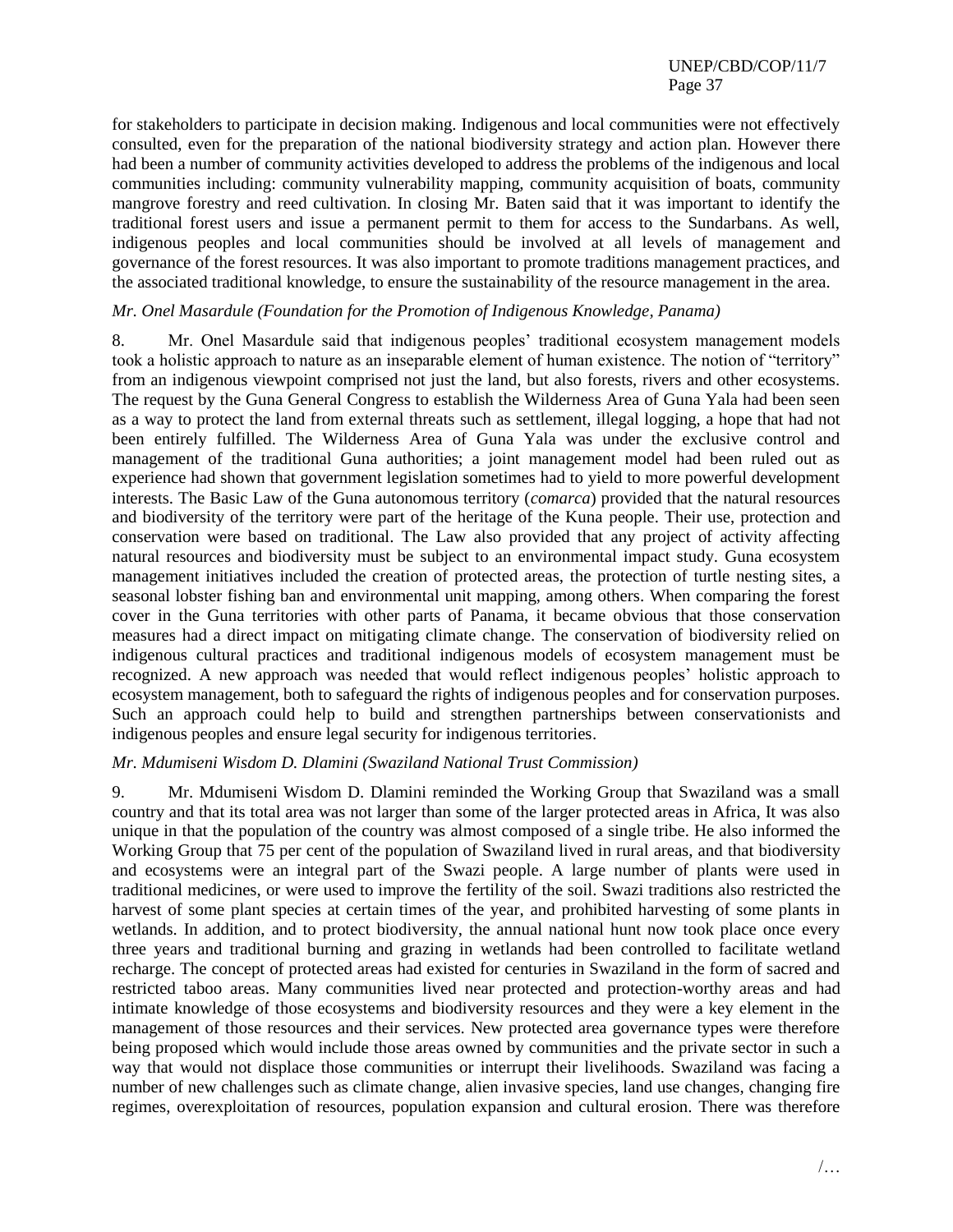recognition of the need for community-based conservation areas and the usefulness of local traditional knowledge for ecosystem management, as well as the need for local management of protected areas.

# *Mr. Kid James (South Central Peoples Development Association, Guyana)*

10. Mr. Kid James said that Guyana had only recently adopted legislation on protected areas. Although the right of indigenous peoples' to own and manage their land was formally recognized, it did not cover all Wapichan territory. Some of the traditional indigenous land was used by outsiders and Wapichan leaders of Southern Guyana had used community-based mapping as a means to document traditional knowledge and customary use and occupation of Wapichan lands. Mapping could also facilitate better land and resource management, protect against external threats and be used as a tool to educate non-Wapichan people about indigenous relationship to their lands. Over the years, Wapichan leaders had engaged in extensive discussions with government representatives, drawing attention to the failure to take account of indigenous land use when establishing protected areas. When comparing government maps with those drawn up by Wapichan communities, the differences had been striking. While government maps merely depicted the land and its boundaries, the maps prepared by Wapichan communities contained references to customary use and indigenous place names, among other features, and showed that nearly half of the proposed Kanuku Protected Area overlapped with Wapichan traditional lands. Local Wapichan leaders were working closely with government representatives to promote respect for traditional knowledge in the protected area and to promote the involvement of local communities at all stages of the establishment of protected. The issue of indigenous land claims in relation to the establishment of protected areas had been a long-standing issue, which the Government had not been willing to address to date. Those issues must be resolved to move the process forward. Extensive consultations had taken place between the Government and Wapichan communities and the elaboration of a management plan for the entire Wapichan territory was in its final stages. The plan touched on issues such as ecosystem use and customary laws governing those protected areas. It also clarified institutional responsibilities and identified ways to prevent destructive developments.

11. Community-based mapping had helped in defining the use of common areas, determining the boundaries of the proposed indigenous and community conserved area, identifying areas under potential threat and served as a basis for negotiations with the Government on the correction of title boundaries. While the Government had accepted much of the work done from a technical viewpoint, the political implications of that work were more complex.

# *Ms. Marie Kvarnström (Swedish Biodiversity Centre, Sweden)*

12. Ms. Marie Kvarnström highlighted the importance of traditional activities in the preservation of biodiversity with a story of the creation of the first national park in Sweden and the loss to that park's biodiversity when the human inhabitants had been removed from it. Human populations had played a role in protecting that local biodiversity and she said that issue had been taken into consideration during creation of the Laponia World Heritage Site. Initially the Saami communities, the local municipalities and the county administration had each written their own management proposals. Although there had been no initial agreement, subsequent negotiations had led to genuinely participatory process the outcome of which had been a management structure in which the Saami villages formed the majority. Both the process and the outcome had set a precedent in Swedish protected area management and the Saami term "Laponiatjuottjudus" was used to describe that management structure. The key to the negotiations had been: shared values; negotiating mandates; a consensus-based approach; funds and personnel for all the parties; single-mindedness, stamina and patience; mutual recognition of different forms of knowledge, openness to learning, or Searvelatnja; and time. Searvelatnja had meant going to the Saami for a better understanding of their values and the three pillars of the relationship had been acceptance of nature values, cultural heritage and the Saami living culture.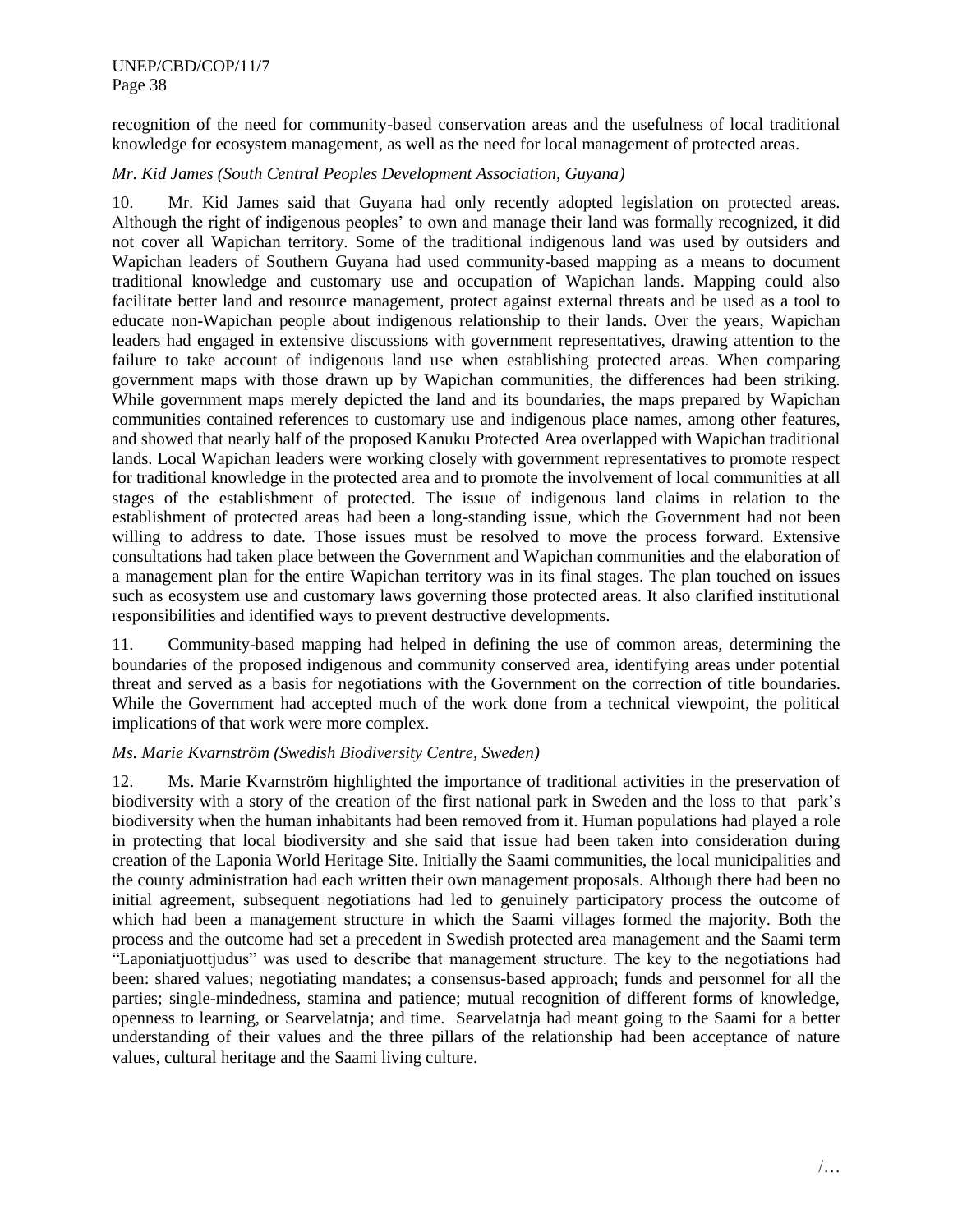#### *Mr. Sakda Saenmi (Inter Mountain Peoples Education and Culture in Thailand Association, Thailand)*

13. Mr. Sakda Saenmi said that, in Thailand, the areas with the greatest natural resources and indigenous territories largely overlapped. For indigenous peoples living in the forest, their natural environment was intrinsically linked to everyday life and subject to a plethora of ceremonies and customs. Issues of governance, participation, equity and benefit sharing in relation to protected areas in Northern Thailand was set against a legal background where the State owned the land and indigenous peoples' land rights were not formally recognized. The State was free to create protected areas without consultation or participation of the communities affected, and protected areas were often created on land traditionally used by indigenous peoples. Issues arising in connection with protected areas included intimidation and arrest of traditional occupants, restriction or prohibition of customary land use, and the absence of life and food security.

14. One example where it had been possible to move from conflict to collaborative management was the Ob Luang National Park. The Park had been originally created in 1991 without the consent of the affected communities, and without taking into account customary use of the lands by local communities, which had resulted in indigenous peoples being prevented from access or use of their traditional lands. A subsequently created Joint Management of Protected Areas Project had facilitated the involvement of local communities in the demarcation of community land use zones, fostered mutual understanding and work towards solutions that were acceptable for all stakeholders. The Project had brought stakeholders, including park officials, non-governmental organizations and indigenous communities, together and had defused tensions and conflict. The Project had brought stakeholders closer together in an integrated learning process, improved their relationship and reduced conflict. It had provided a platform for debate, analysis, planning and sharing of resources. Unfortunately, the Project had been implemented in a legal vacuum with changes in relevant laws and policies still pending. Other challenge was the lack of coordination between national and local authorities, which meant that positive outcomes largely depended on the park authorities in charge. The Project should be used as a model for the management of other protected areas, thus improving the relationship between indigenous and local communities and government agencies in protected areas and he urged the Government to amend relevant legislation to provide a legal framework for the joint management of protected areas.

# **IV. THE QUESTION-AND-ANSWER SESSION**

15. Mr. Saenmi, responding to a question about possible ways to promote the adoption of enabling legislation for protected area management, said that in the case of Thailand the most practical way forward would be to develop legislation and introduce policy reforms at the local level first, with the participation of government representatives, non-governmental agencies, local representatives and experts.

16. Mr. Cochrane, replying to a question about the feasibility of protecting traditional knowledge through patents, said that traditional knowledge holders in Australia were encouraged to use patenting to protect knowledge that was not in the public domain. In response to a question about the different aspects of traditional knowledge of indigenous peoples in Australia, he said that indigenous traditional knowledge was integrated in the management of protected areas and its use was encouraged in all conservation areas. Where economic value might be attached to such knowledge, measures were taken to prevent illicit use. To that end, holders of traditional knowledge were encouraged to use protected, restricted access computer systems. By the same token, some elements of protected area management were only accessible traditional holders of the knowledge used. Replying to a question about the degree of government involvement in the management of indigenous territories in Australia, he said that the State held the rights over sub-surface minerals and ground water, although the question of ownership of carbon rights remained outstanding. The land surface was the responsibility of indigenous owners, who dealt with issues such as invasive alien species. In general, land management was based on partnerships. It built on traditional knowledge and involved cooperation between indigenous land owners, park agencies and nongovernmental organizations who shared knowledge and resources.